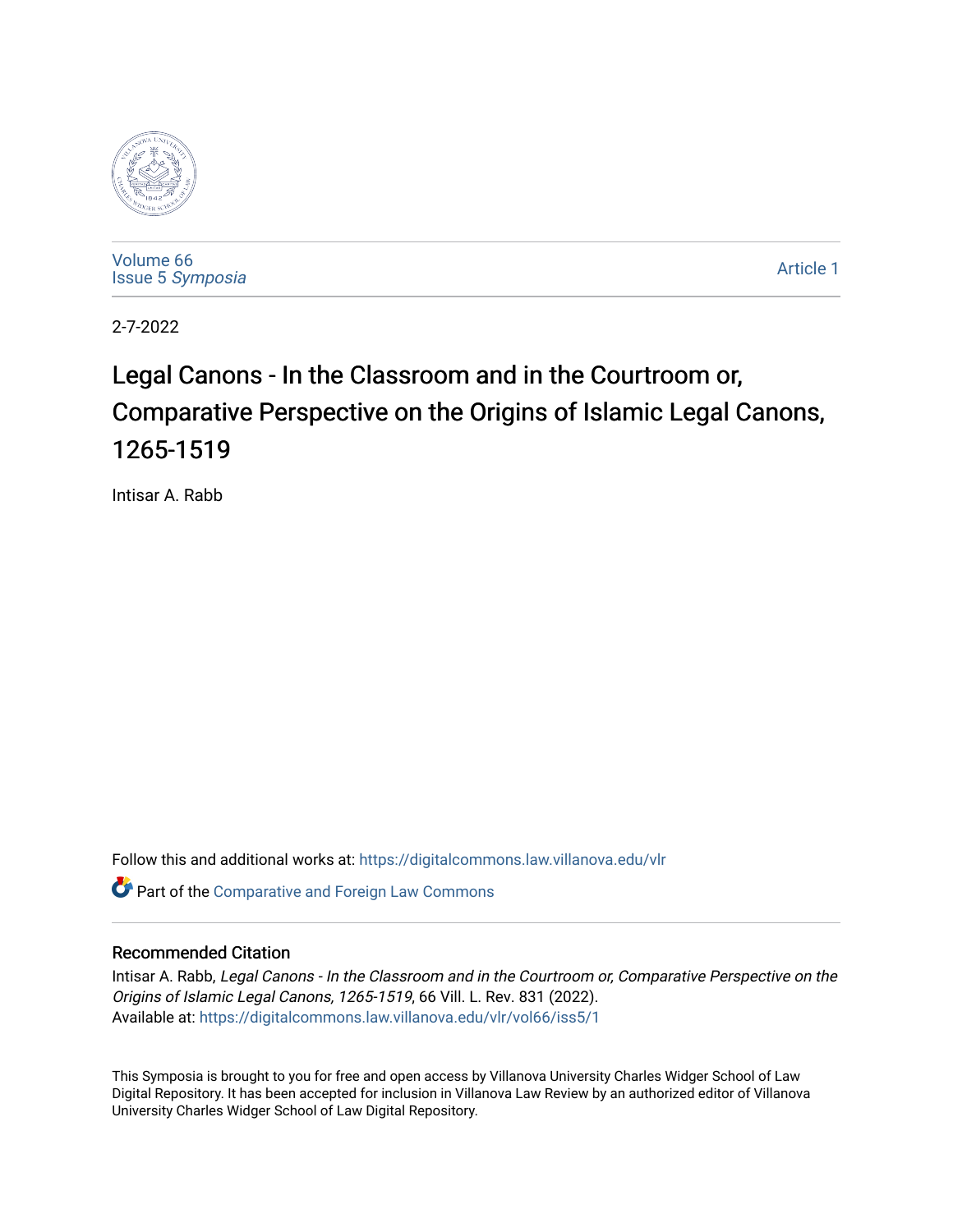# VILLANOVA LAW REVIEW

VOLUME 66 2021 NUMBER 5

# 43rd Annual Donald A. Giannella Memorial Lecture: *Interpreting Islamic Law*

# LEGAL CANONS—IN THE CLASSROOM AND IN THE COURTROOM OR, COMPARATIVE PERSPECTIVE ON THE ORIGINS OF ISLAMIC LEGAL CANONS, 1265–1519

### INTISAR A. RABB\*

EGAL canons have made a comeback. We can quite firmly put to LEGAL canons have made a comeback. We can quite firmly put to rest the old lament that legal interpretation is understudied and undertheorized, and with it, the idea that "legal canons" are not a major part of that story.<sup>1</sup> For some thirty years now, since the rise of new textualism, judges and legal academics have closely reexamined the role of legal canons. We now recognize these canons as "established principle[s] . . . of law universally admitted, as being a correct statement of the law, or as agreeable to natural reason."2 And we very frequently see them appear alternately in the varied opinions of self-avowed textualists and non-textualists alike, like so many interpretive tools-turned-rhetorical-

(831)

 <sup>\*</sup> Professor of Law, Professor of History; faculty director of the Program in Islamic Law at Harvard Law School. This Article is based on the Donald A. Giannella Memorial Lecture given at Villanova University Charles Widger School of Law on October 22, 2020. The author would like to thank Michael Moreland, Melanie Dudley, and the Eleanor H. McCullen Center for Law, Religion and Public Policy at Villanova Law School for the honor of the invitation to present the lecture, as well as the student editors for their good work in publishing this Article that developed from it. This Article takes its main title from an article by Richard Posner that accompanied the rise of new textualism, which features legal canons, as noted *infra* in note 1.

<sup>1.</sup> *See* Richard A. Posner, *Statutory Interpretation—in the Classroom and in the Courtroom*, 50 U. CHI. L. REV. 800 (1983). For earlier instances of the old claim and advancement of a slightly new one of chaos, see ANTONIN SCALIA & BRYAN GARNER, READING LAW: THE INTERPRETATION OF LEGAL TEXTS 8 (2012) (first citing MORRIS COHEN, LAW AND THE SOCIAL ORDER: ESSAYS IN LEGAL PHILOSOPHY 128 (1933); then citing HENRY M. HART & ALBERT M. SACKS, THE LEGAL PROCESS (10th ed. 1958)) (asserting that it is no "exaggeration to say that the field of interpretation is rife with confusion").

<sup>2.</sup> *Legal Maxim*, BLACK'S LAW DICTIONARY (11th ed. 2019).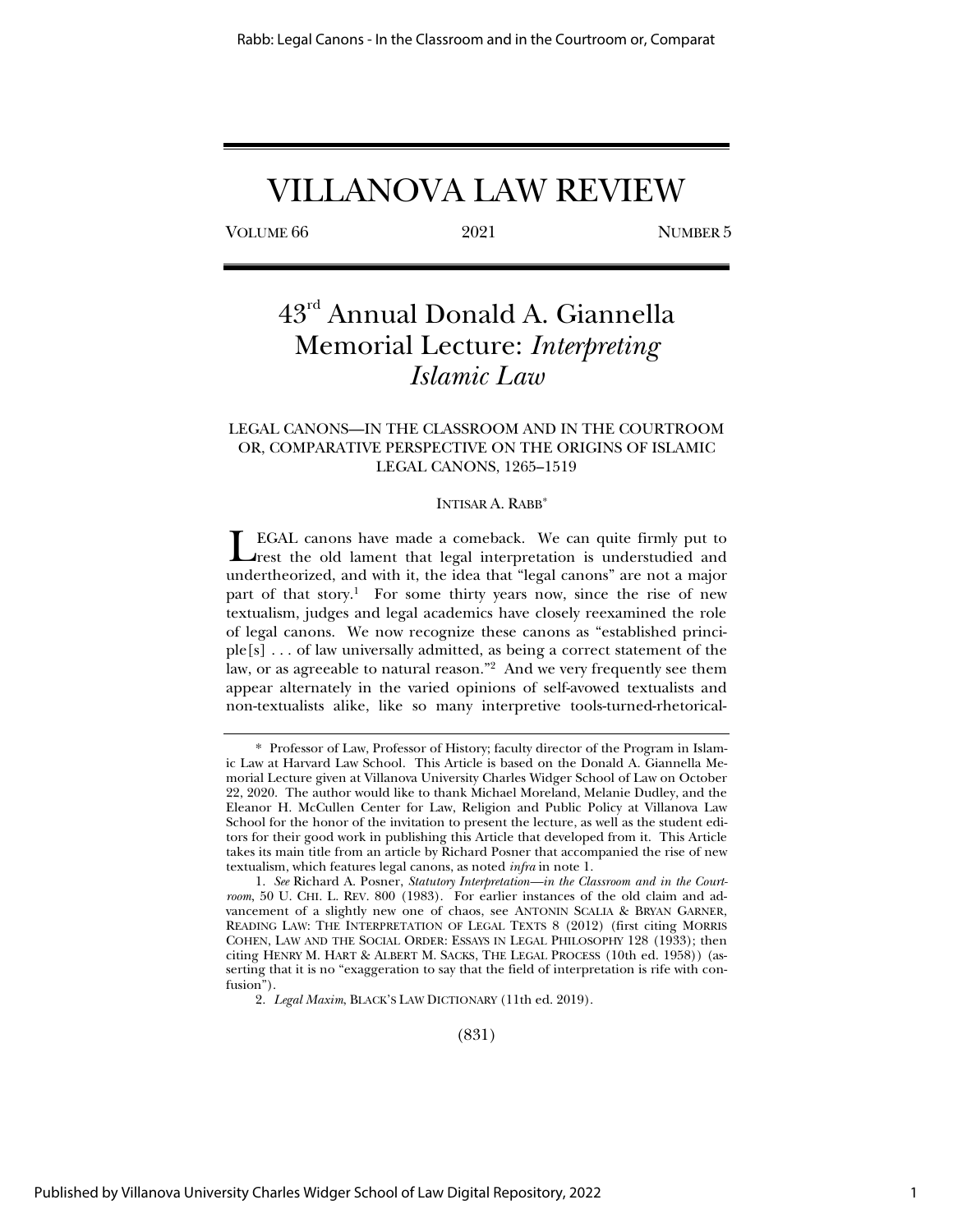weapons to justify opposing outcomes, both in the classroom and in the courtroom.

Notably, this recent "canons comeback" is not a unique feature of American law. It applies to both American law and Islamic law, in ways that may offer comparative insight when considering that the Islamic law context comes with a centuries-long tradition of interpreting law with legal canons. Exploring that history may provide insight for understanding the enduring salience of legal canons and their current comeback, not just in one legal tradition, but two. That history might also aid in grasping the reasons for which interpreters devise and deploy canons in the first place, and of the interpretive reach of legal canons in systems that seem committed to canons in both the courtroom and the classroom.

Before tracing that history, we begin with the familiar—with American law. In the American courtroom, virtually every statutory interpretation case at the Supreme Court of late features "dueling canons," facing off on the meaning or application of ambiguous laws.3 Did Facebook, before becoming Meta, $4$  feature an "autodialer" that entitles individuals to sue the social media behemoth for unwelcome calls or texts? Writing for a unanimous Court in *Facebook, Inc. v. Duguid*, 5 Justice Sonia Sotomayor used the *series-qualifier canon* to answer 'no' to the autodialer question thereby saving Facebook from yet another lawsuit, while Justice Samuel Alito concurred separately solely to caution readers to view canons as standards, not rules. $6$  Are fish "tangible objects" that support criminal convictions if destroyed upon investigation for fraud? In *Yates v. United States*, 7 the late Justice Ruth Bader Ginsburg used no less than seven different legal canons to answer "no" and thus decide against imposing laws against destruction of evidence and other "tangible objects" for the fishdestroying petitioner. An again-concurring Justice Alito added discussion of four canons, and Justice Elena Kagan, in dissent, referenced ten different canons in her failed attempt to uphold the conviction.8 Is a jilted wife who poisons her adulterous neighbor in violation of laws that give effect to a treaty banning "chemical weapons?" For an undivided Court in *Bond v. United States*, 9 Chief Justice John Roberts relied heavily on legal canons, as did Justice Antonin Scalia in his concurrence, to say "no": the *rule of len-*

8. *Id.* 

<sup>3.</sup> On dueling canons, see Anita Krishnakumar, *Dueling Canons*, 65 DUKE L.J. 910–1006, 912 (2016); Karl N. Llewellyn, *Remarks on the Theory of Appellate Decision and the Rules or Canons About How Statutes Are to Be Construed*, 3 VAND. L. REV. 396–406 (1950).

<sup>4.</sup> *See Introducing Meta: A Social Technology Company*, FACEBOOK (Oct. 28, 2021) https://about.fb.com/news/2021/10/facebook-company-is-now-meta [https:// perma.cc/4LNF-4XG8].

<sup>5. 141</sup> S. Ct. 1163 (2021).

<sup>6.</sup> *Id.* at 1168 (Alito, J., concurring).

<sup>7. 574</sup> U.S. 528 (2015).

<sup>9. 572</sup> U.S. 844 (2014).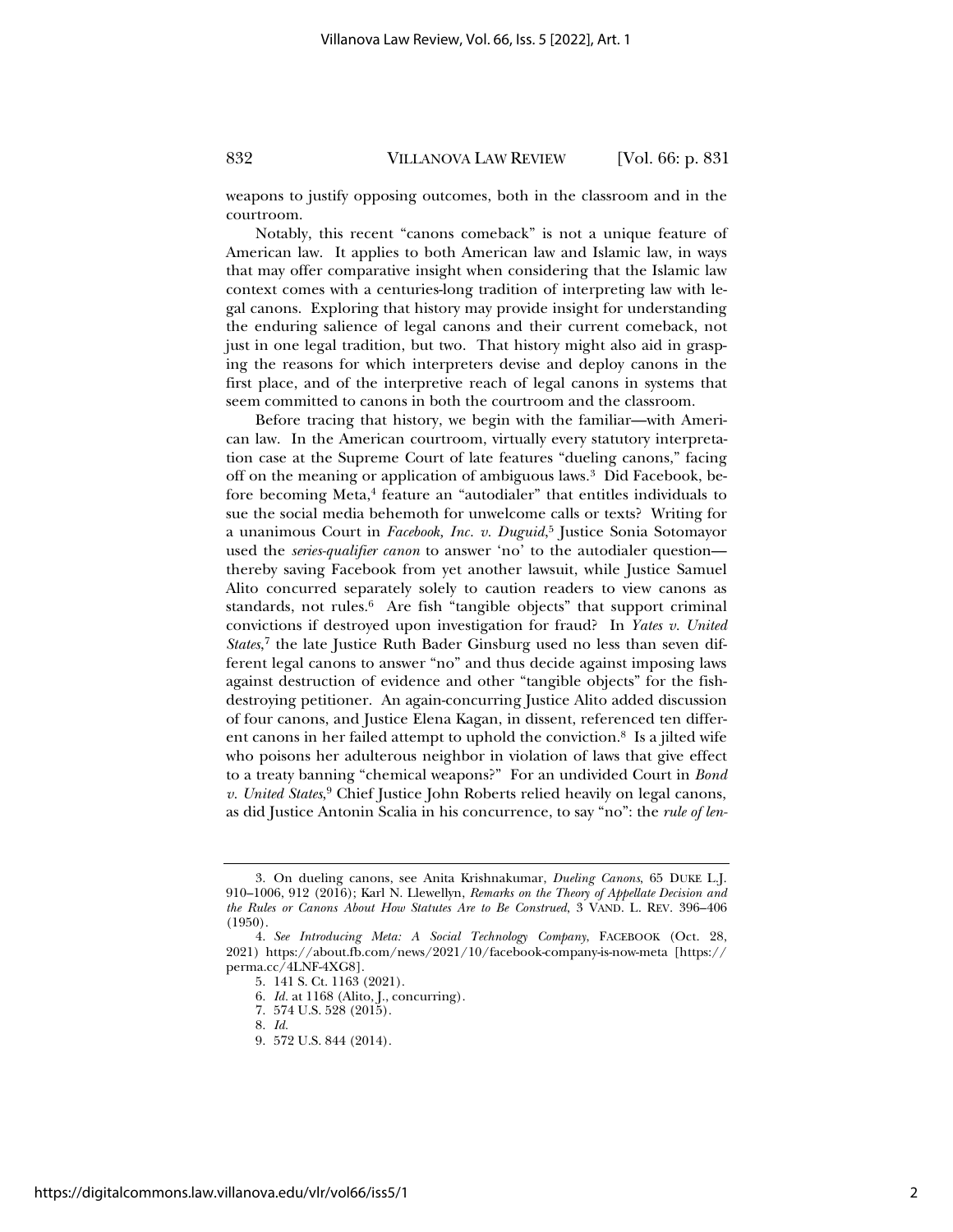*ity* and other canons required the Court to construe the criminal statute narrowly.10

In the American classroom, law professors have responded to the canons' court-comeback, and now engage in active dialogue with the courts about it. Leading law schools now feature, and sometimes require, courses in legislation and statutory interpretation with a heavy dose of legal canons. Many of the professors who teach those courses and conduct research on interpretation have filled thousands of law review pages in empirical studies attempting to explain or critique the use, function, and constraints or coherence (if any) of the legal canons.11 Moreover, judges too have published articles and books on these very questions.12 And courts have responded by considering the scholarly literature on legal canons in their statutory interpretation decisions, as have petitioners, respondents, and amici in virtually every recent statutory interpretation case.13

Helping to frame the canons comeback in the American classroom and in the courtroom are two opposing approaches that have emerged prominently in the form of two books that elevate some of the hundreds (perhaps thousands) of principles and precedents produced by the methods at play in each. From one side, the late Justice Antonin Scalia and law dictionary-lexicographer Professor Bryan Garner published a treatise on legal canons called *Reading Law* in 2012. Their book presents

<sup>10.</sup> *Id.* 

<sup>11.</sup> To take just a few leading exemplars, *see, e.g.*, Anita S. Krishnakumar, *Backdoor Purposivism*, 69 DUKE L.J. 1275 (2020); Kevin P. Tobia, *Testing Ordinary Meaning*, 134 HARV. L. REV. 726 (2020) (with Appendix, at 1–43); Victoria Nourse, *Textualism 3.0: Statutory Interpretation After Justice Scalia*, 70 ALA. L. REV. 667 (2019); Thomas R. Lee & Stephen C. Mouritsen, *Judging Ordinary Meaning*, 127 YALE L.J. 788 (2018); Ryan Doerfler & William Baude, *The (Not So) Plain Meaning Rule*, 84 U. CHI. L. REV. 539 (2017); Frederick Schauer, *On the Relationship Between Legal and Ordinary Language*, *in* SPEAKING OF LANGUAGE AND LAW 35–38 (Lawrence Solan, Janet Ainsworth, & Roger Shuy eds., Oxford 2015); William N. Eskridge, Jr., *The New Textualism and Normative Canons*, 113 COLUM. L. REV. 531 (2013) (reviewing ANTONIN SCALIA & BRYAN A. GARNER, READING LAW: THE INTERPRETATION OF LEGAL TEXTS (2012)); Jane S. Schacter, *Symposium: Statutory Interpretation: How Much Work Does Language Do?: Text or Consequences?*, 76 BROOK. L. REV. 1007 (2011); John F. Manning, *Second Generation Textualism*, 98 CAL. L. REV. 1287 (2010).

<sup>12.</sup> See, e.g., BRIAN G. SLOCUM, ORDINARY MEANING: A THEORY OF THE MOST FUNDAMENTAL PRINCIPLES OF LEGAL INTERPRETATION (2015); ROBERT A. KATZMANN, JUDGING STATUTES (2014); ANTONIN SCALIA,AMATTER OF INTERPRETATION (Princeton Univ. Press 1997); Brett Kavanaugh, *Fixing Statutory Interpretation*, 129 HARV. L. REV. 2118 (2016) (reviewing ROBERT A. KATZMANN, JUDGING STATUTES (2014), and written before he became a Supreme Court Justice); Amy Coney Barrett, *Substantive Canons and Faithful Agency*, 90 B.U. L. REV. 109 (2010) (written before she became a Supreme Court Justice).

<sup>13.</sup> For multiple citations to scholarly literature on the history and use of legal canons among other tools of interpretation in judicial opinions and related amici briefs, *see, e.g.*, Van Buren v. United States, 141 S. Ct. 1648 (2021); Bostock v. Clayton Cty., 140 S. Ct. 1731 (2020); Gundy v. United States, 139 S. Ct. 2116 (2019); Sessions v. Dimaya, 138 S. Ct. 1204 (2018).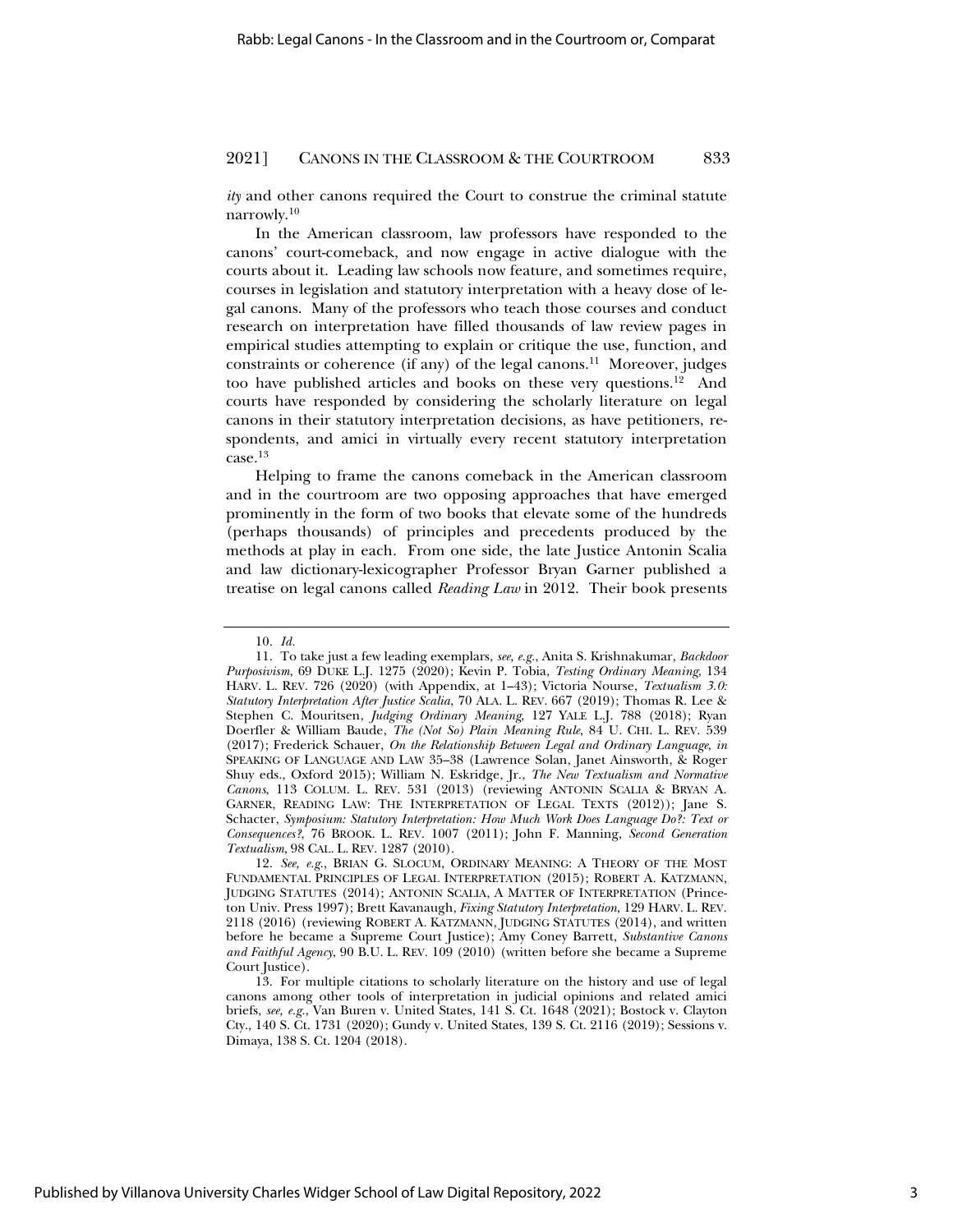a vision of textualism and originalism that centers on fifty-seven legal canons accompanied by illustrative cases. The authors suggest that judges should read only the text according to the way the Framers or enacting legislators wrote them, and that legal canons—rather than pragmatics or purpose—can well guide that task.14

From the opposite side, the doyen of dynamic interpretation, Professor William Eskridge, published his own volume a few years later, in 2016, called *Interpreting Law*. His treatise presents a vision of pragmatic or dynamic statutory interpretation that shows where the legal canons used in the courtroom came from, and he details how most judges actually use those canons. Judges typically deploy canons pragmatically as interpretive tools to fill gaps, allocate power, and otherwise "say what the law is" with respect to purpose or policy-driven factors embedded in the statute itself. The purpose-driven approach has, he argues, originalist bases: it comes from the statutory interpretation approach originally understood as the "mischief rule" (what mischief was the statute trying to address?) and the recognition of equities of the statute.15

This basic disagreement on interpretation nicely zeroes in on the point of divergence and sums up each approach right in the titles of these battling books: *Reading Law* vs*. Interpreting Law*. *Reading Law* presumes that there is a static, original, public meaning contained in the words of a text and select legal canons, and courts must preserve the status quo unless a legislature decides otherwise. *Interpreting Law* points to dynamic and evolving meanings of the words of a text, alongside a wider set of legal canons as supporting tools for interpreting those texts in ways that seek to meet the purpose or change for which legislation—by definition—was enacted.

Remarkably, this basic disagreement in American law about approaches to statutory interpretation have a comparable precursor in Islamic law, which—lacking a legislature—carved out an even larger role for legal canons than in U.S. law. The American parallel prompts the question about how to best think about interpretation in Islamic law: is Islamic law supposed to be about *reading law* according to the original meaning of texts in ways designed to preserve the status quo (and, for that matter, enlarge the power of judges claiming to rely only on texts)? Or, is Islamic law supposed to be about *interpreting law* according to texts that are supported by contextual clues that point to dynamic and evolving meanings; is it supposed to respond to the "mischief" that motivated divine legislation in ways meant to resolve novel issues in full view of societal

<sup>14.</sup> SCALIA & GARNER, READING LAW, *supra* note 1.

<sup>15.</sup> WILLIAM N. ESKRIDGE, JR., INTERPRETING LAW: A PRIMER ON HOW TO READ STATUTES AND THE CONSTITUTION (Foundation Press 2016); *see also* William N. Eskridge, Jr., *All About Words: Early Understandings of the "Judicial Power" in Statutory Interpretation, 1776–1806*, 101 COLUM. L. REV. 990 (2001); WILLIAM N. ESKRIDGE JR., DYNAMIC STATUTORY INTERPRETATION (Harvard Univ. Press 1994).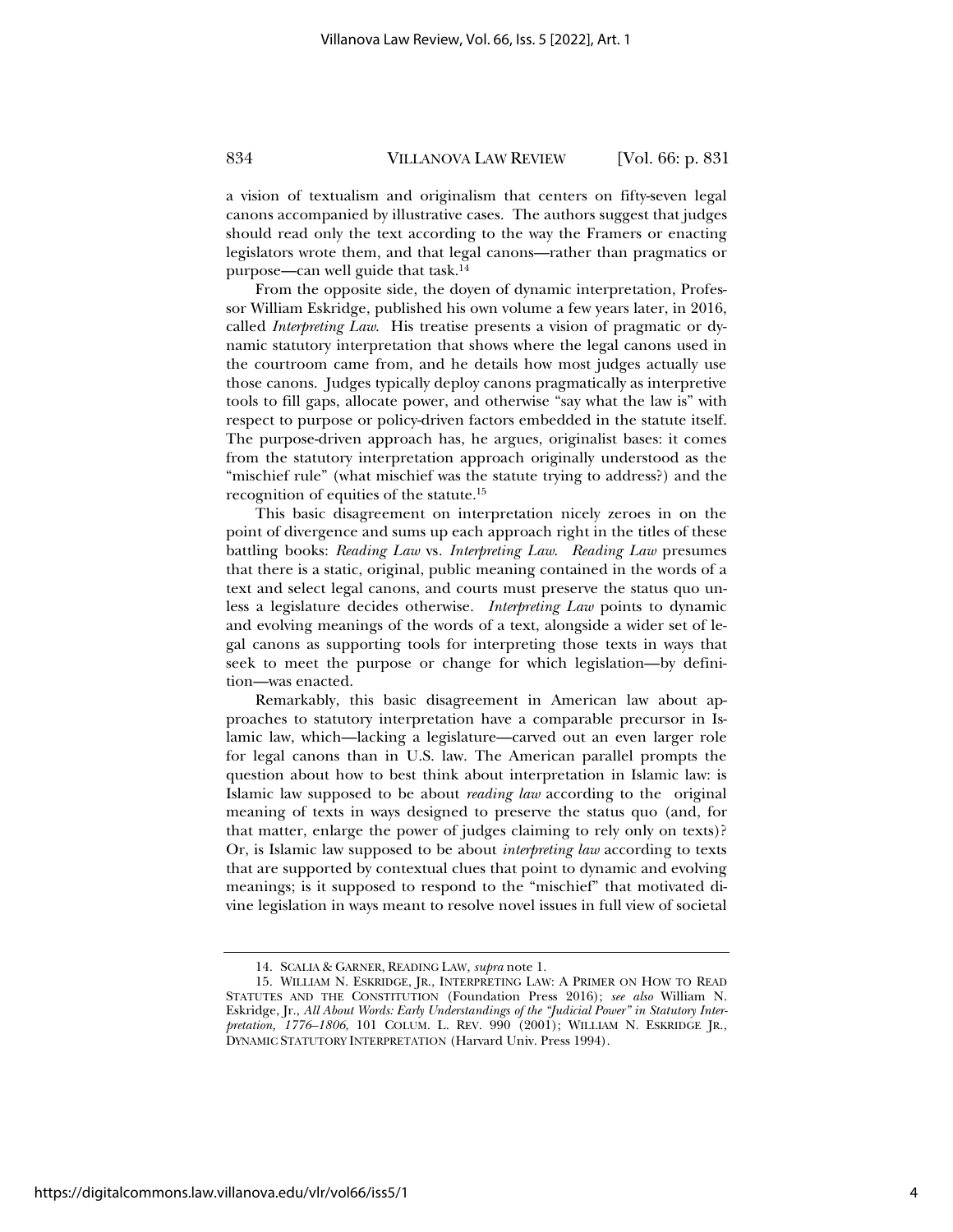changes over time and space; and is it about the broad set of legal canons that provide interpretive tools toward that end?

This Article seeks to address such pressing questions about Islamic law by uncovering its history of interpretation at the point of the rise of legal canons in thirteenth-century Egypt and Syria. In the process, it asks: how do we make sense of the juristic approach to either *reading* or *interpreting* Islamic law?

The answer to that question is lodged in history that, I argue, can come to light best under of the lens of legal canons-centered approaches that Muslim scholars historically have used to explain or guide legal interpretation over time. This Article starts with that history at a moment the principles and precedents that guide interpretation in Islamic law were first codified *en masse* as an independent genre of law. That codification emerged from the ashes of Islam's fallen caliphate at Baghdad in 1258. Following the Mongol invasion, a new sultan in Cairo initiated a widespread and fairly well-known reform of the Islamic empire's main judicial system: one chief judge for every major school, or approach, to interpretation. Less well-known is that the scholar-jurists of that sultan's time instituted their own widespread reform of the empire's approach to interpretation: one set of principles for every major area of law—drawn from something like an interpretive common law and thus designed to use principles from the Islamic past to help resolve issues of their changing present. Those jurists called these principles *legal canons* (*qawa<sup><i>cid*</sup> *fiqhiyya*), and used them as interpretive tools to adjudicate cases, to determine the scope of interpretation in legal treatises, and to teach law. The result: a collection of interpretive principles that centered a complex system of *interpreting Islamic law*, in a way that most modern onlookers do not realize exist. Most modern onlookers also fail to realize that modern American courtrooms and Islamic practices in classrooms discussing theories of statutory and constitutional interpretation both echo and offer means to better organize earlier interpretive precedent.

### I. INTRODUCTION: THE BACKDROP

We begin in the middle of the thirteenth century. Not long after he took power, a one-time slave soldier by the name of al-Zāhir Baybars radically reformed the judiciary of the reconstituted eastern Muslim empire effectively as the first Mamlūk sultan. The Mongols had decimated the old seat of the Muslim empire in Baghdad in the winter of 656/1258. They had dismantled the Muslim caliphate, and with it, the foundations of systems of law and order. Sultān Baybars had in turn helped defeat the Mongols in 658/1260, and immediately seized the throne.16 To solidify

<sup>16.</sup> See also Amalia Levanoni, *The Mamlūks in Egypt and Syria: The Turkish Maml*<sup>*ik*</sup> *Sultanate (648–784/1250–1382) and the Circassian Mamlşk Sultanate (784–923/1382– 1517)*, *in* THE NEW CAMBRIDGE HISTORY OF ISLAM—VOLUME 2: THE WESTERN ISLAMIC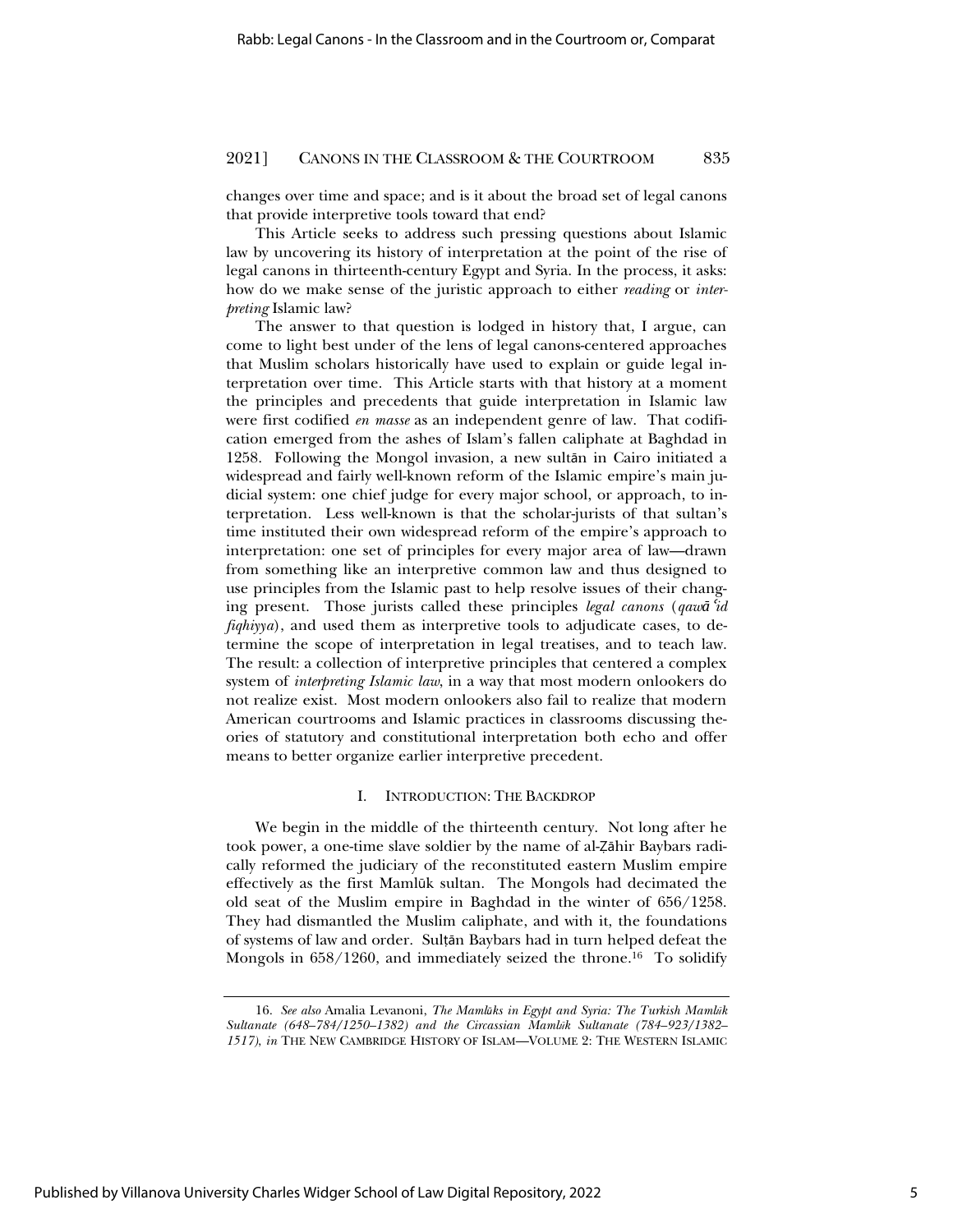his hold on power and territory, he first re-installed a caliph whom he "represented," fought the Crusaders, and imposed various economic measures to secure his army and revenue.<sup>17</sup> His focus was political legitimacy and power through the symbolic use of the caliph and the use of force.18 Having established both over the first five years of his reign, he then turned to domestic affairs and questions of religious legitimacy and law.19 He began with some tentative reforms in 1262. But it was not until  $663/1265$  that he ordered a major judicial overhaul.<sup>20</sup>

The common view among historians is that, the structural reforms altered a long-standing institutional "symbiosis" that scholars credit with guaranteeing a functioning system of Islamic law and governance.21 What is this symbiosis? Scholars of Islamic law use this term to refer to the idea that religious and political legitimacy in early Islamic societies, beginning as early as the seventh century, relied on a balance between government leaders and scholars of Islamic law. In that old system, the going view is that jurists had the *religious* or *epistemic* authority to define law and mediate popular religion in judge-staffed courts; and the sultan had the power to appoint judges and enforce court decisions. In that same scheme, scholars understand the juristic and judicial opinions to make up the stuff of Islamic law (*shar*<sup>*z*</sup><sub>a</sub>)—seen as an authoritative and enduring expression

18. On the significance and fall of the caliphate, see HÜSEYIN YILMAZ, CALIPHATE REDEFINED: THE MYSTICAL TURN IN OTTOMAN POLITICAL THOUGHT (Princeton Univ. Press 2018); MONA HASSAN, LONGING FOR THE LOST CALIPHATE: A TRANSREGIONAL HISTORY (Princeton Univ. Press 2016); HUGH KENNEDY, WHEN BAGHDAD RULED THE MUSLIM WORLD: THE RISE AND FALL OF ISLAM'S GREATEST DYNASTY (Da Capo Press 2005).

19. *See* Sherman A. Jackson, *The Primacy of Domestic Politics: Ibn Bint Al-A'azz and the Establishment of the Four Chief Judgeships in Mamluk Egypt*, 115 J. AMER. ORIENTAL SOC'Y 52 (1995).

20. *See* JACKSON, *supra* note 16, at 51.

21. See, e.g, id. at xviii; Yossef Rapoport, *Royal Justice and Religious Law: Siyasah and Shari*<sup>ɇ</sup>*ah under the Mamluks*,16 MAMLźK STUDS. REV. 72 (2012); *Levanoni, supra* note 16, at 242; Yaacov Lev, *Symbiotic Relations: Ulama and Mamluk Sultans*, 13 MAMLźK STUDS. REV. 1 (2009); ROBERT IRWIN, THE MIDDLE EAST IN THE MIDDLE AGES: THE EARLY MAMLUK SULTANATE 1250–1382 (S. Ill. Univ. Press 1986); *see also* INTISAR A. RABB, DOUBT IN ISLAMIC LAW:AHISTORY OF LEGAL MAXIMS, INTERPRETATION, AND ISLAMIC CRIMINAL LAW (Cambridge Univ. Press 2015).

WORLD, ELEVENTH TO EIGHTEENTH CENTURIES 237*–*84 (Maribel Fierro ed., Cambridge Univ. Press 2010); SHERMAN A. JACKSON, ISLAMIC LAW AND THE STATE: THE CONSTITUTIONAL JURISPRUDENCE OF SHIHĀB AL-DĪN AL-QARĀFĪ (Brill 1996); NASSER O. RABBAT, THE CITADEL OF CAIRO: A NEW INTERPRETATION OF ROYAL MAMLUK ARCHITECTURE (Brill 1995); CARL F. PETRY, THE CIVILIAN ELITE OF CAIRO IN THE LATER MIDDLE AGES (Princeton Univ. Press 1981).

<sup>17.</sup> *See* JACKSON, *supra* note 16, at 51; RABBAT, *supra* note 16, at 97–98 (describing Baybars's appointment to the caliphate an 'Abbāsid fugitive—whom he named al-Mustansir Billeh II; he had survived the Mongol massacre at Baghdad and was appointed with the stipulation that he delegate his political authority to Baybars over Egypt and Syria as well as the eastern provinces of the Hijaz, Yemen, and all future conquests). For discussion of Baybars's administrative innovations, *see* RABBAT, *supra* note 16, at 99; P. M. HOLT, THE AGE OF THE CRUSADES: THE NEAR EAST FROM THE ELEVENTH CENTURY TO 1517 90*–*99 (Longman 1986).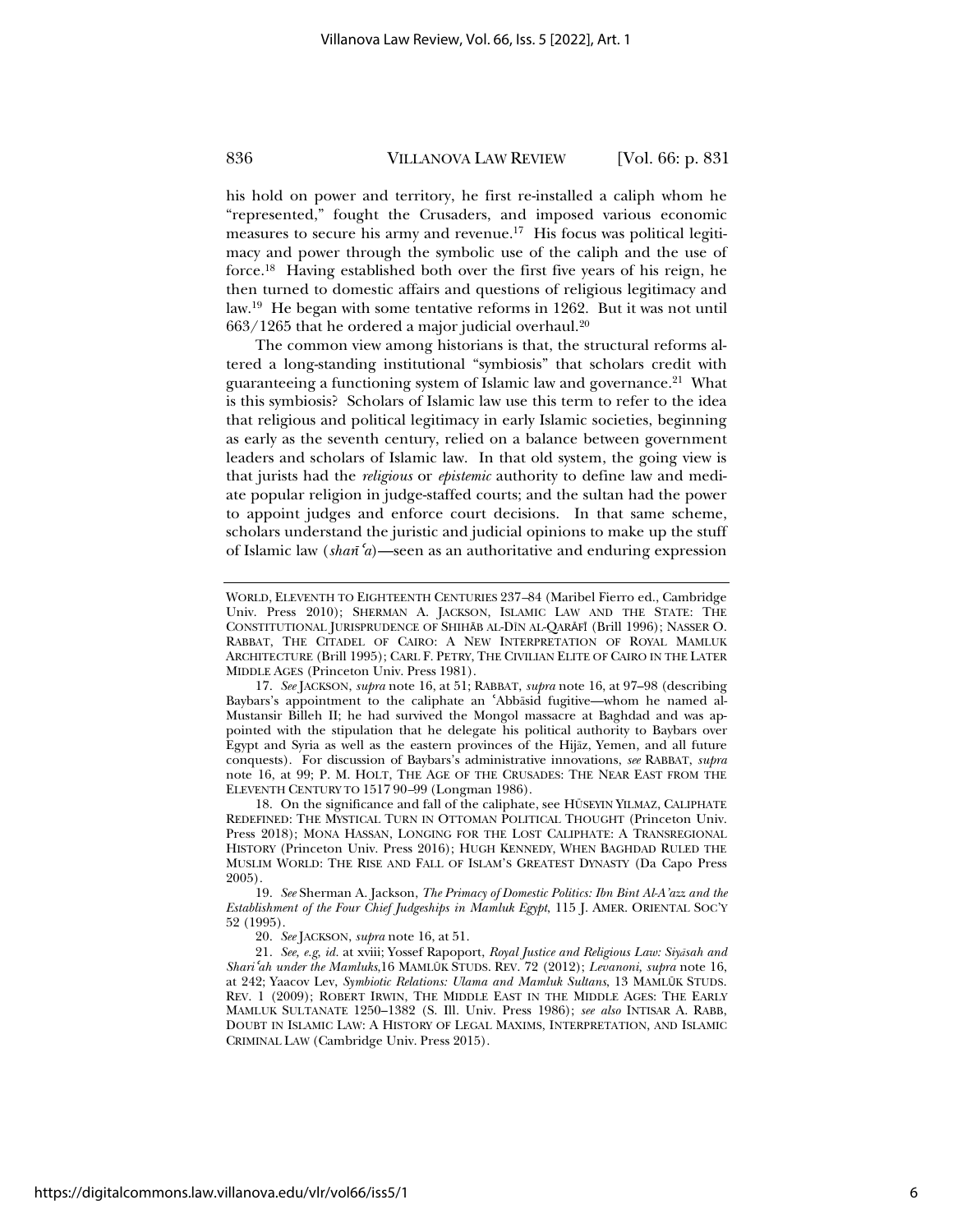of divine will; and we understand royal decrees to form executive policies (*siyņsa*) that could sometimes dictate the institutional structures in which the jurists and judges operated. The executive policies were authorized and legitimate so long as they ensured order and otherwise were perceived as serving the public interest.22

In this conventional scholarly account, any executive-led structural changes affected the *form* of this old symbiosis but did not radically alter the *functions* of Islamic law.23 That is, the common view is that executive policies and political-governmental structures did not alter the basic processes of interpreting Islamic law. I beg to differ. No one to date has deeply interrogated whether and how structural changes affected interpretations of Islamic law, the balance of power between the jurists and judges on the one hand and government and military officials on the other in their long-enduring symbiosis, and therefore the extent to which structural changes helped judges and jurists define values or allocate power *through interpretation*. 24

It turns out, I argue, that the interpretive developments in Islamic law were just as conspicuous as the structural ones for informing definitions of law and governance, and were no less affected by the sultan's reform. I show how by exploring the case that ostensibly led to the reform, discuss the legal canons that emerged in the wake of it, and then examine the ways in which those legal canons form a type of interpretive precedent that are key—in familiar ways to American lawyers—to interpreting Islamic law.

# II. THE CASE: *HEIRS OF AMĨR Ną*ٿ*IR V. HEIRS OF QŅ˳ŝ BADR AL-DŝN AL-SINJŅRŝ*, 663/1265 CAIRO, SULTąN BAYBARS PRESIDING

As noted, the judicial reform began with a case. Each week, Sultān Bayar's held court at the Dar al-'Adl: the "Palace of Justice" that he had constructed just outside the Citadel in the empire's capital city of Cairo.25 He used to sit with his top military officials alongside the single chief judge of the realm, a Shāfiʿī judge by the name of Ibn Bint al-Aʿazz. This was the royal court, which handled "extraordinary" cases involving government officials, public law matters of crime or taxation, and special dis-

<sup>22.</sup> WAEL HALLAQ, SHARĪ<sup>s</sup>A: THEORY, PRACTICE TRANSFORMATIONS 201-09 (Cambridge Univ. Press 2009). For further debates about the sometimes blurred line between *siyasa* and *shari*<sup>*ca*</sup>, when speaking about religious and political authority *see*, *e.g.*, KHALED ABOU EL FADL, REASONING WITH GOD: RECLAIMING SHARI'AH IN THE MODERN AGE (Rowman & Littlefield, 2017); FRANK E. VOGEL, ISLAMIC LAW AND LEGAL SYSTEM: STUDIES OF SAUDI ARABIA (Brill, 2000); Mohammad H. Fadel, *Adjudication in the MĆlikĩ Madhhab: A Study of Legal Process in Medieval Islamic Law* 79–91 (unpublished dissertation, UMI 1996).

<sup>23.</sup> *See, e.g.*, JACKSON, *supra* note 16, at 96; SHARĨɇA, *supra* note 22, at 201–09.

<sup>24.</sup> One exception is Yossef Rapoport, who nevertheless does not explore the rise and logic of legal canons in that process. *See* Rapoport, *supra* note 21, at 75.

<sup>25.</sup> *See generally* RABBAT, *supra* note 16.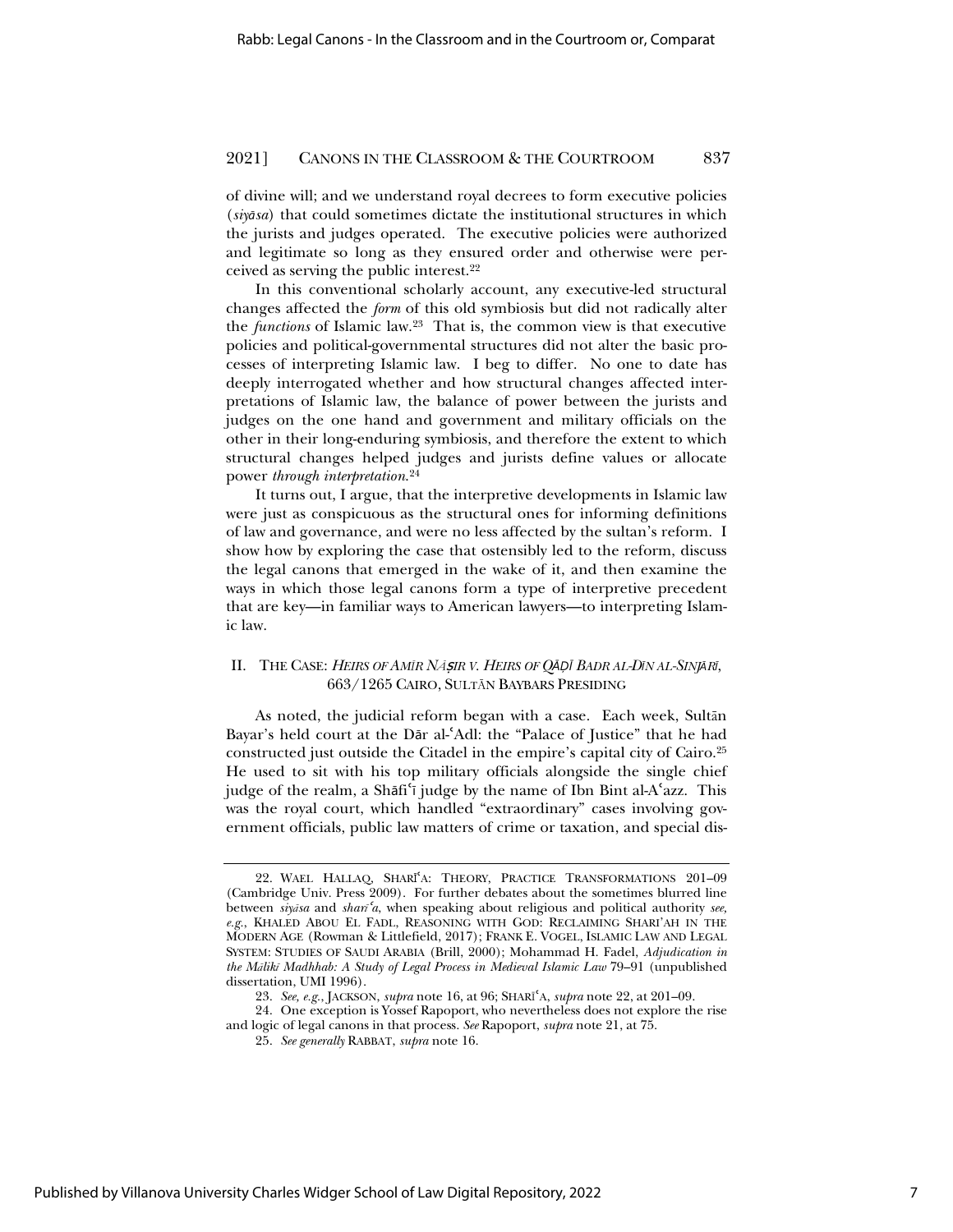pensations or pardons that went beyond the ordinary questions of law that the chief judge and his deputy judges addressed.<sup>26</sup> But the chief judge sat beside the sultan at this special royal court nonetheless, to give input on an Islamic law interpretation of each case.

On one occasion, in the year 1265, two litigants sought resolution of a matter that was ostensibly a private dispute about trusts and estates. But the case turned out to have been about much more than the underlying legal question. It implicated the very status of the institutional elite classes under the Mamlūks, as well as of the proper scope for interpretation of Islamic law. It was the high status of the litigants—representatives of a deceased a judge and of a high-ranking military official—that landed this case in the royal court.

#### A*. The Story of the Case*

The facts of the case and the direct legal issue at hand were fairly straightforward. The daughters of a military leader, Amīr Nāșir, were heirs to his estate. They claimed to have bought a large house from a judge, the late Qādī Badr al-Dīn al-Sinjārī, while he was still alive.<sup>27</sup> But when that judge died, *his* heirs claimed that when he was alive, he had instead converted the property in question into a charitable trust (*waqf*) and bequeathed it to them. So the basic question was: who was entitled to the property or its proceeds: the heirs of the judge or the heirs of the military officer?

Problems of potential judicial bias, rather than the legal issue itself, soon revealed themselves. A senior military official present at the royal court, the prominent emir, Jamāl al-Dīn al-Aydughī, raised objections. The basis of his claim is not entirely clear from the sources. Nevertheless, those sources at least suggest that the problem was twofold: first, a decision for the heirs of the judge would privilege members of the judiciary above members of the military. As a representative of the military elite, he had to ensure that the military men's material needs and interests were met. Doing so also made pragmatic good sense: if soldiers and officers were to fight for him, they had to have an income—which typically came from landed property and estates. Second, a decision for the heirs of the judge was likely only plausible because of the chief judge's acrobatics in Islamic legal interpretation: the military officer surmised that the chief judge had likely interpreted the classical Islamic law of *waqfs* in a way that exploited some loophole in order to enable the heirs of the judge to even make their claim.

The sultan turned to the chief judge, not so for his legal opinion about the case, but for his response to the senior military officer's criti-

<sup>26.</sup> Jackson, *supra* note 19, at 54, 64.

<sup>27.</sup> *Id.* at 54; Jørgen S. Nielsen, *Sultān Al-Zāhir Baybars and the Appointment of Four Chief QĆdĩs, 663/1265*, 60 STUDIA ISLAMICA 167 (1984).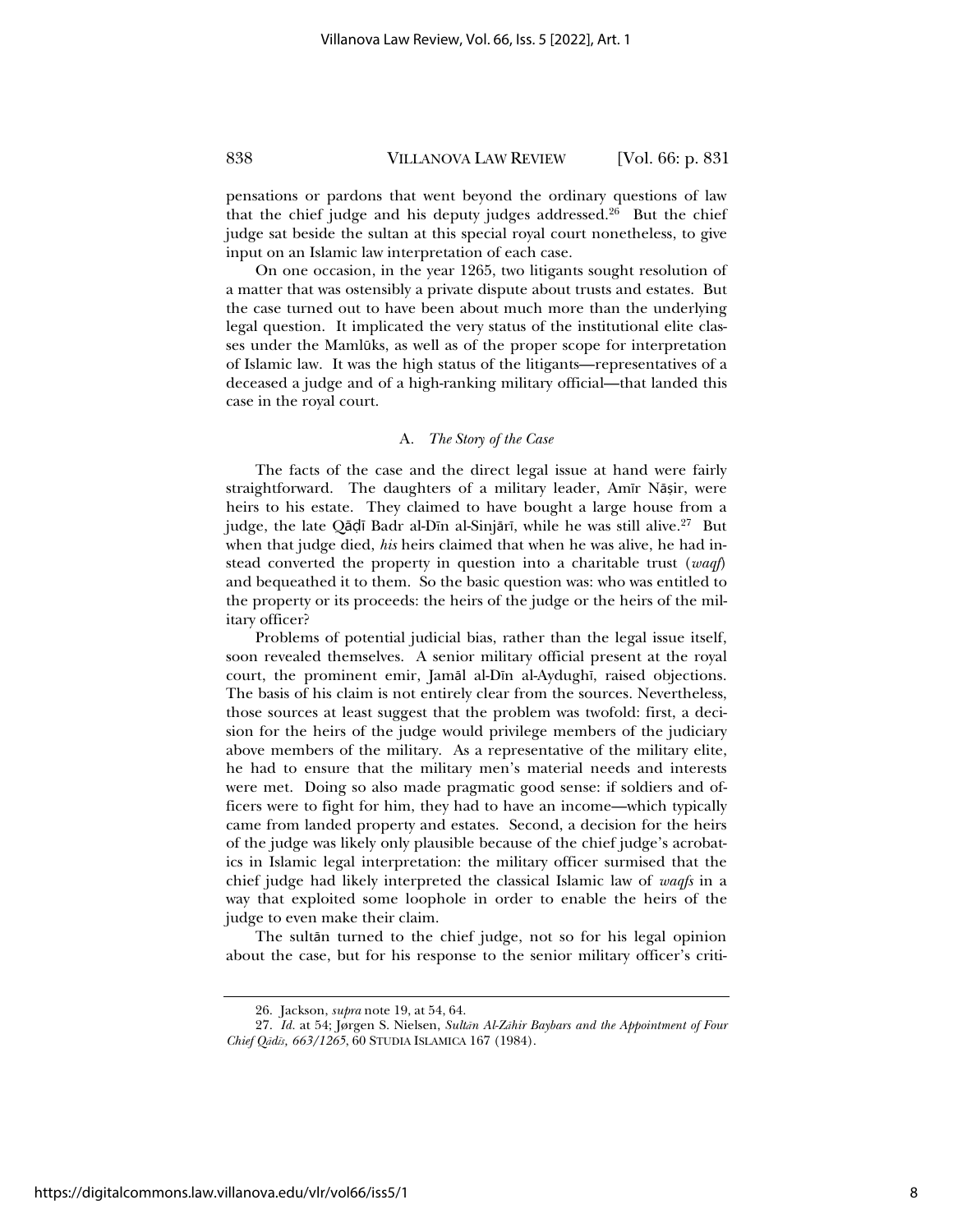cism. The sultān asked the chief judge: "Is this how the judges ( $q\bar{q}d\bar{q}s$ ) are?"28 Chief judge Ibn Bint al-Aɇazz responded with a vague platitude that will seem commonplace to lawyers today—indicating that there are complicated factors in every case—and further indicated that the *waqf*holders, who were heirs to the late judge, would prevail in some measure in every scenario:

Your Highness, there are complications in everything. What is the situation here? Asked the Sultān.

If the waqf is confirmed, the heirs reimburse the buyers. And if the heirs have nothing? Asked the Sultan. The waqf is confirmed, replied the qâdî, and the buyers receive nothing.29

Put differently, the chief judge had advised that the proper way to proceed would be for the heirs of the judge either to reimburse the heirs of the military official for the alleged sale if indeed a *waqf* and sale could be confirmed, and to maintain control over the *waqf* if they if they had no monies with which to reimburse the heirs of the military. Essentially, his solution was to form a presumption in favor of conferring the property on the judge's heirs and not on the heirs of the military officer.<sup>30</sup> This was a fine point of interpretation: *waqf over sale* and *possession over claims of ownership*—both reflecting two well-known legal canons, or presumptions. These presumptions favoring the heirs of the judge, could only be overcome by clear testimonial evidence: typically two witnesses or a document of sale (even if there was no documentation of the *waqf*), which the chief judge had already rejected on grounds that the military men's testimony was unreliable.<sup>31</sup>

The sultan pressed the chief judge: well, what would happen if the parties could not locate evidence of formation of a *waqf*? The thought seemed to be that the property would likely go to the military officer's heirs. This same sultan had early-on instituted a policy requiring that the heirs of *mamlik* soldiers—even if not military men themselves—were to inherit their decedent family member's estates.<sup>32</sup> He, after all, had an army to feed, literally; and transfer of military property to their families would sustain one of the most important parts of his military empire, which had been founded by slave-soldiers like himself. But the controversy over the situation suggested that the military officer's heirs would not prevail outright under any circumstances that the chief judge had out-

<sup>28.</sup> Jackson, *supra* note 19, at 54.

<sup>29.</sup> *Id.* (translating a passage from the Mamlūk historian TAQĪ AL-DĪN AL-MAQRĪZĪ, 1 KITĀB AL-SULŪK LI-MAʿRIFAT DUWAL AL-MULŪK 538-539 (Matbaʿat Dar al-Kutub al-Misriyya 1936)).

<sup>30.</sup> *Id.* at 54; Nielsen, *supra* note 27, at 170.

<sup>31.</sup> Jackson, *supra* note 19, at 54.

<sup>32.</sup> *Id.* at 51.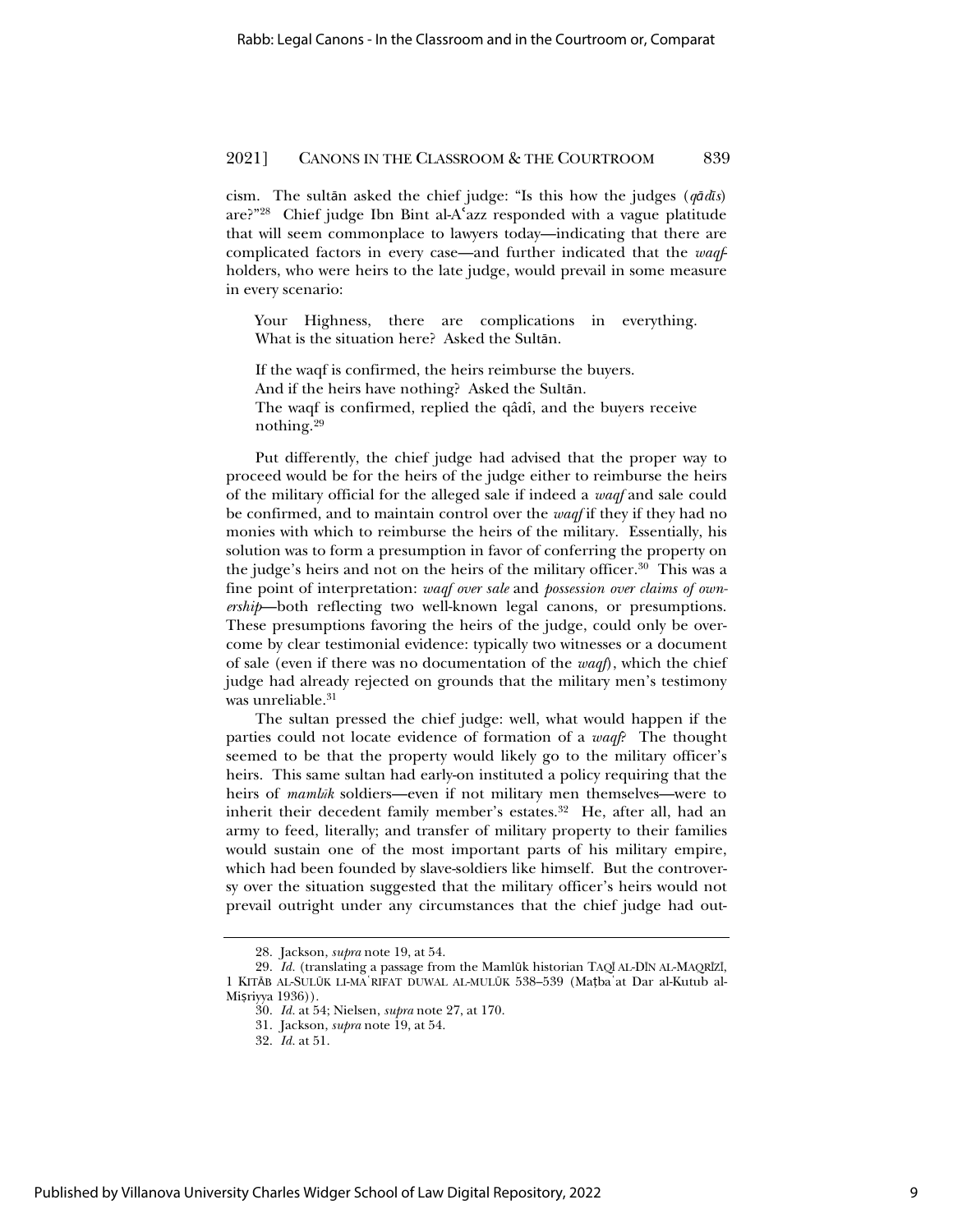lined. That is, the judge's heirs were to reimburse the emir's heirs if the sale was improper and still receive the proceeds from the trust, or else the judge's heirs were to keep the proceeds from the property sale even if not specifically bequeathed to them.<sup>33</sup> Either way, the judge's heirs would take something.34

The sources are less clear on the outcome—whether the judicial or military heirs kept most of the property—and instead highlight the military men's objections that led to a change in the judicial structure. It is reasonable to assume that the judge's heirs won, and that the military men were prompted by what they saw as an unfair victory for the judge's heirs justified by the Shafi<sup>'</sup> law that the chief judge applied exclusively in the courts.35

For the Mamlūk-era chroniclers recounting the story of this case, the point of this story is not what actually happened. Instead, they focused more on questions of the scope of judicial power concentrated in a single chief judge, and the exclusivity of relying on a single school of law despite the presence of multiple schools that may have given alternate outcomes. They attributed to Amīr Aydughdī the exasperated retort in the aftermath of the case, "Oh Qādī, you may have your Shāfi'ī *madhhab*; we shall appoint a qādī from each of the schools of law"—a declaration that the sultan took seriously.36 All in all, for the historical chroniclers of the time, this case represented the acute incident that sparked Sultān Baybars's major judicial reform.

#### B*. The Reform*

The major reform came in the wake of that case. Sultān Baybars reformed the judiciary in several ways, but the main one was that he weakened the power of the single chief judge—who applied only the laws of the Shāfi'i legal school—and distributed judicial responsibilities to Islam's other three mainstream legal schools. He appointed one chief judge for every major approach to Islamic law at the time, that is, for every major school of law (*madhhab*); and made the Shāfi<sup>c</sup>i judge first among equals in coordinating between them. To put that in modern terms: Chief Judge Ibn Bint al-Aɇazz had become the John Roberts of his day, that is, if we too

<sup>33.</sup> *Id.* at 54; Nielsen, *supra* note 27, at 169–71.

<sup>34.</sup> *See* Nielsen, *supra* note 27, at 170, who gives this reading.

<sup>35.</sup> For a similar case from a cache of documents found in the sanctuary at the Dome of the Rock from fourteenth-century Jerusalum, see Donald S. Richards, *Glimpses of Provincial Mamluk Society from the Documents of the Haram Al-Sharif in Jerusalem*, *in* THE MAMLUKS IN EGYPTIAN AND SYRIAN POLITICS AND SOCIETY 51-52 (Michael Winter & Amalia Levanoni eds., Brill 2004). For further studies of documents from this cache, see HUDA LUTFI, AL-QUDS AL-MAMLÛKIYYA: A HISTORY OF MAMLÛK JERUSALEM BASED ON THE 'ARAM DOCUMENTS (K. Schwarz 1985).

<sup>36.</sup> Jackson, *supra* note 19, at 54 (citing Escovitz, *Four Chief Judgeships*, at 529; Nielsen, *Sul<sup><i>i*</sup>an al-*Zahir*, at 170).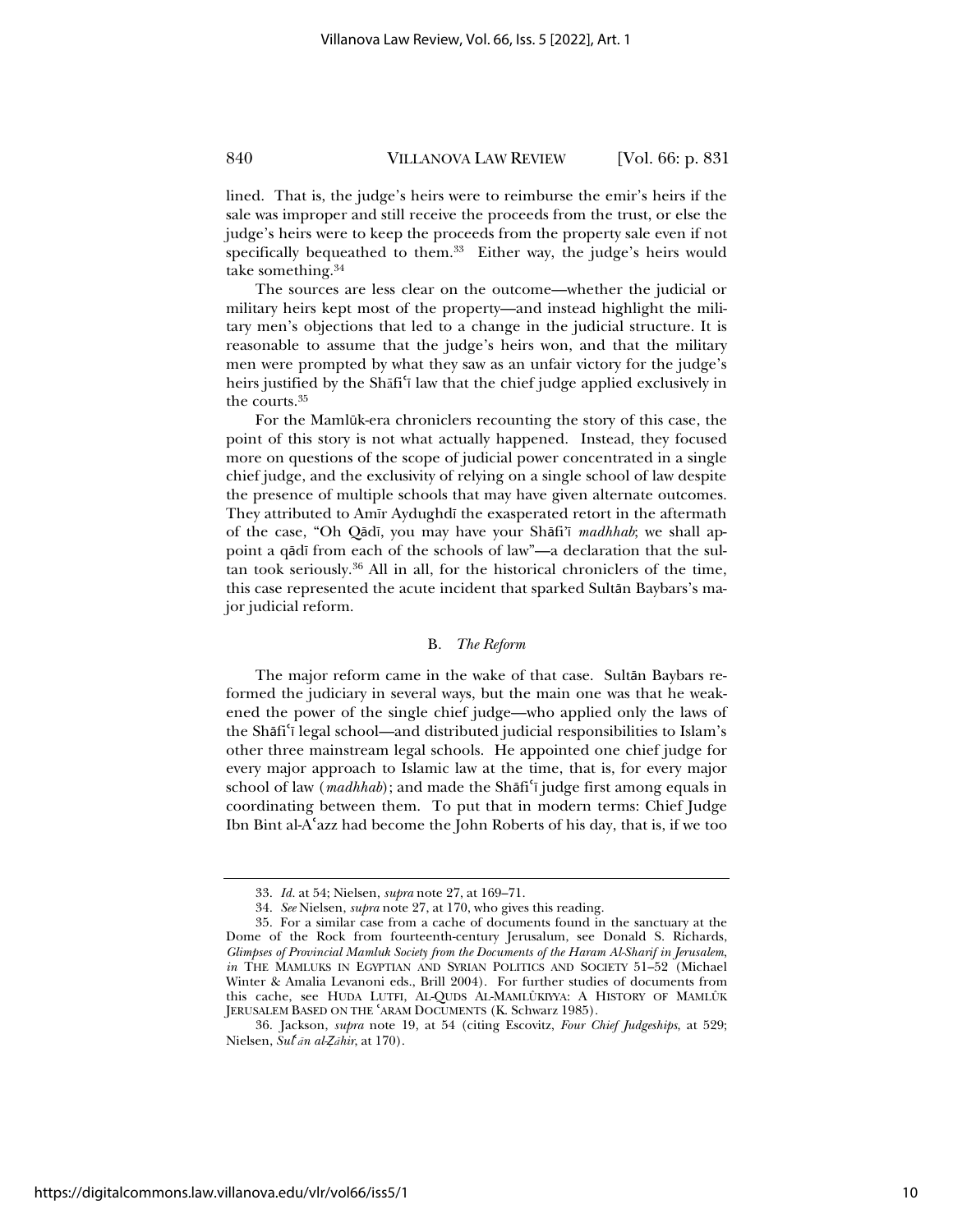had a system of appointing one originalist, pragmatist, textualist, etc. one judge for every major interpretive approach or 'school' of law.

To be sure, the case may have a contributing cause, but it was not the only thing prompting the reform. The sources show that the sultan had initiated changes to the judiciary even before this case. Three years prior, in 1262, the sultan had directed the chief judge to appoint three juristscholars from the other Sunnī schools as deputy judges: the *Hanafi* jurist 'adr al-Dīn Muhammad b. 'Abd al-Haqq, the Mālikī jurist Sharaf al-Dīn 'Umar al-Subkī, and the *Ḥanbal*ī jurist Shams al-Dīn Mu'ammad b. Ibrāhīm.<sup>37</sup>

But after the case, the sultan realized that merely deputizing judges was insufficient to curb the chief judge's exercise of outsized power in all manner of cases.<sup>38</sup> Looking backward, it was the famed 'Abbāsid caliph Hārūn al-Rashīd (d. 193/809) who had first established a chief judgeship centuries earlier in Baghdad, and expanded his powers over the ordinary judges affiliated with varied regional schools.<sup>39</sup> Sulțān Hārūn al-Rashīd had been operating from a position of strength.

In contrast, by Mamlūk times, the protracted Mongol invasions and other internal problems in administration created a situation of weak government and strong judges. The jurists and judges did more to bind the Muslims together than did a strong centralized government; they were seen as the legitimate exponents of Islamic law; and the chief judge had gained enormous power and popular support as a result. In fact, there wasn't tremendous separation between epistemic power of the judge and the force-backed power of the sultan's cabinet: before the Mamlūks, chief judge Ibn Bint al-A'azz exerted great power as both vizier

<sup>37.</sup> *Id.* at 53 (citing MAQRŝZŝ, KITąB AL-SULŞK, *supra* note 29, 1:472; IBN ɇABD AL-ZĀHIR, AL-RAW AL-ZĀHIR 182 ('Abd al-'Azīz al-Khuwaytir ed., Riyadh 1976); Nielsen, supra note 27, at 169 (citing IBN KATHĪR, BIDĀYA, 13:234; MAQRĪZĪ, SULŪK, 1:472, and noting that the Hanbalĩs—given their small numbers—were not full deputies but instead were charged with overseeing registry of contracts as '*aqids*).

<sup>38.</sup> Jackson, *supra* note 19, at 53.

<sup>39.</sup> Regional schools gave way to official schools, that—like the 'anafi school did starting in the ninth century—received state patronage. *See, e.g.*, NURIT TSAFRIR, THE HISTORY OF AN ISLAMIC SCHOOL OF LAW: THE EARLY SPREAD OF 'ANAFISM (ILSP/Harvard Univ. Press 2004); Maribel Fierro, *Proto-Malikis, Malikis, and Reformed Malikis in Al-Andalus*, in THE ISLAMIC SCHOOL OF LAW: EVOLUTION, DEVOLUTION, AND PROGRESS 57–76 (ILSP/Harvard Univ. Press, 2005). For an earlier history of more varied law schools, see MATHIEU TILLIER, L'INVENTION DU CADI: LA JUSTICE DES MUSULMANS, DES JUIFS ET DES CHRETIENS AUX PREMIERS SIECLES DE L'ISLAM (Publications de la Sorbonne 2017); MATHIEU TILLIER, LES CADIS D'IRAQ ET L'ETAT ABBASSIDE (132/750–334/945) (Institut Français du Proche-Orient 2009). Less studied is the extent to which judges developed and applied regional precedents that sometimes differed in application from the more general laws of local jurists. For a preliminary study in the context of property law, see Intisar A. Rabb, *The Curious Case of Bughaybigha, 661–883: Land and Leadership in Early Islamic Societies*, in JUSTICE AND LEADERSHIP IN EARLY ISLAMIC COURTS 23–46 (Intisar A. Rabb & Abigail Krasner Balbale eds., ILSP/Harvard Univ. Press 2017).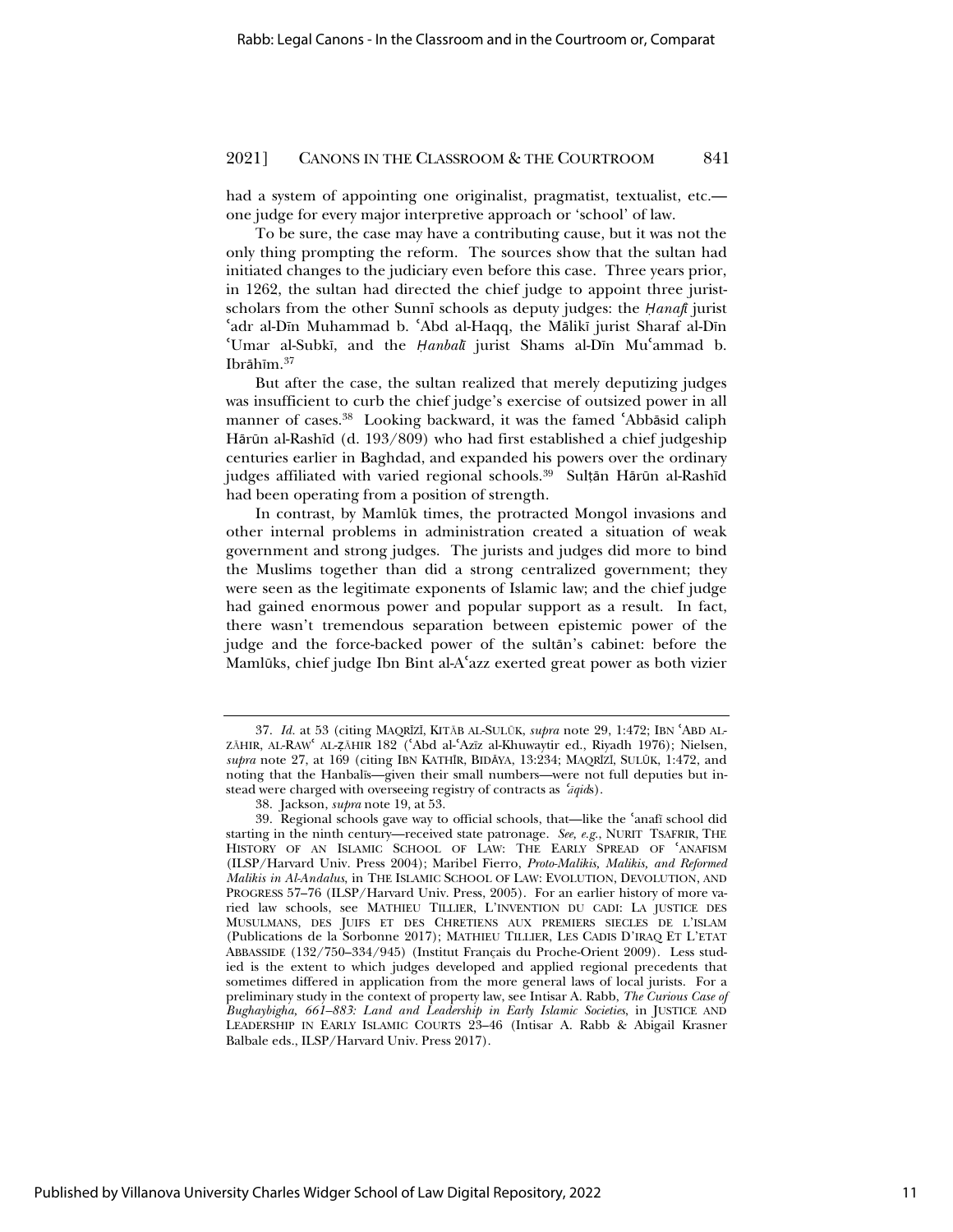and chief judge under the prior (Ayyūbid) regime. $40$  So jurists generally, and this judge and jurist in particular, had enormous power and legitimacy alike.

So by the time our case unfolds in 1265, Sultān Baybars was already primed to make reforms that would weaken the power of the chief judge. Thus it is clear that the case was only a proximate cause or pretext for a desired set of reforms. In its aftermath, the sultan in fact imposed three significant changes on the structure of the judiciary. I have already mentioned the first: he elevated the deputies to chief judges so that a representative from each school presided alongside the Sh $\delta$ if chief judge.<sup>41</sup> Second, the sultan required judges to impose the majority opinion of their schools, divergence from which was grounds for removal from the judgeship.42 Third, he used the courts, as did judges themselves and ordinary petitioners, to secure desired outcomes by directing certain cases to school-affiliated courts with legal norms in line with the petitioners' own preferences.43

#### C*. The Significance and Aftermath*

Sultān Baybars's reform of the judiciary is the most debated episode in the history of courts in the Islamic world since the 'Abbāsid caliph Hārūn al-Rashīd first introduced the office of chief judge almost five hundred years earlier. Medieval sources mark the event as momentous, with chroniclers from that period offering a number of explanations. Some suggest that the sultān's desire to overturn the case of the disputing heirs was the sole cause of the reform, and others point to factors involving migration, school partisanship, and foreign wars. Contemporary legal historians have offered their own interpretations of these sources, assessing the explicit claims in the medieval sources against evidence of the major political, social, and legal developments of the time. But all told, legal historians in this field agree that domestic-facing factors prompted a need for the judicial restructuring in ways that altered the balance of power between various institutions, and formed a new symbiosis between them. They focus on the institutions themselves and the ways in which the legal schools expanded or contracted in interactions with one another and with the sultan's government. But none have paid close attention to the legal canons that emerged as a new genre precisely that time, as a result of the reform. That is the untold—but all important for the history of interpretation—story of the aftermath of the reform, to which we will not turn.

<sup>40.</sup> Nielsen, *supra* note 27, at 172.

<sup>41.</sup> Jackson, *supra* note 19, at 53.

<sup>42.</sup> Yossef Rapoport, *Legal Diversity in the Age of Taqlĩd: The Four Chief QĆdĩs under the Mamlşks*, 10 ISLAMIC L. & SOC'Y 210, 216 (2003).

<sup>43.</sup> *Id.* at 221–26.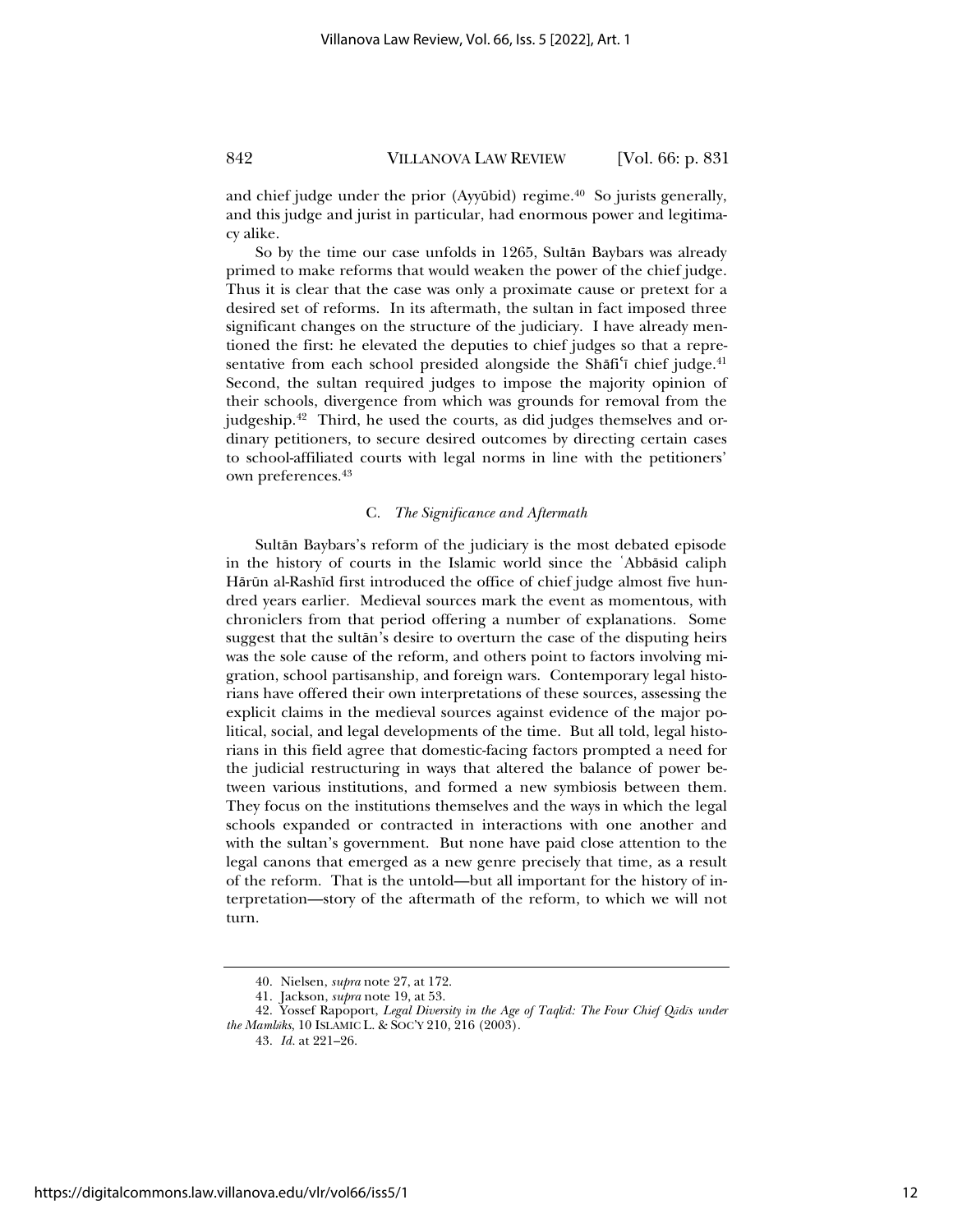#### III. COURTS AND CANONS IN ORDINARY TRIBUNALS, 1265–1350

One way of understanding the effects of the judicial reform on Mamlūk-era Islamic law is to examine its effects on the operation of the courts. In the wake of the reform, the courts saw *new roles for the chief judges* and their aides, they saw significant changes to the *scope of their own jurisdiction* in various subject areas (think: tax courts for some schools, and family courts for others), and—importantly—they orchestrated tremendous changes in Islamic law as represented in the creation and use of an entirely new genre of legal literature: *collections of legal canons*.

#### A*. Judicial Roles: The Chief and his Aides*

#### 1*. The Chief Judge: Limited Judicial Powers*

As for judicial role, the chief judges of each school enjoyed powers to define jurisdiction and legal doctrine in their respective schools of law.44 Sulțăn Baybars's new quadruple judiciary had achieved its main aim: reducing the Shāfi<sup>'</sup>i chief qāḍī's outsized power and tasking judges with a more straightforward administration of Islamic law.45 Prior to the reform, the Shafi<sup>c</sup> chief judge was able to review other judges' decisions, all of whom were technically his deputies, through a process of registration (*tasjŞl*), before entering them into the judicial register (*dŞwņn al-hukm*) for enforcement.<sup>46</sup> That he could use registration to confirm or reject other judges' rulings was typical of an earlier, hierarchical judiciary of one chief and many deputies—the latter operating with derivative authority from the former.<sup>47</sup> Moreover, with his prior positions spanning executive and judicial arenas, the Shāfi<sup>c</sup>ī chief judge had presided over a large volume of cases, and could readily dismiss any deputy judge who had not been appointed by the sultan directly.48

The reform's elevation of deputy judges to chiefs from the three other schools, appointed directly by the sultan, brought about a system of two

<sup>44.</sup> JOSEPH H. ESCOVITZ, THE OFFICE OF QA'I AL-QU'AT IN CAIRO UNDER THE BȦRĨ MAMLÛKS 131–72 (Klaus Schwarz Verlag 1984); *see also* PETRY, *supra* note 16, at 231–41.

<sup>45.</sup> ESCOVITZ, *supra* note 44, at 131.

<sup>46.</sup> Jackson, *supra* note 19, at 59–61. For a general description of early judges' preservation practices, see Wael Hallaq, *The "QĆdi's DĩwĆn (Sijill)" before the Ottomans*, 61 BULLETIN SCHOOL ORIENTAL & AFRICAN STUDS. 415–436 (1998) (recording a sample registration form document in the Appendix).

<sup>47.</sup> ESCOVITZ, *supra* note 44, at 61–62; Jackson, *supra* note 19.

<sup>48.</sup> ESCOVITZ, *supra* note 44, at 175 (on viziers); Jackson, *supra* note 19, at 61–63 (citing writings on *tasjil* by Shihāb al-Dīn al-Qarāfī (d. 684/1285), Ibn al-ʿAṭṭār (d. 724/1323), Ibn Rāshid (d. ca. 731/1330), Ibn Farhūn (d. 799/1396), and an opinion in the *Fatawa* Sultan al-Ulama<sup>'</sup> al-Izz b. 'Abd al-Salam, by the leader of the Shafi'i school at the start of Mamlşk rule, affirming the position that chief judges were permitted to overrule the opinions of their deputies). Jackson notes that Hanafis such as 'Ala' al-Dīn al- $\frac{c}{\pi}$ arābulsī (d. 844/1440) opined that a principal judge was obliged to enforce the rulings of a deputy even if it went against his own school. *Id.* at 62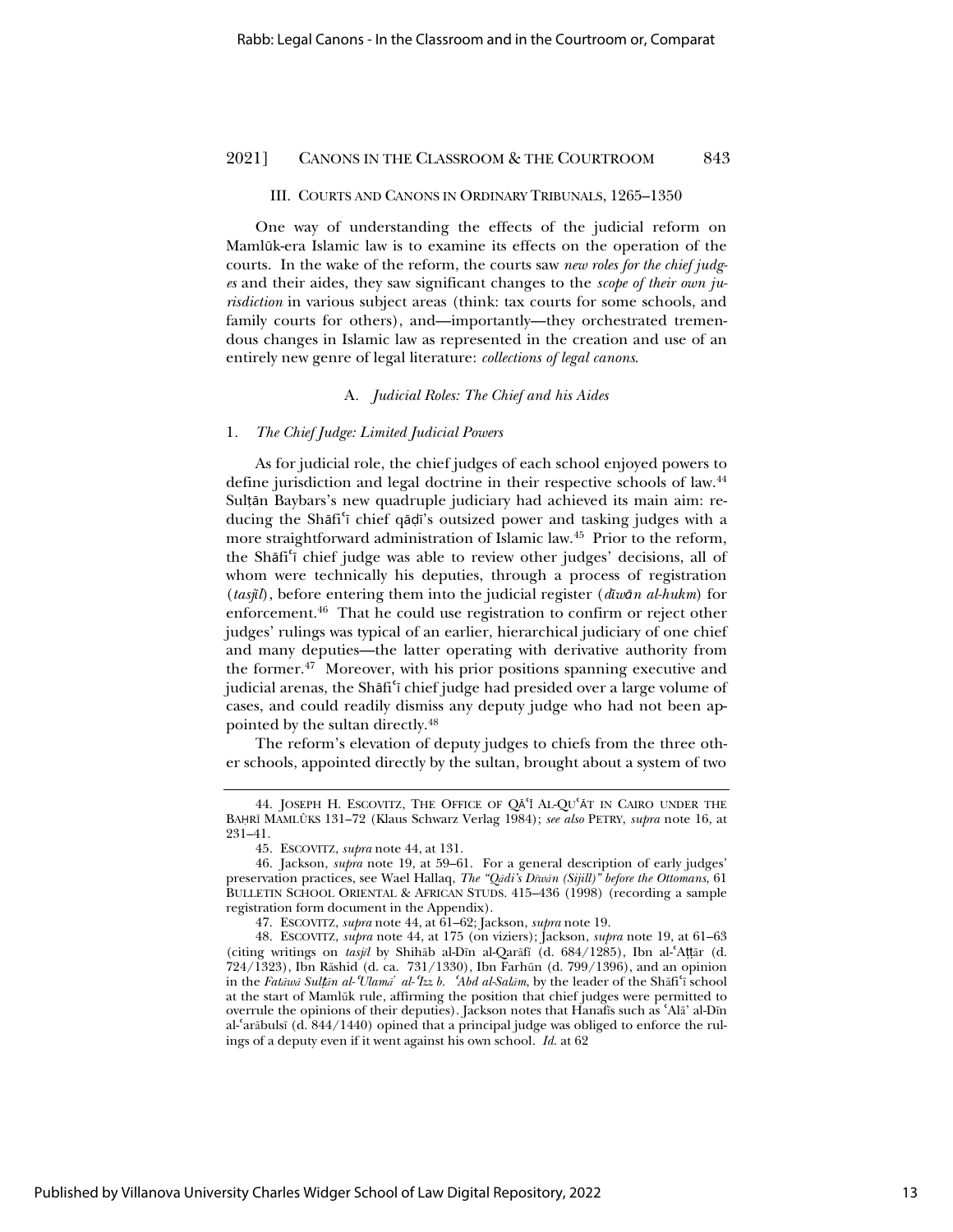types of judges for each school: multiple principals (chief judges) and deputies (ordinary judges).49 Many came from the core of shaykhs those who headed religio-academic institutions, especially the *madrasa*. 50 Chief judges earned the title of *shaykh al-Islņm*, and it was a regular occurrence for deputies to hold titles of shaykh and judge simultaneously.<sup>51</sup> The authority with which the deputy judges acted derived epistemically from their educational acumen and operationally from their respective chief judges, who could reserve the right to review deputies' opinions only within their own schools.52 The leading chief judge could no longer reject or overrule decisions that were properly formulated according the majority opinion of each school. His docket thus shrank in number and subject matter, and his ability to dismiss judges became more limited.<sup>53</sup>

More generally, the Shafi<sup>'</sup> chief judge was charged with ensuring that the quadruple judiciary functioned properly, along three main axes.54 First, he was to enforce valid judgments from all schools—which Ibn Bint al-A'azz had previously refused to do.<sup>55</sup> As Mamlūk-era legal historian Yossef Rapoport put it, "ironically, it was now the responsibility of the Shāfi'ī Chief Qādī to see to the correct observance of Mālikī or Hanbalī law."56 Second, the chief judge was to help designate—in tandem with royal decrees from the sultan—appropriate tribunals in which certain cases could be brought.57 To better accord with executive or judicial preferences, the chief could refer cases involving certain matters to courts whose school's laws aligned with a particular executive policy or preference.58 Third, and essential to ensuring the first two duties, the chief was to ensure adherence to royal decrees requiring that each court follow the *majority* rulings of their respective schools—given the internal diversity of opinions within each school.<sup>59</sup> It is this third duty, I argue, that had the

- 53. Rapoport, *supra* note 42, at 226.
- 54. *Id.* at 217.
- 55. JACKSON, *supra* note 16, at 145.

57. *Id.* 

<sup>49.</sup> JACKSON, *supra* note 16, at 65.

<sup>50.</sup> *See* PETRY *supra* note 16, at 221 (noting that the term covered the heads of Sufi khānqāhs and hospices as well, for which shaykhs exercised "legal responsibility for a spiritual community"). On the operation of the *madrasas*, *see further* JONATHAN P. BERKEY, THE TRANSMISSION OF KNOWLEDGE IN MEDIEVAL CAIRO: A SOCIAL HISTORY OF ISLAMIC EDUCATION (Princeton Univ. Press 1992).

<sup>51.</sup> *See* PETRY, *supra* note 16, at 221.

<sup>52.</sup> JACKSON, *supra* note 16, 65.

<sup>56.</sup> Rapoport, *supra* note 42, at 217 (also noting that: "While serving as Shāfi'ī Chief Qādī in Damascus, Taqī al-Dīn al-Subkī prohibited a Hanbalī deputy from dissolving a marriage  $(faskh)$  in a manner that was considered weak by the majority of  $\text{Hanbali}$ jurists. Al-Subkī also refused to uphold the rulings of a deputy by the name of Ibn Bukhaykh (d. 749/1347–8), a student of Ibn Taymiyya, after the Hanbalī Chief Qādī could not confirm that Ibn Bukhaykh's judgments were in accord with established Hanbalī doctrine.").

<sup>58.</sup> Examples are outlined *infra* Part III.B, notes 120–150 and accompanying text.

<sup>59.</sup> Rapoport, *supra* note 42, at 217. For a description of his other duties and of his dress, see AʿMAD B. ʿALĪ AL- QALQASHANDĪ, SELECTIONS FROM ʿUBḤ AL-AʿSHĀ BY AL-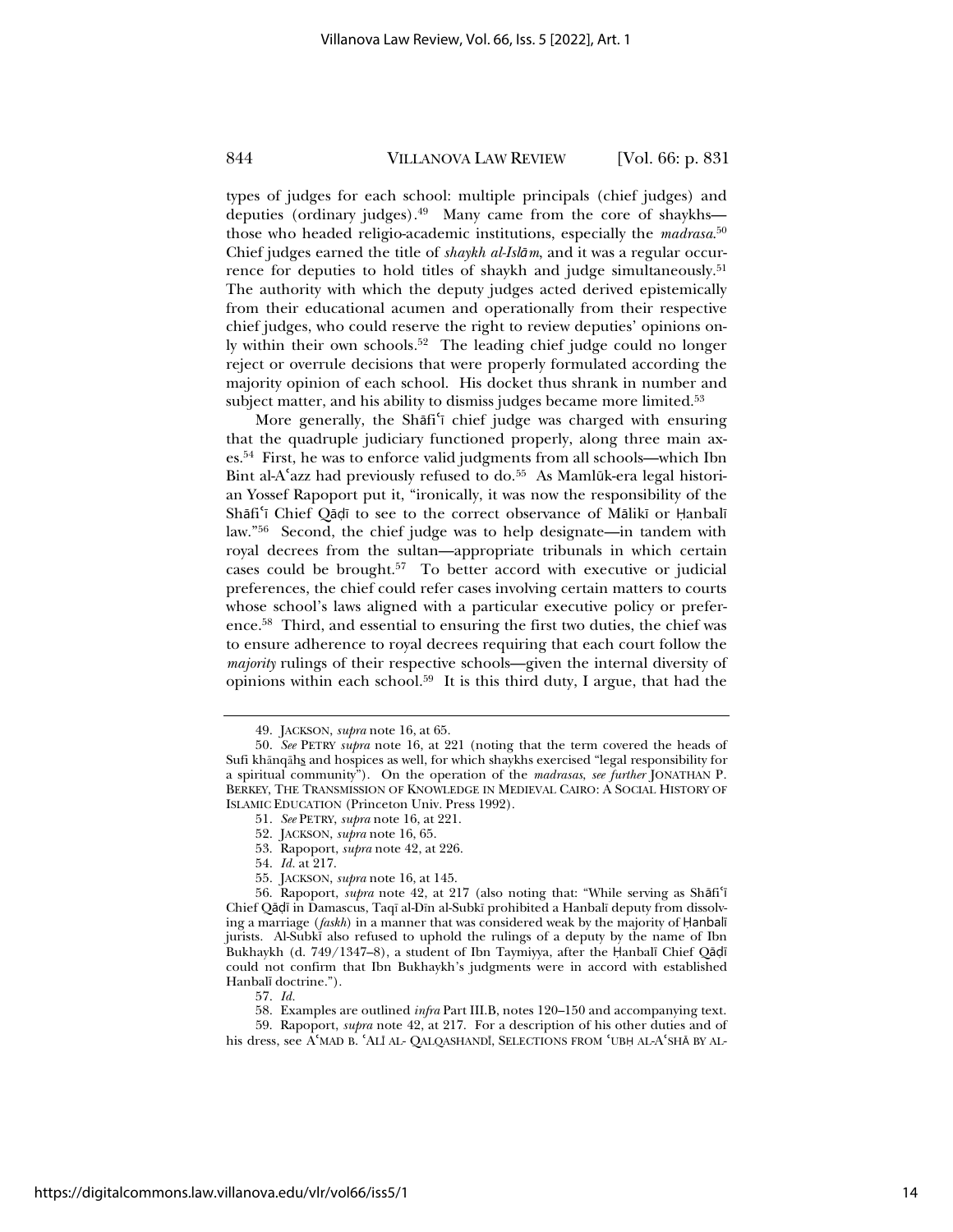most far-reaching effects over the form and content of Islamic law expressed in each school: the schools came to detail or "codify" their *substantive legal doctrines* and *interpretive principles* in new works of legal canons.<sup>60</sup>

#### 2*. Legal Canons Definitions*

So what *are* legal canons? Legal canons are succinct statements of interpretive principles that express varied conceptions of law and its values, and they are designed to aid in applying laws to specific facts. To be sure, legal canons did not emerge after Baybars's reform. Most of these canons existed before the Mamlūks, first announced in works of *hadīth*, *fatwās*, and narratives of judicial decisions, among other works of law and history. Jurists of the Mamlūk era mostly identified the legal canons from prior cases and works of law. For the first time, en masse and school-by-school, they collected them as independent works put in dialog with one another in lockstep with the dialogues on substantive law and court cases.

Now, how do Muslim jurists define legal canons?61 For them, Islamic legal canons are interpretive principles reflecting changing conceptions of Islamic law and its values, as they developed over time and space. Scholars of Islamic law, both medieval and modern, typically define these legal canons narrowly, as "*text-based principles used to apply general Islamic laws to particular cases*."62 A broader notion that I have argued accounts for their sometimes extratextual origins and functional use shows canons also to be "interpretive tools [that judges and jurists use] to *construct Islamic law's institutions . . . and to promote certain values or policies* over others."63 For example, a famous "universal" legal canon articulates a general policy—applicable to many areas of Islamic law—that the law should inflict or allow "no harm and no retaliatory infliction of harm." Judges could use this *no harm canon* to evaluate contested individual and executive actions, against community values or individual rights, as they collectively defined

QALQASHANDI, CLERK OF THE MAMLUK COURT: EGYPT: "SEATS OF GOVERNMENT" AND "REGULATIONS OF THE KINGDOM", FROM EARLY ISLAM TO THE MAMLźKS 153–55 (Heba El-Toudy & Tāriq Jalāl 'Abd al-Hamīd eds., Routledge 2017).

<sup>60.</sup> For further discussion of legal canons works, *see infra* notes 127–32 and accompanying text.

<sup>61.</sup> This Section draws on my lengthier introduction to legal canons in Intisar A. Rabb, *Interpreting Islamic Law through Legal Canons*, in ROUTLEDGE HANDBOOK OF ISLAMIC LAW 221–54 (Khaled Abou El Fadl, Ahmad Atif Ahmad, & Said Fares Hassan eds., Routledge 2019).

<sup>62.</sup> *See, e.g.,* YAʿQŪB B. ʿABD AL-WAHHĀB BĀ ʿUSAYN, AL-QAWĀʿID, AL-FIQHIYYA: AL-MABĀDI<sup>c</sup>, AL-MUQAWWIMĀT, AL-MA<sup>c</sup>ĀDIR, AL-DALĪLIYYA, AL-TA<sup>c</sup>AWWUR 22 (Maktabat al-Rushd 1998) (al-amr al-kullī yan<sup>t</sup>abiq 'alayhi juz'iyyit kathīra tufham a'kāmuhā minhā (quoting Tāj al-Dīn Ibn al-Subkī)). *Cf.* NECMETTIN KIZILKAYA, LEGAL MAXIMS IN ISLAMIC LAW 15-25 (Brill 2021) (collecting and evaluating definitions of legal canons); Wolfhart Heinrichs, *QawĆ*<sup>ɇ</sup>*id as a Genre of Legal Literature*, in STUDIES IN ISLAMIC LEGAL THEORY (Bernard Weiss ed., Brill 2002).

<sup>63.</sup> Rabb, *supra* note 61, at 221.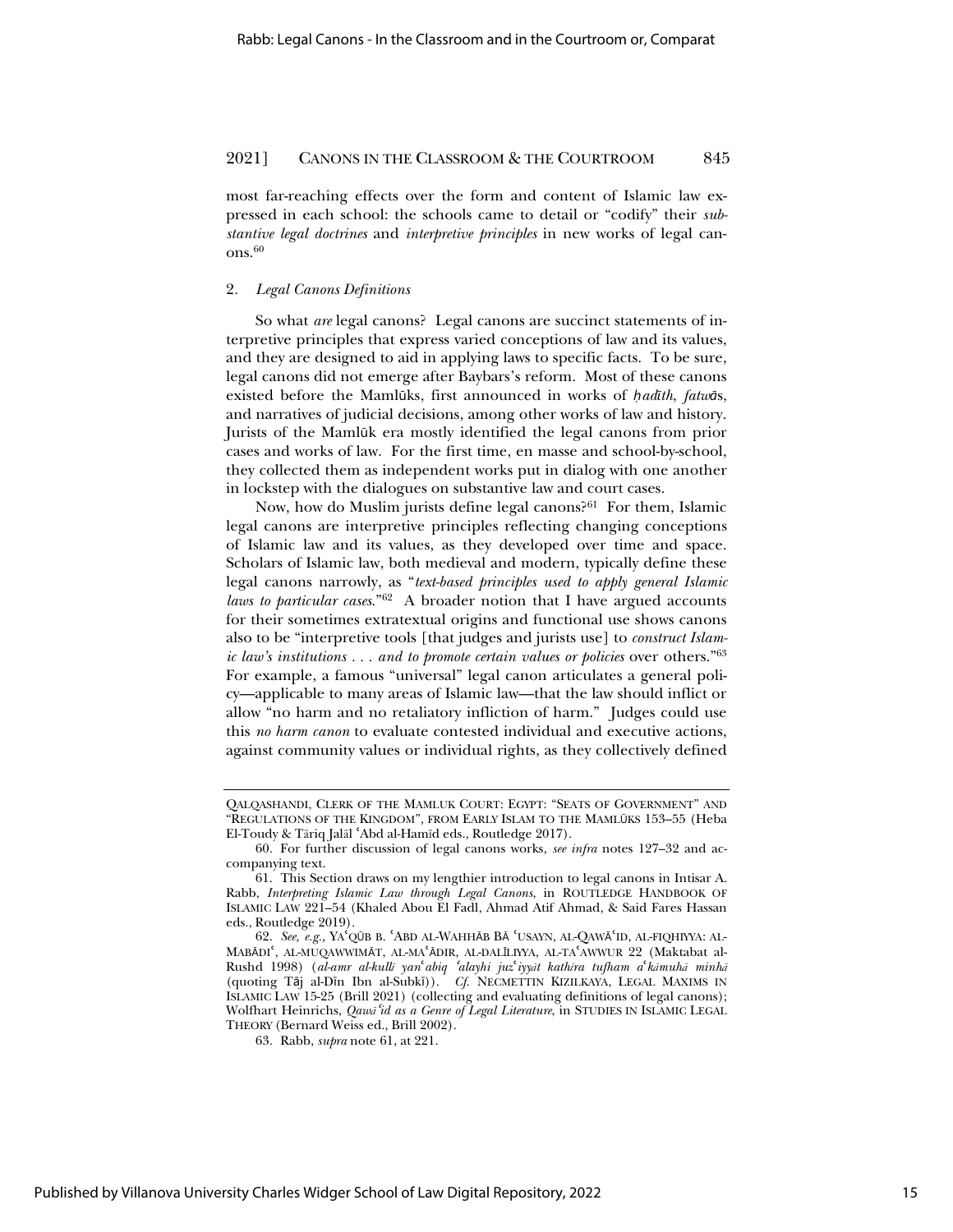them, violation of which would constitute "harm."64 A contract law norm stipulates that "Muslims must honor contractual conditions." This *contractual condition canon* similarly announced the value that the collective juristic community placed on commerce and private contract.<sup>65</sup> A famous and widespread canon of criminal law, which I have elaborated elsewhere at length, requires judges to "avoid criminal punishments in cases of doubt."66 Jurists and judges alike defined the ambit of this *doubt canon* to signal values in presuming innocence, requiring clear statements of criminal laws before punishment (in analyses resembling the modern legality principle) and narrowing the institutional authority to legitimately define crime and punishment as they sought to stymie excessive punishment in the ordinary courts in light of the rampant punishment in executive courts.67

Numbering in the thousands (or tens of thousands?), these and other Islamic legal canons arose and were implemented during Islam's founding period, long before jurists began recording them in separate treatises under the new Mamlūk system.<sup>68</sup> Founding period legal canons spanned the gamut of questions of Islamic law, as they continued to do, and they appeared in a wide range of sources for Islamic law and judicial practice: works of substantive law, legal theory, judicial procedure manuals, biographical dictionaries, historical chronicles, literary works, and more.<sup>69</sup>

All in all, medieval Muslim jurists viewed these canons, I argue, as a kind of *interpretive precedent*: a shorthand for persuasive statements of law that did not need the backing of or grounding in a specific text or single case to be authoritative. They were authoritative because they encapsulated the collective wisdom of many cases and controversies over time. Importantly, Mamlūk scholars after the reform collected these canons school-by-school, and they saw in these canons tools that could play a new pedagogical and judicial function under the new structure following the

<sup>64.</sup> See MECELLE [OTTOMAN CIVIL CODE] OF 1869, ART. 29 (La<sup>c</sup>arar wa-la dirar); see also MUHAMMAD ŞIDQĪ B. A<sup>c</sup>MAD BŪRNŪ, 1 MAWSŪ AT AL-QAWĀ<sup>c</sup>ID AL-FIQHIYYA 32 (Dār al-Risāla al-ʿĀlamiyya, 3rd ed. 2015); NĀ IR MAKĀRIM-SHĪRĀZĪ, AL-QAWĀ ID AL-FIQHIYYA 16, 25 (Madrasat al-Imām ʿAlī ibn Abī Tālib 2005); 'UBḤĪ MAḤMAṢĀNĪ, FALSAFAT AL-TASHRĪ<sup>t</sup> 237-39 (Dār al-'Ilm lil-Malāyīn, 5th ed. 1980). Of many monographs on this canons, *see, e.g., MUHAMMAD BĀQIR AL-* ŞADR, LĀ DARAR WA-LĀ DIRĀR (Dār al-Şādiqīn 2000); ĪHĀB ḤAMDĪ GHAYTH, AL-QĀ IDA AL-DHAHABIYYA FĪ AL-MU ĀMALĀT AL-ISLĀMIYYA: LĀ DARAR WA-LĀ DIRĀR 'INDA AL-ḤĀFIZ IBN RAJAB AL-ḤANBALĪ (Dār al-Kitāb al- $'Arab$ <sup>[1990]</sup>.

<sup>65.</sup> *See* BźRNź, *supra* note 64.

<sup>66.</sup> *See* RABB, *supra* note 21, at 4 and *passim.*

<sup>67.</sup> *See id.* at 185–228.

<sup>68.</sup> *See id.*

<sup>69.</sup> *See* Intisar A. Rabb & Bilal Orfali, *Islamic Law in Literature: Some Contributions from QĆdĩ Tanşkhĩ*, in TRADITION AND RECEPTION IN ARABIC LITERATURE: ESSAYS DEDICATED TO ANDRAS HAMORI 189–205 (Margaret Larkin & Jocelyn Sharlet eds., Harrassowitz 2019).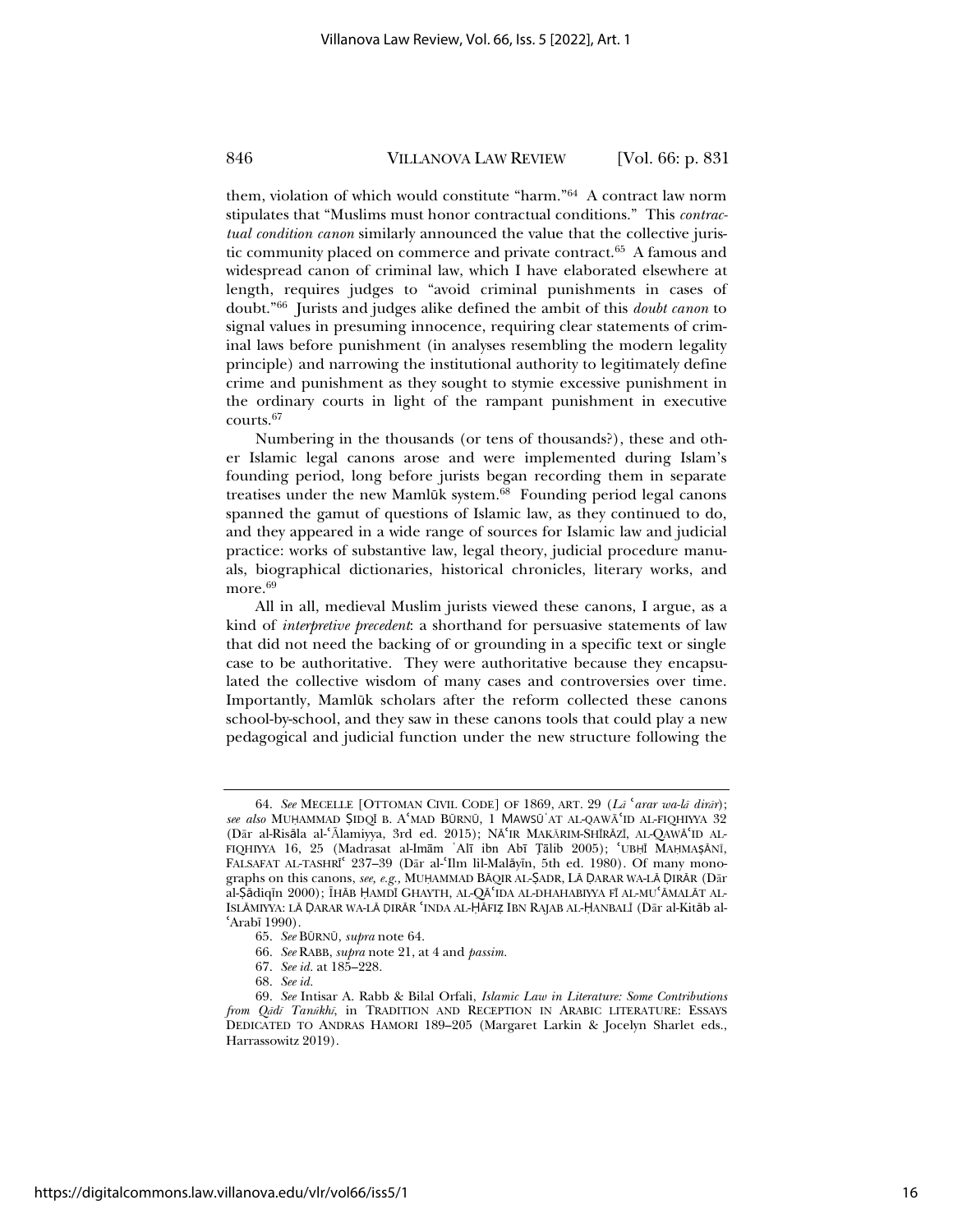reforms. Through citation and use of these canons, jurists and judges subtly informed the laws expressed in each school and in the courts.

#### 3*. Types of Canons*

In attempt to cover both medieval and modern internal approaches as well as historical-interpretive approaches, my own work outlines a scheme of five categories of legal canons: substantive, interpretive, procedural, governance, and structural canons.<sup>70</sup> The first two categories track the classical, internal divisions of substantive and interpretive canons. *Substantive canons* often restate basic general principles of Islam's substantive law (*fiqh*), and further provide guidance about the majority rule within a particular school on varied questions of law that are typically disputed even within a single school.<sup>71</sup> As labeled by medieval and subsequent jurists, substantive canons comprise the universal, general, and specific canons.72 *Universal legal canons* are the five principles on which all schools agree, both Sunnī and Shī'ī, to provide guide posts for any substantive law question:

- 1. Harm is to be removed: *al-<i>darar* yuz $\bar{a}l$ .
- 2. Custom is legally authoritative: *al-*ɇ*ņda müakkama*.
- 3. Hardship requires accommodation [of strict legal rules]: *almashaqqa tajlibu al-taysīr.*
- 4. Certainty is not superseded by doubt: *al-yaqīn lā yazūlu bi'lshakk*.
- 5. Acts are to be evaluated according to their aims: *al-umūr bimaqņ͆idihņ*. 73

*General legal canons* form the bulk of the substantive canons category, and they often restate settled norms in areas as disparate as ritual law, commercial law, and criminal law. A general canon can restate a "declaratory" legal ruling, which speaks to the validity of a transaction or status relationship.74 An example is the commercial law canon that stipulates

74. For the distinction between declaratory legal rulings (ahkām wad 'iyya) and injunctive legal rulings (ahkām taklīfiyya), see ROY P. MOTTAHEDEH, LESSONS IN

<sup>70.</sup> *See* RABB, *supra* note 21.

<sup>71.</sup> *See* Rabb, *supra* note 61, at 228–30.

<sup>72.</sup> *See id.* at 228.

<sup>73.</sup> See, e.g., MUHAMMAD AL-HUSAYN ĀL KĀSHIF AL-GHITĀ<sup>'</sup>, 1 TAHRĪR AL-MAJALLA 129–32, 139–42, 153–6 (Muhammad Mahdī al-Āṣifī & Muhammad al-Sāʿidī eds., al-Majma<sup>c</sup> al-ʿĀlamī lil-Taqrīb Bayna al-Madhāhib al-Islāmiyya 2001–2) (providing critical commentary on Mecelle articles 2, 4, 17, 19 and 36); ABU 'ABD ALLAH MUHAMMAD b. MUHAMMAD AL-MAQQARĪ, QAWĀ'ID 198-212 (Ahmad b. 'Abd Allāh b. Hamīd ed., Jāmiʿat Umm al-Qurā 1980); IBN NUJAYM, 1 AL-ASHBĀH WAʾL-NAẓĀʾIR 17–19 (Muhammad Mutī<sup>c</sup> al-hāfiz ed. 1983); AL-FĀŅIL AL-MIQDĀD AL-SUYŪRĪ, NAŅAD AL-QAWĀ<sup>c</sup>ID AL-FIQHIYYA 'ALĀ MADHHAB AL-IMĀMIYYA 90-114 ('Abd al-Latīf al-Kūhkamarī Mahmūd al-Mar'ashī ed., Maktabat Āyat Allāh al-'Uzmā al-Mar'ashī 1982-3). For other divisions, see,  $e.g., JALĀL AL-DĪN AL-SUVŪȚĪ, AL-ASHBĀH WA'L-NAZĀ'IR 35, 201, 299, 337 (Muhammad$ al-Mu<sup>c</sup>tașim billāh al-Baghdādī ed., Dār al-Kitāb al-ʿArabī 1998); MAKĀRIM-SHĪRĀZĪ, su*pra* note 64, 1:26–7 (outlining five categories).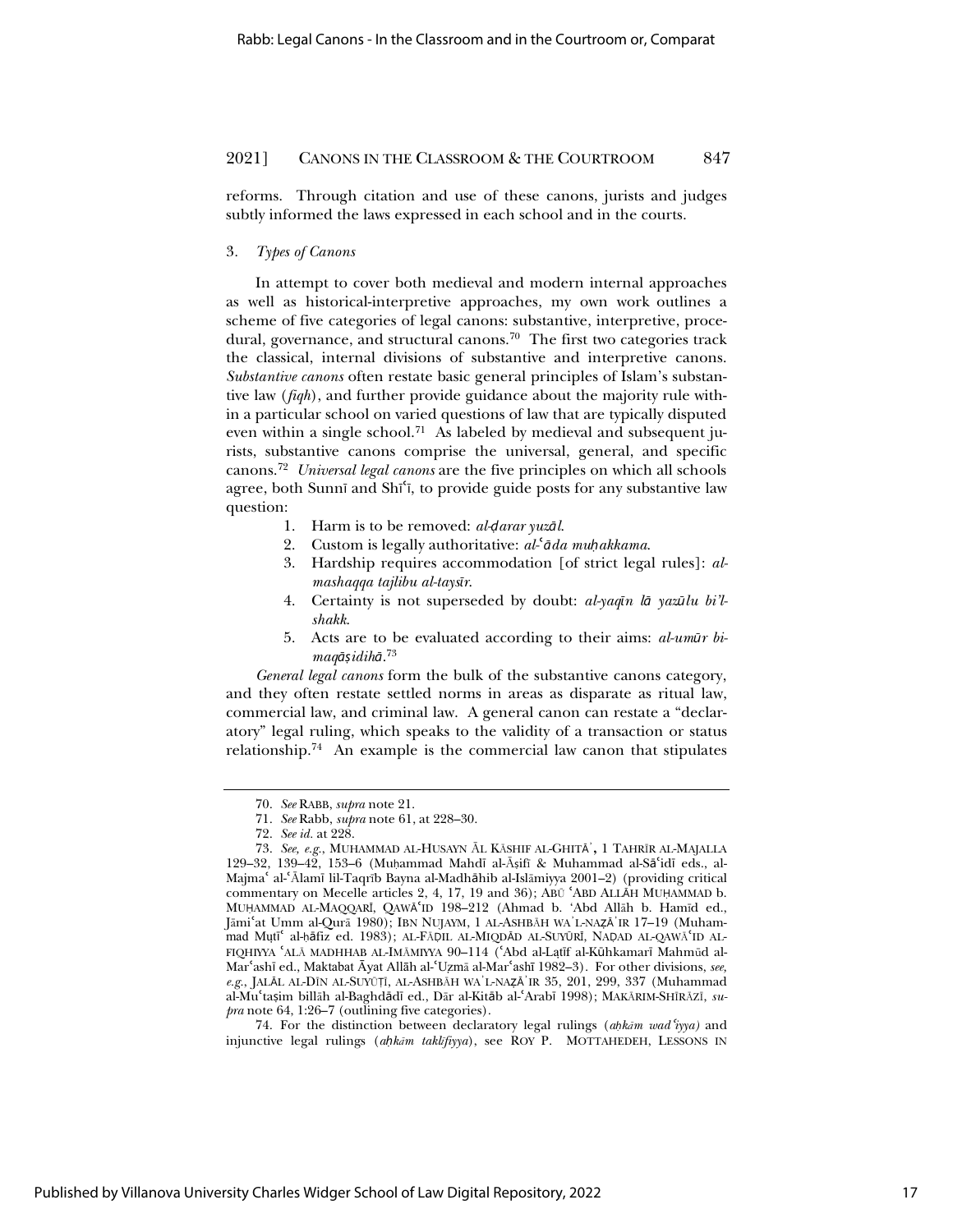that "a defective condition does not void a contract*.*" This canon helps judges and jurists opine on contracts as if they are complete, even if there is doubt about whether each contractual element is fulfilled.<sup>75</sup> Or, a general canon can restate an "injunctive" law, which details the obligation, prohibition, or some other normative status for a particular act—namely, on a scale of obligatory, encouraged, permissible (legal), discouraged, or prohibited (illegal). For example, an *intoxicant canon* states that "every intoxicant is prohibited."<sup>76</sup> As the Qur'an only explicitly prohibits wine, this canon guides a judge or jurist in determining the legal status of nonwine intoxicants and might lead them to the conclusion—as it did for all but early Hanafī jurists—that a beer-like drink called *nabīdh* is prohibited.77 Finally for this substantive canons group, *specific legal canons* (also referred to as  $\frac{d}{dt}$ *aw* $\frac{d}{dt}$ *n* are subject-specific restatements and presumptions of majority positions that qualify the general canons. For example, a *paternity canon* specifies that, in paternity disputes, "the child belongs to the marital bed."<sup>78</sup> To be sure, Islamic family laws provide that sexual intimacy is legal only within the confines of marriage, and Islamic criminal law lays out penalties for fornication and adultery. Yet, there are times when evidence of either will be lacking or for which one party will raise some doubt. In such instances, this canon operates as a presumption that helps judges resolve paternity claims with respect to the known marital relationship of the mother of the child, notwithstanding any dispute.<sup>79</sup>

*Interpretive canons* guide jurists on how to parse foundational texts when devising legal rulings, and they help both judges and jurists interpret the law and the facts when issuing opinions on novel legal questions in response to individual petitions or court cases. This category includes textual canons, source-preference canons, and extrinsic-source canons.80 Textual canons instruct judges and jurists on how to interpret the Qur'an,

ISLAMIC JURISPRUDENCE (English Translation of *Durās fi 'ilm al-ușāl* by Muhammad Bāqir Aṣ-Ṣadr) (Oneworld 2003).

<sup>75.</sup> See, e.g., MUHAMMAD HASAN AL-BUJNŪRDĪ, 4 AL-QAWĀ<sup>c</sup>ID AL-FIQHIYYA 189 (Mahdī al-Mihrīzī & Muhammad Ḥusayn al-Dirāytī eds., Dalīl-i Mā 2003-4) (al-shart al-fāsid *laysa bi-mufsid lil-*<sup>ɇ</sup>*aqd*).

<sup>76.</sup> *See, e.g.*, BźRNź, *supra* note 64, at 38 (*kull muskir harĆm*). *Cf.* BUJNźRDŝ, *supra* note 75, at 5:307 (*kull muskir m*<sup>2</sup> i<sup>*c*</sup> *bi l*-aș*ila fa-huwa najis*).

<sup>77.</sup> See RABB, *supra* note 21; NAJAM HAIDER, THE ORIGINS OF THE SHI<sup>4</sup>A: IDENTITY, RITUAL, AND SACRED SPACE IN EIGHTH-CENTURY KźFA 139–141 (Cambridge Univ. Press 2011) (discussing *nabĩdh* and other intoxicating substances).

<sup>78.</sup> *See, e.g.,* Elizabeth Urban, *The Identity Crisis of Abş Bakra: Mawlņ of the Prophet, or Polemical Tool*, *in* THE LINEAMENTS OF ISLAM: STUDIES IN HONOR OF FRED MCGRAW DONNER 121–149 (Paul Cobb ed., Brill 2012); Uri Rubin, *"Al-Walad li-l-Firņsh": On the Islamic Campaign against "Zinņ*," 78 STUDIA ISLAMICA 5 (1993). For further references to and discussion of this "paternity canon," see RABB, *supra* note 21, at 119 nn. 54–55, 353–54 and accompanying text.

<sup>79.</sup> Almost a dozen scholars have commented on the origins and applications of this canon—most recently in HARALD MOTZKI, ̇ADŝTH: ORIGINS AND DEVELOPMENTS, xiv (Ashgate 2004). For other references see Rabb, *supra* note 61, at 248–49 n.74.

<sup>80.</sup> *See* Rabb, *supra* note 61, at 231–34.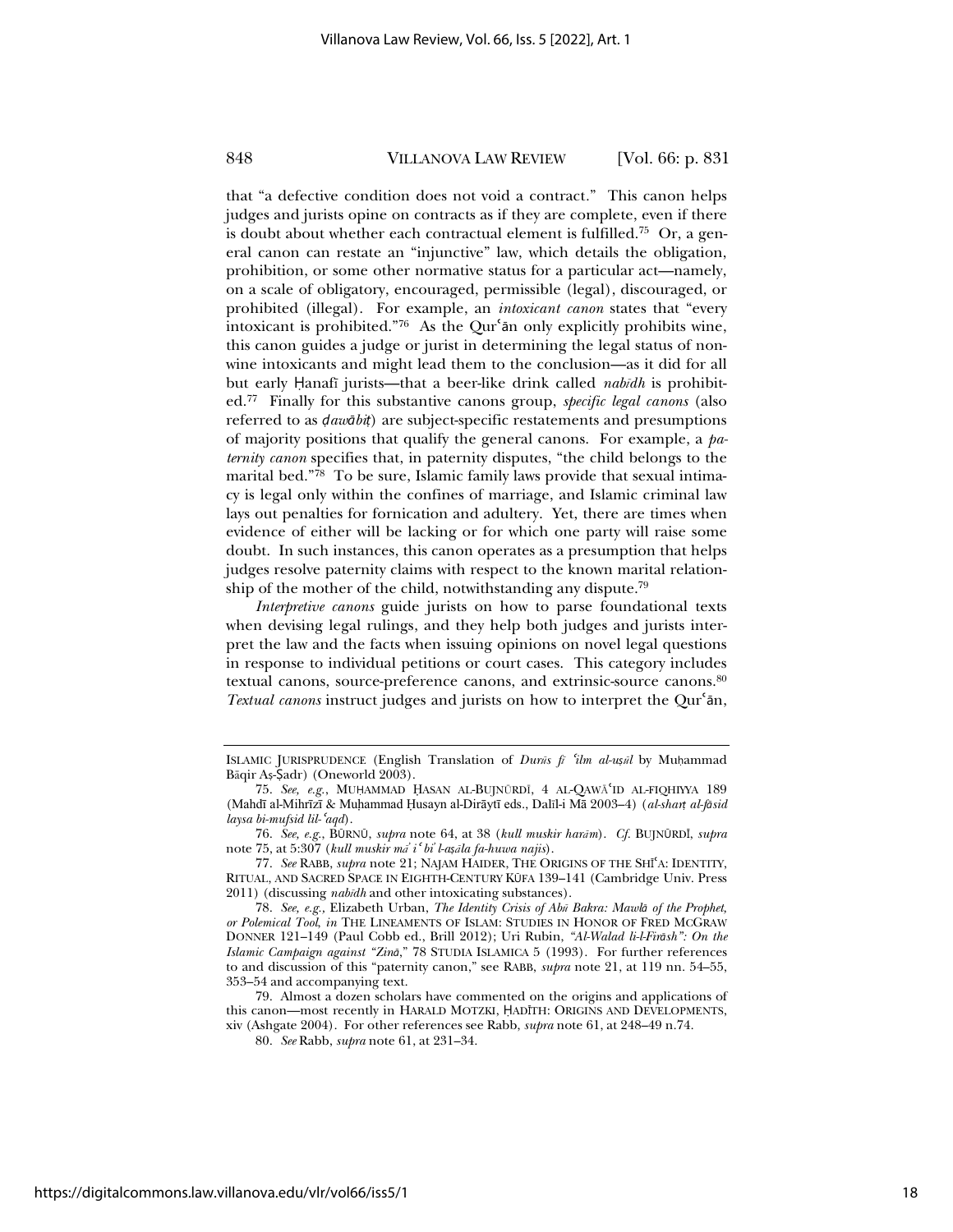*hadith*, and other texts from Islam's early founding period. For example, the *literal meaning canon* simply instructs interpreters to "adopt the literal (or ordinary) meaning over the figurative unless there is an indication to do otherwise*.*"81 *Source-preference canons* help judges and jurists choose which of multiple, conflicting sources that address the same legal question to prioritize. For instance, one canon instructs on privileging "foundational texts over interpretive rules" and another places "priority on custom over contract."82 Each of these canons directs interpreters to the source that they should consider to the exclusion of the conflicting source. *Extrinsic-source canons* refer to extratextual sources—that is, general presumptions and tie-breakers—that help jurists avoid absurd results or no results at all might otherwise arise from applying the plain texts literally.83 These sorts of canons give form to the equitable principles that appears in Sunnĩ jurisprudential manuals, such as the consideration of public interest, equity, or custom (*maslaha*, *istihsan*, and '*urf*, respectively). Consider, for example, the canon stipulating that there is "no bar on changes in legal rulings with changes in the times," which is meant to allow jurists to update the law to accommodate social-cultural or structuraleconomic changes that typically fall outside of the four corners of legal analysis, all things being equal.84

Related to, and sometimes conflated in the sources with, the first two categories are *procedural canons*. These canons are well-recognized principles of judicial administration and cover canons of evidence, judicial procedure, and judicial conduct.85 The quintessential *evidentiary canon* that governed proceedings in all ordinary courts stipulates that "the burden of proof is on the claimant and the respondent may swear an oath of denial."86 Some *judicial procedure* canons restated norms in an era in which matters of personal status—which posed essential jurisdictional and substantive law questions in medieval Islamic courts—affected evidence and outcomes. Generally read as limiting the application of non-Muslim testimony, one such canon provides that "non-Muslim testimony is accepted for cases only involving non-Muslims."87 *Judicial conduct canons*, perhaps the least developed of this group, regulate the behavior of judges and specify, for example, when a judge may be required to consult an expert

<sup>81.</sup> *See, e.g.*, TASHKIRŝ ET AL., *supra* note 58, at 28–31.

<sup>82.</sup> *See, e.g.*, BźRNź, *supra* note 64, at 39; MAHMASANI, *supra* note 64, at 225–26; TASHKIRĨ ET AL., *supra* note 58, at 425–75.

<sup>83.</sup> On presumptions and tiebreakers, see generally Adam M. Samaha, *On Law's Tiebreakers*, 77 U. CHI. L. REV. 1661 (2010); ESKRIDGE, DYNAMIC STATUTORY INTERPRETATION, *supra* note 14, at 153.

<sup>84.</sup> See MASHMASĀNĪ, *supra* note 64, at 233; BUJNŪRDĪ, *supra* note 75, at 9.

<sup>85.</sup> Rabb, *supra* note 61, at 234–36.

<sup>86.</sup> *See* MECELLE, *supra* note 64, art. 76 (*al-bayyina 'alā al-mudda'ī* wa'*l-yamīn 'alā man ankar*).

<sup>87.</sup> See, e.g., MUHAMMAD B. KHALAF B. HAYYAN WAKI<sup>c</sup>, AKHBAR AL-QU<sup>t</sup> AT 481 (Sa<sup>c</sup>id Muḥammad al-Lahhām ed., 'Ālam al-Kutub 2001).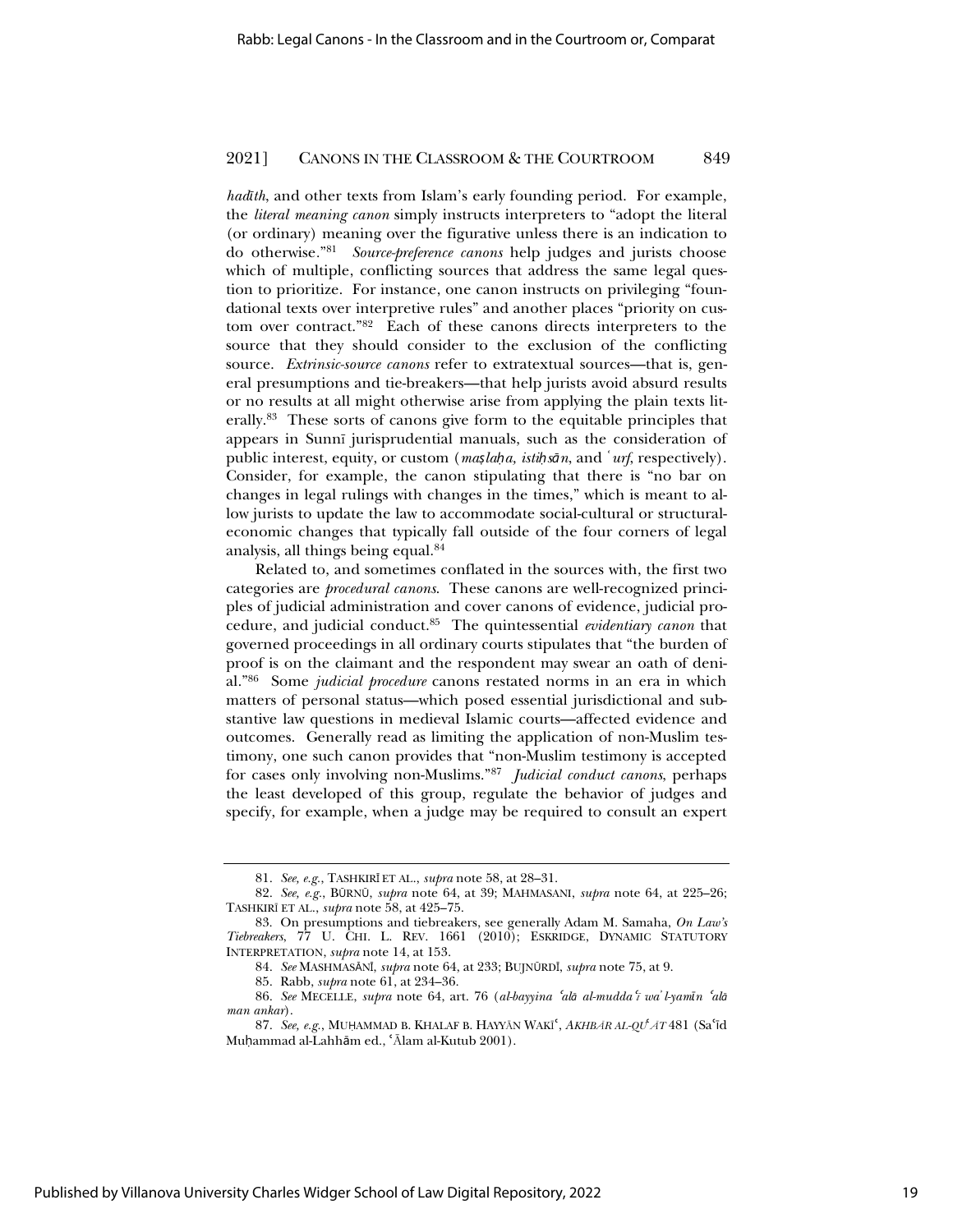jurist on a complex case or when a judge can be removed from his position "for cause."88

More than the others, the last two categories of *governance canons* and *structural canons* explicitly reflect the varied mechanisms deployed for regulating or updating relations between institutions of law and governance. *Governance canons* apportioned institutional responsibilities among the principal actors in societies like that of the Mamlūks when there was no known constitution or law to do so definitively.89 One clear example is a canon that places jurisdiction in the executive tribunals to resolve contested issues of criminal law: "it is for the imām to determine the extent of discretionary penalties in proportion to the severity of the crime."90 Another canon provides a default rule that allocates private wealth to the public-executive treasury, for inheritance cases in which a judge can find no will: "whoever dies with no will and no heirs [i.e., intestate], his money goes to the public."91 For their part, *structural canons* provided vehicles for judges to deploy interpretation to allocate judicial power and to affirmatively frame the boundaries of the juristic-religious as distinct from political institutions. A prime example is the *finality canon*—which stipulates that "a decision based on a judicial interpretation cannot be reversed simply by a different interpretation."92 This canon is structural because judges use it to pronounce that a court that has opined on a case, as a structural matter in a regime of multiple courts, has the final say.

Without a top-down mandate recognizing or requiring them, these legal canons nevertheless played a tremendous role in Islamic legal interpretation, common-law style, since its inception in the seventh century.93 From Islam's founding period through the tenth century, the earliest available sources show that judges and jurists regularly cited and used legal canons in decision making, even when they could not trace them back to Islam's texts.<sup>94</sup> In fact, so insistent and assured of the validity of these legal canons were the jurists and judges using them that they sometimes converted them *into* foundational texts—even where clear evidence was lacking, and sometimes to the chagrin of their more textualist peers. That is, with the ascendancy of textualism as *the* accepted method in the tenth century, many scholars later attributed a prophetic source to core

<sup>88.</sup> See infra note 122 and accompanying text (reporting Ibn Farhūn's stipulations for judicial conduct).

<sup>89.</sup> *See* Rabb, *supra* note 61, at 236–37.

<sup>90.</sup> *See* BźRNź, *supra* note 64, at 1:52–53.

<sup>91.</sup> *See id.* at 1:52.

<sup>92.</sup> *See* MECELLE, *supra* note 64, art. 16 (*al-ijtihņd lņ yunqad bi-mithlih*).

<sup>93.</sup> One is reminded of Richard Posner's observation to his opening salvo in the modern U.S. canon wars; namely, that the canons are here to stay. *See* Posner, *supra* note 1, at 801. *Cf.* John F. Manning, *Legal Realism and the Canons' Revival*, 5 GREEN BAG 2d 283-295 (2002).

<sup>94.</sup> *See* Rabb, *supra* note 61, at 227.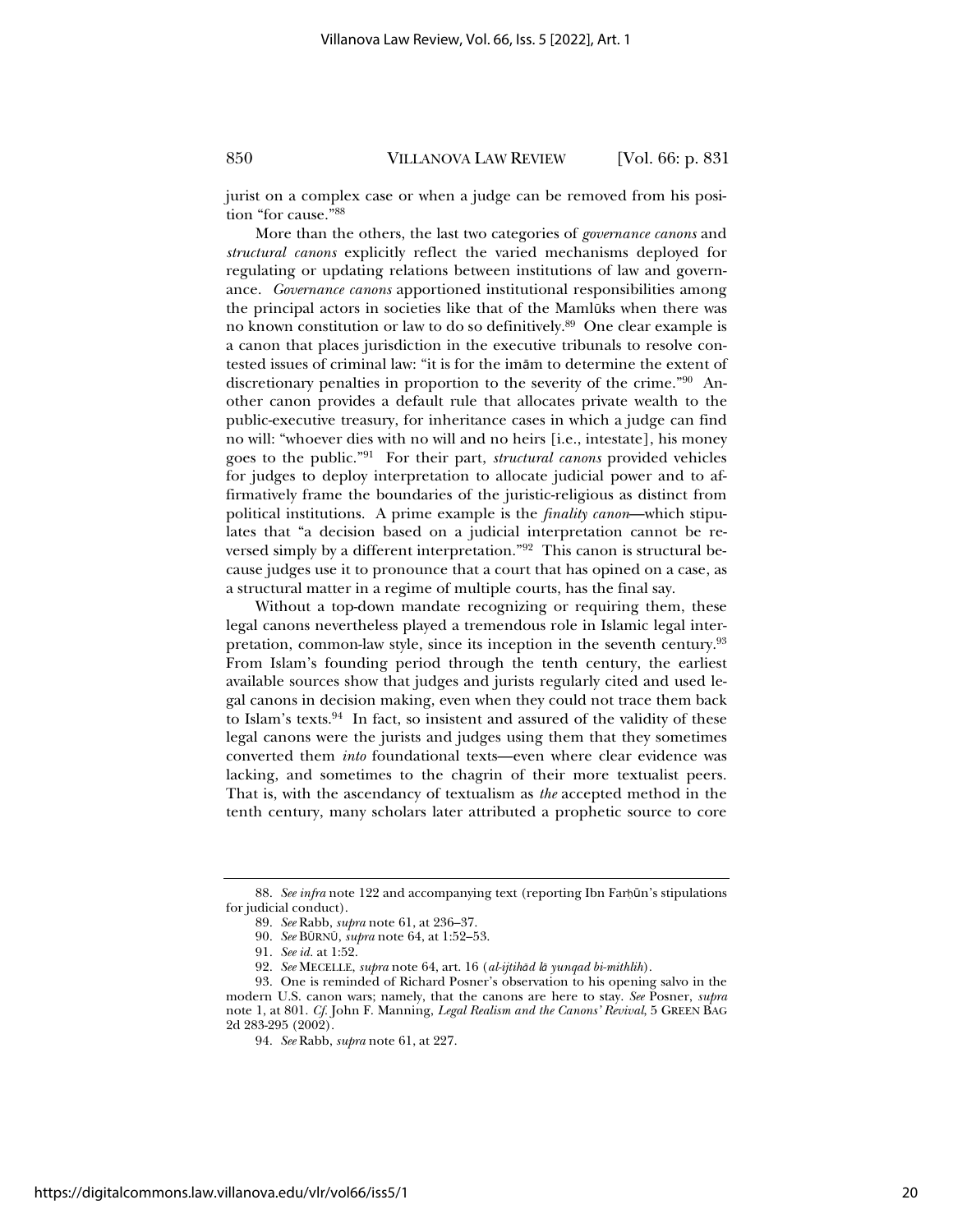legal canons.<sup>95</sup> To be sure, some legal canons are reported in *hadith* collections of prophetic statements and in Qur'anic verses.<sup>96</sup> But they appear much more widely in *fiqh* treatises, historical chronicles, and other sources of Islam's first three centuries in ways show their ubiquity in interpreting Islamic law without always (much less often, in the earliest periods) referring to a textual source.97

#### B*. Origins of Legal Canons as Judicial Norms: In Madrasas and Courts*

Medieval Muslim jurists seem to have first recognized a need for or value in systematizing and examining the legal canons independently in the tenth and eleventh centuries in Baghdad, Central Asia, and Andalusia—such that it would be inaccurate to suggest that the impetus to systematize legal canons first occurred to Mamlūk jurists. The earlier scholars operated in an era of a different sort of systematization: of substantive law, jurisprudence, and for that matter, theology, grammar, and literary anthology. Concerning legal canons during that period, they wrote introductory works about them in fits and starts in most of the Sunni schools.<sup>98</sup> But with the changes to the legal system under the Mamlūks the judicial reform and entrenchment then systematization of four schools of law within it—legal canons as a separate and important genre took on a life of their own.

After the judicial reform, the literature on legal canons expanded exponentially to meet the new needs of judges and jurists in the new Mamlūk justiciary. With the structural changes in 663/1265, the "regime of legal pluralism" had the potential for descending into chaos—that is, if judges from one legal school were to operate without respect to their counterparts in others and had no methods for handling conflicts of laws.99 Judges needed guidance on the substantive laws and procedures applicable in their own courts, as well as that of other schools. This need spurred leading jurists to write voluminous works setting out to record

<sup>95.</sup> The dispute about textualism and method accompanied the authenticityinterrogation and systematization of works of *hadŞth*, substantive law (*fiqh*), and jurisprudence (*u*<sup>*'al al-fiqh*). RABB, *supra* note 21, at 56-59, 243-57. For further discussion</sup> of their varied origins, *see* Rabb, *supra* notw 61, at 222–27.

<sup>96.</sup> Rabb, *supra* note 61, at 222.

<sup>97.</sup> *Id.* at 222; RABB, *supra* note 21, at 48–59.

<sup>98.</sup> Pre-Mamlūk collections include ABŪ AL-HASAN AL-KARKHĪ (d. 340/952), *USŪL*, *published with* 'UBAYD ALLĀH B. 'UMAR AL-DABŪSĪ (d. 430/1039), *TA*<sup>*S*</sup>*IS AL-NAZAR* (Dār Ibn Zaydun & Cairo: Maktaba al-Kulliyyat al-Azhariyya, n.d.); 'ABD AL-WAHHĀB AL-BAGHDĀDĪ (d. 476/1083), AL-MAJMŪ<sup>c</sup> WA'L-FURŪQ [OR, AL-FURŪQ AL-FIQHIYYA] (Jalāl 'Alī al-Qadhdhāfi al-Juhanī ed., Dār al-Buḥūth 2003); and IBN AL-LAḤḤĀM AL-BAʿLĪ (d. before 510/1116), QAWĀʻID ('Abd al-Karīm al-Fāḍilī ed., al-Maktaba al-'Asriyya 1998), along with a few other collections that are reported in early bibliographical sources but no longer extant; *see also* RABB, *supra* note 21, at 348–57, 243–57; Rabb, *supra* note 61, at 227.

<sup>99.</sup> Talal Al-Azem, *A Mamluk Handbook for Judges and the Doctrine of Legal Consequences (Al-MŻgab)*, 63 BULLETIN D'ÉTUDES ORIENTALES 205 (2015).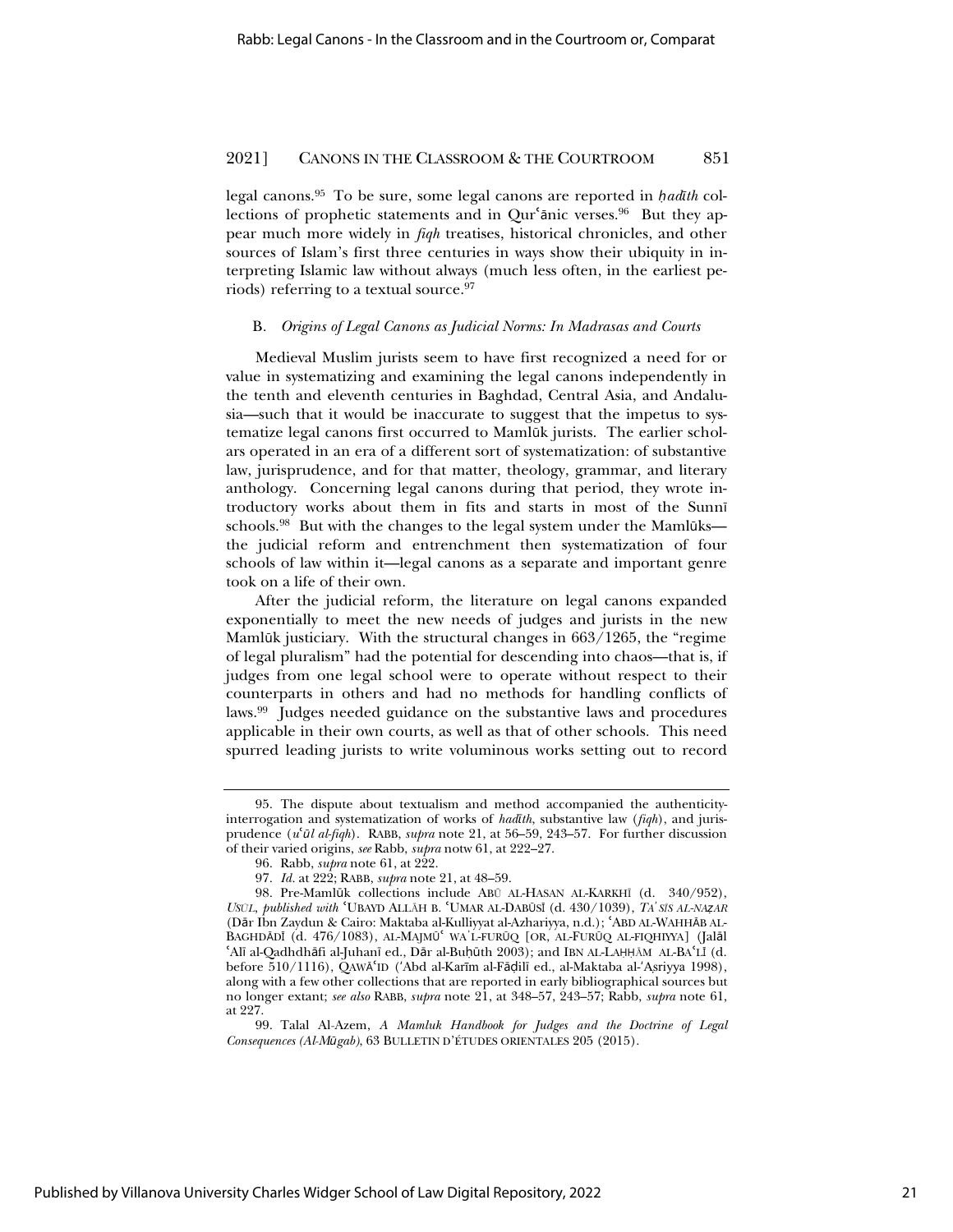debates and ultimately to restate applicable laws: especially new manuals of substantive law, judicial practice, and constitutional theory of the type that Shih<sub>a</sub> al-D<sub>I</sub> al-Qarafi had penned. Along the same lines, and even more urgently, jurists of that period also inaugurated a new genre of legal canons literature: as restatements of norms that had arisen in the judicial manuals or in courts. These canons provided instruction for jurists-intraining and guidance to judges on the proverbial bench needing to both implement majority-rule intra-school norms and operate with respect to inter-school norms in the Mamlūk system of legal pluralism.<sup>100</sup>

#### 1. Leading Schools: Shafi<sup>'</sup>*ī* and Malik<sub>*I*</sub> Innovation</sub>

I'll focus on two schools to illustrate the life they took on. To illustrate the life that some of these canons took on, this section focuses on the two schools that led the charge in legal canons-oriented interpretation in a new regime of legal pluralism. Shāfii i contributions to the new wave of legal canons literature was by far the most extensive of any other legal school during the Mamlūk period—which stands to reason given their place of prominence in the *madrasa*s and judiciary alike. Jurists within that school produced no less than six prominent works of legal canons that came to be of enduring relevance to Islamic law, even beyond the Shāfi'ī school.<sup>101</sup>

Unsurprisingly too, it was 'Izz al-Dīn b. 'Abd al-Salām—the influential jurist, one-time Ayyūbid chief judge, and teacher of the first Mamlūk chief judge—who helped lay the groundwork. Although Shāfi'ī use of legal canons had long preceded him,<sup>102</sup> his is the first known, extant work of legal canons of his school: Qawa<sup>'</sup>id ahkam fi maşalih al- anam (Legal Can*ons on Rulings in the Best Interests of the People)*, also known as *al-Qawņڅid alkubrņ (The Larger Work on Legal Canons)* in contrast to his shorter work on the same theme, *al-Qawa<sup>°</sup> id al-*5*ugr* $\bar{a}$ <sup>103</sup> In summary terms, his work col-

https://digitalcommons.law.villanova.edu/vlr/vol66/iss5/1

<sup>100.</sup> *Id.* at 205. On Qarafi's works, including an analysis and translation of his work on "constitutional jurisprudence," by Sherman Jackson and Mohammad Fadel, respectively, *see infra* notes 107–113.

<sup>101.</sup> These core works include al-'Izz b. 'Abd al-Salām, *al-Qawā* '*id al-kubrā*; Ibn Wakīl (d. 716/1317), *al-Ashbāh wa' l-nazā' ir*; Ibn al-ʿAlā' (d. 761/1317) (attempting to systematize the work by Ibn Wakīl); Tāj al-Dīn al-Subkī (d. 771/1370), al-Ashbāh wa'l*nazā' ir*; Zarkashī (d. 794/1392), *al-Manthūr fī tartib al-qawā 'id al-fiqhiyya*; and Suyūṭī (d. 911/1505), *al-Ashbņh waڄl-naͰņڄir*.

<sup>102.</sup> Although Shāfi<sup>c</sup>ī himself had included legal canons in his *figh* treatises, the *Umm* and the *Risņla* (*see* RABB, *supra* note 21, at 52–53), the first extant collections related to legal canons seems to be Shihab al-Din Mahmud b. Ahmad al-Zanjānī (d. 656/1258–9)'s *Kitņb TakhrŞj al-furŻ*<sup>ɇ</sup> <sup>ɇ</sup>*alņ al-u͆Żl*—which might be counted both as a work of "legal distinctions" and as a work of legal canons because he draws connections between *fiqh* rulings (*furŻ*<sup>ɇ</sup>) or particular cases (*juzڄiyyņt*) and their governing principles in the *u*<sup>*zūl*</sup>, *daw* $\delta$ *bi*<sup>*t*</sup> and *qaw*<sup>*i*</sup>*id* literature to define differences between the Hanafi and Shāfi<sup>'</sup>ī madhhabs. See BŪRNŪ, *supra* note 64, at 1:105.

<sup>103.</sup> For more on his life and writings, see Mariam Sheibani, *Islamic Law in an*  Age of Crisis and Consolidation: 'Izz al-D*īn Ibn* 'Abd al-Sal*ām and the Ethical Turn in Medieval*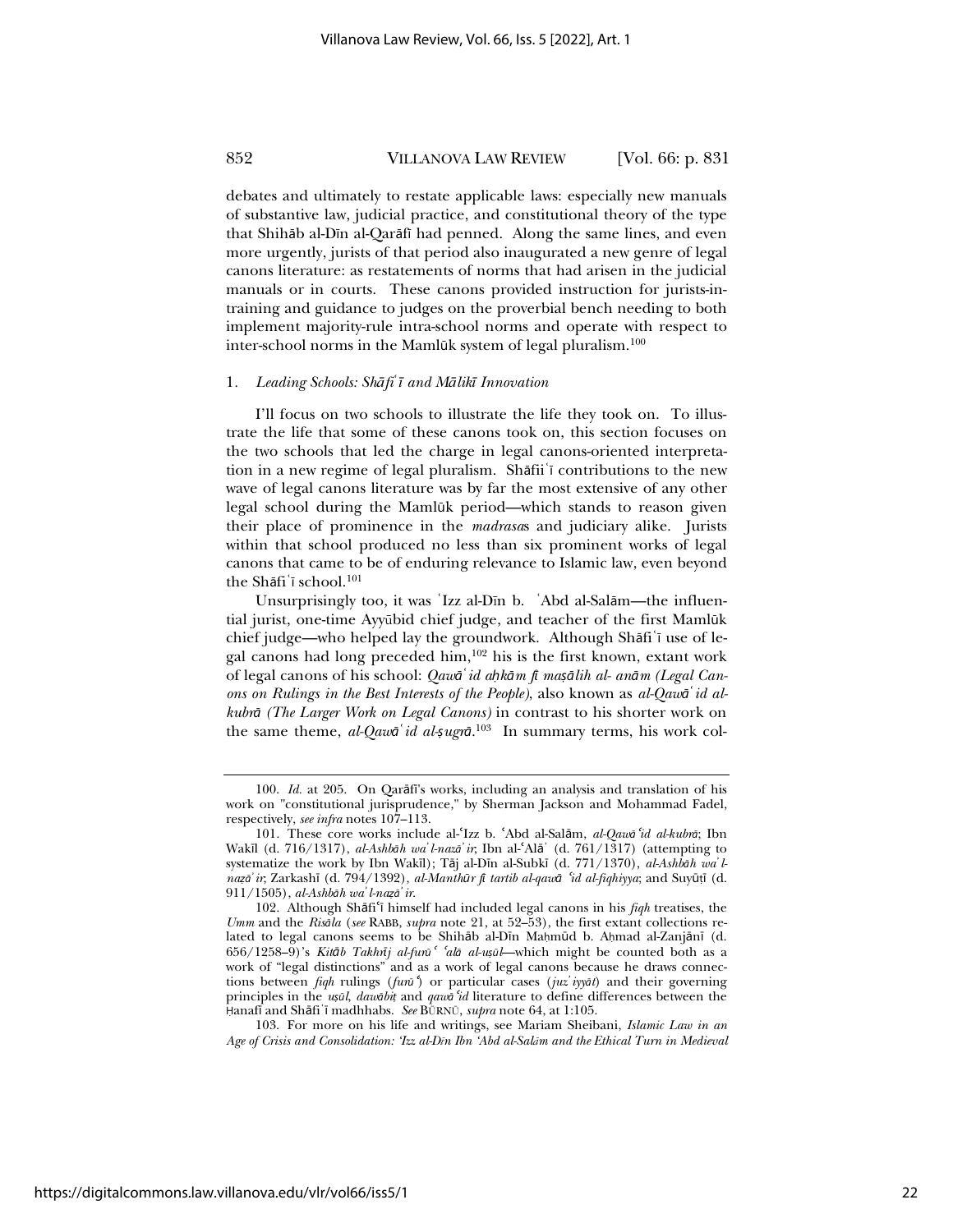lected legal canons under the headline of a single principle: that all Islamic laws are "legislated" for the best interests of the people and to avoid harm (*jalb al-masņlih wa-dņrڄ al-mafņsid*).104 On his own account, all of  $\sinh^2 a$ , in the most expansive reading of Islamic law, is reducible to this formulation. His purpose in writing the book was to clarify those interests as they manifest in various laws to facilitate their execution, as well as to provide guidance on handling acts of disobedience or violations of the law.<sup>105</sup> For him, were people to closely to examine Qur'anic verses, for example, they would conclude that any command is an encouragement to an act or outcome that accrues to the benefit of the people, or a warning against any act that would be to their detriment.106 He thus attempted through this work to define the scope of human or public interest (*maslaha*), typically a marginal or extralegal topic typically regarded as within executive authority, to be instead squarely within the jurists' purview to define Islamic law. He also noted a hierarchy of legal canons by which this public interest could be achieved best.<sup>107</sup> Notably, he wrote before or during Sulțăn Baybars's takeover of power and the judicial reform; and his appeal to this principle seemed an elevation of  $\sin^2 a$  above politics: he made no mention of the shifting political winds at the time. Nevertheless, he found staunch followers in his students who would expand the work, as they sought to provide a basis for the legitimacy of this expanded range of Islamic law in a newly restructured system—regardless whether explicitly mentioned—on public-interest grounds that the jurists could now assert the prerogative to define. If Ibn 'Abd al-Salām sought to write a manual that set a standard for adjudication, he had a ready student in Ibn Bint al-Aڅazz to enforce it—taking it from scholarly treatise to judicial opinion.108

Ibn 'Abd al-Salām's most immediate influence, aside from Chief Judge Ibn Bint al-Aڅazz (who left no written record) was the prominent Mālikī scholar and his student Shihāb al-Dīn al-Qarāfī (d. 684/1285). Together with students from diverse schools of law, Oarafi had studied under Ibn 'Abd al-Salām at the prestigious Şāliḥiyya Madrasa in Cairo, as had his teacher before him, the Mālikī scholar Sharīf al-Karakī (d. 688 or

*Islamic Law* 212–337 (Dec. 2018) (unpublished Ph.D. dissertation) (on file with the University of Chicago).

<sup>104.</sup> IBN ɇABD AL-SALąM, *AL-QAWą*<sup>ɇ</sup>*ID AL-KUBRą [AKA QAWą*<sup>ɇ</sup>*ID AL-ȦKąM FĨ MAṢĀLIH AL-ANĀM]* (Nazīh Kamāl Hammād & 'Uthmān Jumuʿa Dumayriyya eds., Dār al-Qalam 2000), *passim*. For further discussion, see BURNU, *supra* note 64, at 105; MAQQARĪ, AL-1QAWĀ'ID 134 (Ahmad b. 'Abd Allāh b. Hamīd ed., Jāmi'at Umm al-Qurā 1980) (editor's notes).

<sup>105.</sup> IBN ɇABD AL-SALąM, AL-QAWąɇID AL-KUBRą, *supra* note 104, at 14.

<sup>106.</sup> *Id.*

<sup>107.</sup> *See* Mariam Sheibani, *Innovation, Influence, and Borrowing in Mamluk-Era Legal Maxim Collections*, 140 J. AM. ORIENTAL SOC'Y, 927, 935 (2020).

<sup>108.</sup> Mamlūk chroniclers point to this jurist as responsible for appointment of his student, the judge—either by requesting the appointment from Baybars or by responding to the sultān's consultation to suggest it. JACKSON, *supra* note 16, at 66.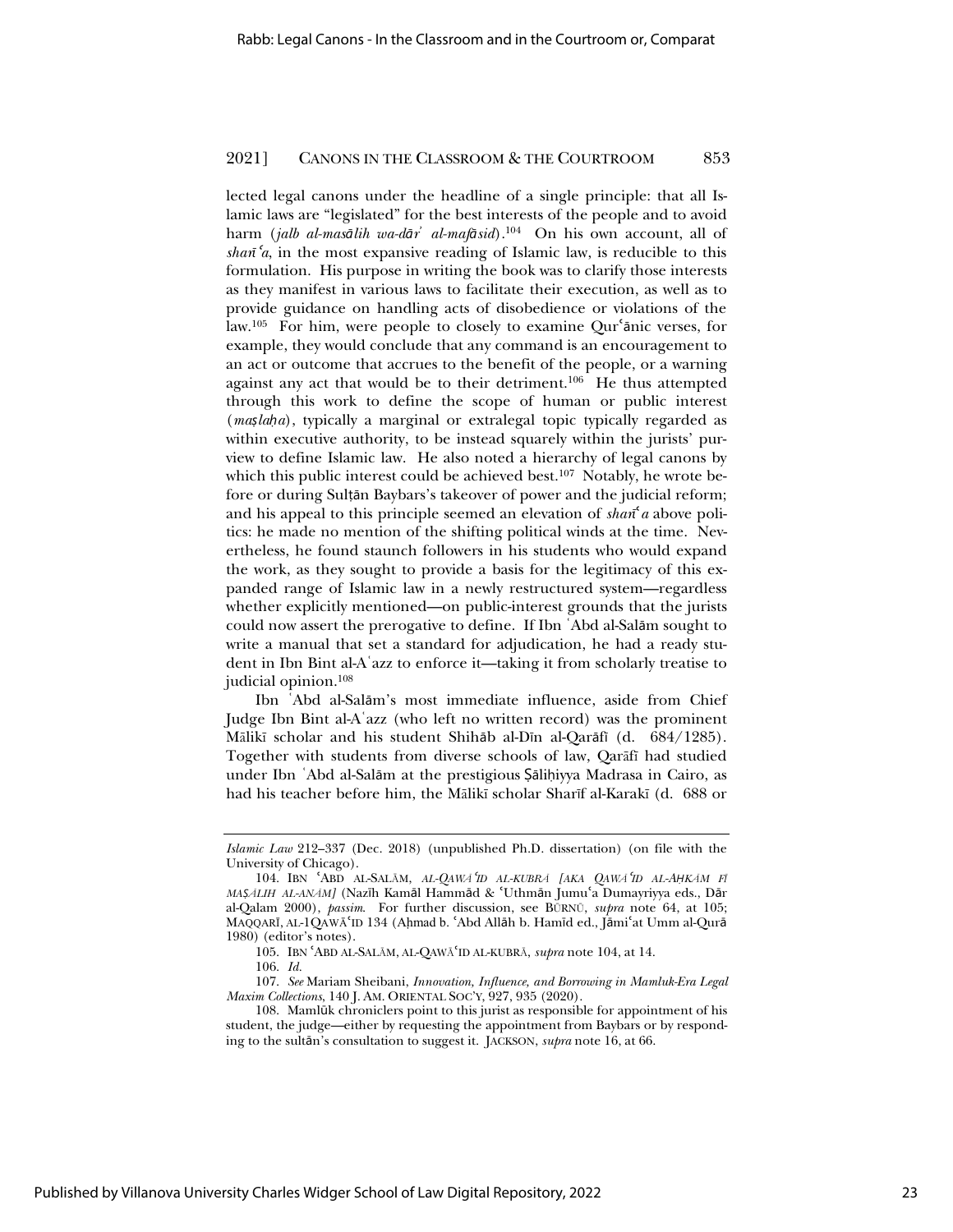689/1290-91).<sup>109</sup> Qarāfī himself had never served as judge, even though the Şāliḥiyya Madrasa was a "feeder" school for the judiciary—perhaps because he was preoccupied more with teaching and writing than judging, or perhaps because he lacked the political acumen to secure a judgeship.<sup>110</sup> Indeed, he left a significant written legacy. Qar $\delta$ fi wrote the book *Anwņr al-burŻq fŞ anwņڄ al-furŻq*, more commonly referred to as *FurŻq* ("Legal Distinctions"), as a legal canons treatise that came in response to and with heavy reliance on Ibn 'Abd al-Salām's work.<sup>111</sup> He wrote that treatise following completion of his two major works that laid the groundwork for the legal canons book. The first was his take on institutional relations and legal authority, his statement of "constitutional jurisprudence," *al-Ïkņm fŞ tamyŞz al-fatņwņ څan al-äkņm*. Published in the midst of Baybars's judicial reforms, in it, he attempted to detail the scope of legitimate authority for issuing judicial decisions and for the executive or discretionary orders issued by sultans and their deputies. The specific impetus for the book was Ibn Bint al-A azz's exclusionary policies, and Qarāfi's work may well have guided the "corporate" tenor of the legal schools' subject-matter jurisdiction that characterized the period following the judicial reform.112 The second book was his magnum opus on all aspects of Mālik substantive law, *al-Dhakhīra fī furū<sup>́</sup> al-Mālikiyya*.<sup>113</sup> He saw his work on legal canons, *Furuq*, as an extension of his previous two major works and as a way to facilitate the projects of reading and interpreting Islamic law.

In his introduction to *Furuq*, Qarafi explains that he incorporated the legal canons peppered throughout his *DhakhŞra*, and organized them to better aid the jurist or judge approaching interpretive questions. Whereas the legal canons before had been "scattered across the many chapters on substantive law (*fiqh*), [in the *FurŻq*] each legal canon [has] its own chapter because individual rulings (*fun*<sup>*i*</sup>) are based on them."<sup>114</sup> It "occurred to him," he says, almost as if by coincidence and as if he did not notice that his teacher Ibn 'Abd al-Salām had done similarly, to collect the canons into a single work, provide a summary and explanation of

<sup>109.</sup> For his biography including the extent of his tutelage under Shafi<sup>'</sup>is, see JACKSON, *supra* note 16, at 5–9; *see also* Sheibani, *supra* note 107, at 933.

<sup>110.</sup> JACKSON, *supra* note 16, at 14–15.

<sup>111.</sup> Qarāfī gave his book three alternative names: *Anwār al-burūq fi anwā' al-furūq*, *Kitņb al-Anwņr waڄl-anwņڄ*, and *al-Qawņ*<sup>ɇ</sup>*id al-sunniyya fŞ al-asrņr al-fiqhiyya*—the first of which stuck. SHIHĀB AL-DĪN AL-QARĀFĪ, KITĀB AL-FURŪQ: ANWĀR AL-BURŪQ FĪ ANWĀ' AL-FURŪQ (ʿAlī Jumuʿa & Muḥammad Aḥmad Sirāj eds., Dār al-Salām 2001), at 11. For a detailed comparison of Qarāfi's borrowing, see Sheibani, *supra* note 107, at 933-34.

<sup>112.</sup> *See* JACKSON, *supra* note 16, at xix-xxi, xxvi, 12–16.

<sup>113.</sup> For a discussion of his two prior works, see QARĀFĪ, FURŪQ, *supra* note 111, at 8, 10. On the *Tamyz*, see JACKSON, *supra* note 16, at 16-19; MOHAMMAD H. FADEL, CRITERION FOR DISTINGUISHING LEGAL OPINIONS FROM JUDICIAL RULINGS AND THE ADMINISTRATIVE ACTS OF JUDGES AND RULERS [translation of *Al-Ihkām fi tamyīz al-Fatāwá* <sup>ɇ</sup>*an al-ahkņm wa-tasarrufņt al-QņdŞ waڄl-Imņm* by Shihņb al-DŞn al-QarņfŞ] (Yale Univ. Press 2017).

<sup>114.</sup> QARĀFĪ, FURŪQ, *supra* note 111, at 8.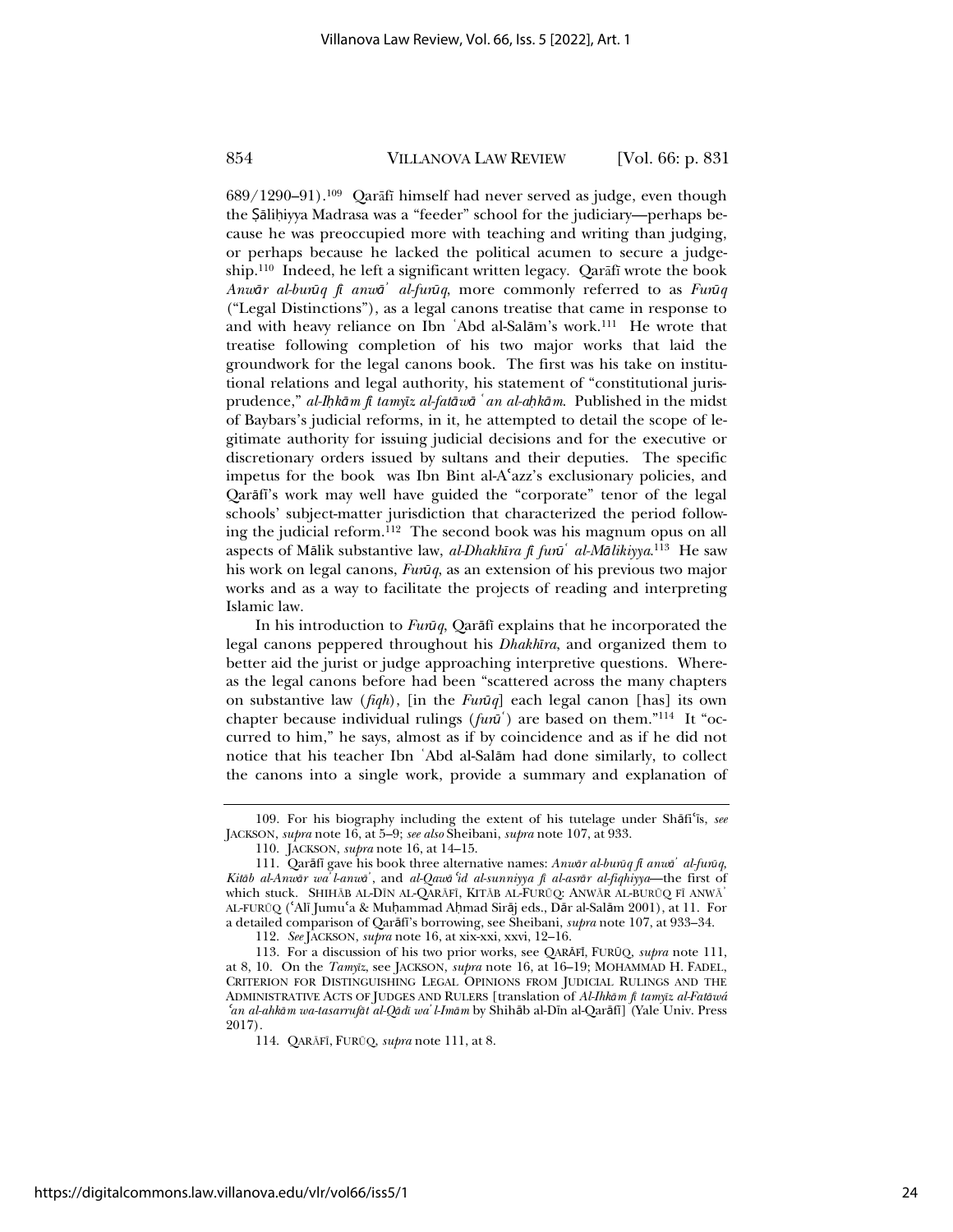each, and spell out the principles underlying its resultant rulings to better aid jurists or judges trying to make decisions about Islamic law in individual cases.<sup>115</sup> For Oarāfi, legal canons are a core part of Islamic law's interpretive methodology—so much so that he called it the second branch of jurisprudence (*u͆Żl al-fiqh*) and declared that anyone trying to interpret laws *without* the aid of legal canons would fail; they would find themselves unable to operate according to principle or to navigate seeming contradictions that could be resolved with a better understanding of Islam's interpretive foundations and tools.<sup>116</sup> Accordingly, he uses the *Fur* $\bar{u}q$  ("Distinctions") to collect some 584 legal canons to aid those charged with interpreting the law: the term "distinctions" merely refers to seemingly divergent cases of legal canons (*al-furūq bayna al-qawa*<sup>5</sup>*id*).<sup>117</sup>

Ibn `Abd al-Salām's (d. 660/1262), *Qawa*<sup>*'*</sup>*id al-ahkām fī maṣāliḥ al-anām* proved to be of enduring relevance in its own school as well.<sup>118</sup> Shafi<sup>t</sup> is following him wrote over three dozen treatises, commentaries, and summations of legal canons during the Mamlūk period alone.<sup>119</sup> At least six

118. Recent years have seen at least four editions of this work published: (1) IBN 'ABD AL-SALĀM, QAWĀ'ID AL-AḤKĀM FĪ MAŞĀLIḤ AL-ANĀM (Nazīh Kamāl Hammād & 'Uthmān Jumu'a Damīriyya, eds., 2nd ed. 2007); (2) A 2000 edition by the same editors and press; (3) IBN 'ABD AL-SALĀM, QAWĀ'ID AL-AḤKĀM FĪ MAŞĀLIḤ AL-ANĀM\_(Țāhā 'Abd al-Ra'ūf Sa'd ed., 1968); (4) IBN 'ABD AL-SALĀM, QAWĀ'ID AL-AḤKĀM FĪ MAṢĀLIḤ  $AL-AN\bar{A}M$   $(n.d.).$ 

119. These works include a commentary on al-'Izz Ibn 'Abd al-Salām's work by a much later author Bulqīnī al-ʿAsqalānī (d. 805/1403), *Fawa<sup>†</sup> id al-husāmh ʿalāQawā ʿid Ibn* <sup>ɇ</sup>*Abd al-SalƗm* (not extant), and several summaries of his work published variously as *al-*Qawa id al-şughrā, al-Fawa id fi ikhtişār al-maqāsid, Mukhtaşar al-Fawa id fi ahkām al*maqņ͆id*, or *al-Fawņڄid fŞ mukhta͆ar al-Qawņ*<sup>ɇ</sup>*id* in 1988 and 1996. The period immediately after al-'Izz Ibn 'Abd al-Salām saw a continuous string of works throughout the Mamlūk period: Abū al-Faḍl Muḥammad b. 'Alī b. al-Ḥusayn al-Khallāṭī (d. 675/1277-8), Qawa id al-shar wa dawabit al-asl wa l-far (Nawawi (d. 676/1278), al-Usul wa l-dawabit (also called *K. al-Qawņ*<sup>ɇ</sup>*id wa al-dawņbi͐ fŞ u͆Żl al-fiqh or Dawņbi͐ al-fu͆Żl*) (listing some nine matters about which jurists disagree); Ibn al-Wakīl (d. 716/1317), *al-Ashbāh wa alnawāzir or al-nazā'ir* (discussing twenty-seven legal canons), 'Alā'ī (d. 761/1317), al-*Majm ū*<sup>*c*</sup> *al-mudhhab*  $\hat{p}$  *qaw* $\hat{q}$  *id al-madhhab*—followed by a series of commentaries and summaries of it, including his own, *Mukhtasar Qawa<sup>c</sup>id al-'Ala*<sup>'</sup>*i*, that of Sarkhad<sub>I</sub> (d. 792/1390), *Mukhta͆ar al-MajmŻ*<sup>ɇ</sup> *al-mudhhab*, Hi͆nŞ (d. 829/1426), *al-Qawņ*<sup>ɇ</sup>*id*—and Ibn al-ɇAlņڄ's, *al-Ashbņh wa'l-naͰņڄir fŞ furŻ*<sup>ɇ</sup> *al-fiqh al-Shņfi*<sup>ɇ</sup>*ĩ*—again followed by a number of commentaries: Ibn al-Hā'im (d. ca. 810/1412), *Tahūr al-qawa* 'id al-'Ala' iyya wa-tamhīd *al-masņlik al-fiqhiyya* and his *al-Qawņ*<sup>ɇ</sup>*id al-manͰŻma* (with its own commentary by Qabāqabī (d. 901/1496-7)), and Ibn Khaṭīb al-Dahsha (d. 834/1431), *Mukhta*șar  $Q$ aw<sup>*i*</sup>d al-'Alā' *ī wa tamhīd al-Asnawī*. The prominent scholar Tāj al-Dīn al-Subkī, Ibn al-Subkĩ (d. 771/1370) who wrote *al-Ashbņh wa al-naͰņڄir* and his famous contemporary Asnawī (d. 772/1370), wrote several additional works: al-Tamhīd fī istikhrāj al-masā' il alfunī iyya min al-qawā id al-usūliyya, Matāli al-daqā iq fitahnīr al-jawāmi wa al-fawāriq, *Nuzhat al-naw* $\bar{q}$ *ir firiy* $\bar{q}$ *d al-na*<sub>*za<sup>†</sup> ir*, and a work also called *al-Ashbah wa al-naza<sup>†</sup> ir*—which</sub>

<sup>115.</sup> *Id.* at 8–9.

<sup>116.</sup> *Id.* at 6–7.

<sup>117.</sup> *Id.* at 11. For further discussion of definitions of legal canons and legal distinctions, see KIZILKAYA, *supra* note 56, at 25; ELIAS G. SABA, HARMONIZING SIMILARITIES (Walter de Gruyter 2019); *see also* Sheibani, *supra* note 107, at 933; Khadiga Musa, *Legal Maxims as a Genre of Islamic Law: Origins, Development, and Significance of al-Qawņ*<sup>ɇ</sup>*id al-Fiqhiyya*, 21 ISLAMIC L. & SOC'Y 325, 325–65 (2014).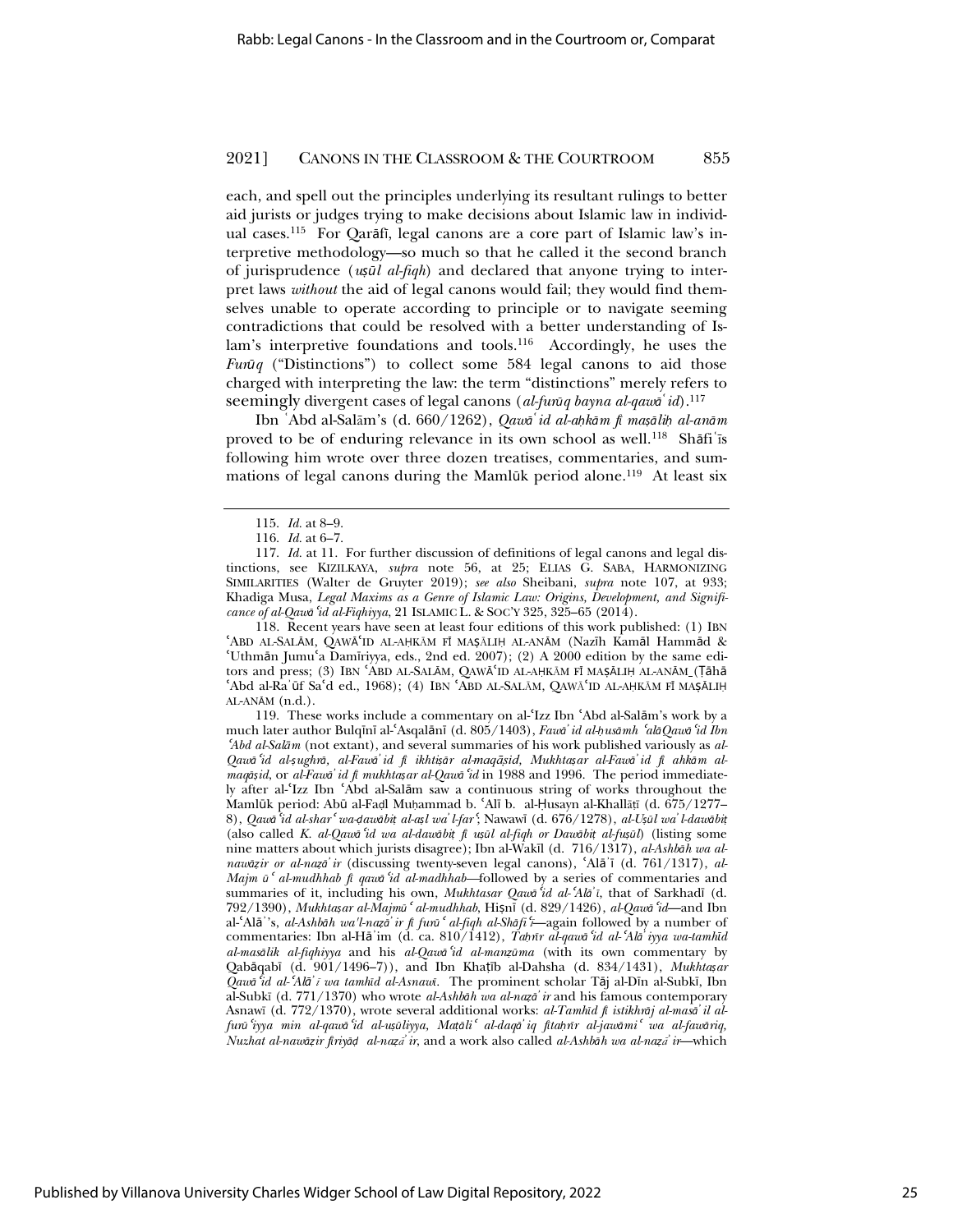Shāfi ī works following Ibn `Abd al-Salām's model were to become of enduring importance, not only among Shāfi'is but in Islamic law writ large. The interest in and importance of the field continued through the end of Mamlūk rule: the prominent Shāfi'ī jurist Suyūtī (d. 911/1505), too, wrote a version of *al-Ashbāh wa'l-nazā' ir* (a common title for legal canons treatises from this period) that stands as a go-to source to this day. And even before, their influence on other schools was extensive.

For their part, Mālikī jurists had a long prior history of legal canons jurisprudence, supported by political patronage where their school dominated elsewhere. In the Islamic West, Mālikīs had long engaged in debating and deploying legal canons. Muhammad b. Hārith al-Khushanī (d. 361/981), included legal canons in his *U͆Żl al-futyņ fŞ al-fiqh څalņ madhhab al-Imām Mālik*, and it is regarded as the first Mālikī work of legal canons.<sup>120</sup> Further, Qādī <sup>'</sup>Iyād (d. 544/1149) wrote a book called *al-Qaw*ā *id*, and Ibn al-Hājib wrote *Mukhta*șar al-muntahā al-ușūlī, both of which are regarded as works of legal canons.<sup>121</sup> In the Islamic East, 'Abd al-Wahhāb al-

120. See, e.g., Maqqarī, *supra* note 96, at 128 (editor's notes); 'ALĪ AHMAD AL-NADWĪ, AL-QAWĀ ID AL-FIQHIYYA 189 (Dar al-Qalam 1998).

attracted the aforementioned commentaries by Ibn Khaṭīb al-Dahsha (d. 834/1431) and Şarkhadī (d. 792/1390) (who treated his book together with that of Ibn al- $A\text{I}\bar{\text{a}}$ ). A short time later, Badr al-Dīn Muhammad b. Abī Bakr b. Sulaymān al-Bakrī (d. after 772) wrote *K. al-Istighna<sup>†</sup>* (or al-*i* 'tina<sup>5</sup>) fi al-fur*ūq al-istithna*<sup>2</sup>, and Sharaf al-Dīn al-Ghazzī (d 799/1397) wrote al-Qawa<sup>c</sup>id fi<sup>'</sup>l-furu<sup>c</sup>. In the same generation, the prominent scholar Zarkashī (d. 794/1392), wrote *al-Manthūr fi tartīb al-qawā 'id al-fiqhiyya*, which sparked commentaries by <sup>*Abbādī* (d. 947 or 941/1540-1), *Sharh Qawa id al-Zarkashī* and by</sup> Shaʿrānī (d. 973/1565), *al-Maq*āșid al-saniyya fi al-qawā 'id al-fiqhiyya [or al-shar 'iyya]; Zarkashī also wrote his own gloss on *Qawa*<sup>5</sup>*id al-*<sup>4</sup>*Ala<sup>2</sup>i* and a work by the name of *al-Qawņ*<sup>ɇ</sup>*id fŞ al-furŻ*<sup>ɇ</sup> or *al-Qawņ*<sup>ɇ</sup>*id waڄl-dawņbi͐ fŞ al-fiqh*. Ibn al-Mulaqqin al-Andalusĩ (d. 804/1401) later wrote his version of an *al-Ashb* $\bar{a}h$  wa al-naza<sup> $\bar{a}$ </sup> ir volume, and Muḥammad b. Muhammad al-Ghazzī (d. 808/1405–6) wrote *Asna al-maq*asid fi tahnr al-qawa 'id. Subsequent works included Fīrūzābādī al-Shīrāzī (d. 817/1415), Qawā 'id al-ahkām; Hisnī (d. 829/1426) and Ibn Khatīb al-Dahsha (d. 834/1431)'s commentaries on Ibn al-'Ala<sup>'</sup>'s work (see above); as well as Shuqayr al-Maqdisī (d. 876/1471–2), *Nazam al-dhakhā' ir fi*  $\dot{a}$ *l-ashbāh wa'l-nazā'ir*. The last, and most prominent, Shāfi'ī scholar after Ibn 'Abd al-Salām to author an influential work on legal canons came at the end of this period: Suyūṭī (d. 911/1505) in his *al-Ashbāh wa'l-naẓā'ir*—which attracted commentaries by Ibn al-Ahdal al-Yamanī (d. 1035/1625), *al-Fara<sup><i>i*</sup> id al-bahiyya fī al-qawa id al-fiqhiyya; Fāsī al-MņlikŞ (d. 1096/1685), *al-Bņhir fĩ ikhti͆ņr al-Ashbņh wa'l-naͰņڄir*; NņڄinŞ al-ImņmŞ (d. 1133/1720–21), *Hņshiya* <sup>ɇ</sup>*alņ al-Ashbņh wa'l-naͰņڄir*; AbŻ Bakr b. Abĩ al-Qņsim al-Ahdal (d. 1053/1643-4), *al-Farņڄid al-bahiyya* (which itself provided the basis for the commentary by 'Abd Allah b. Sulaymān al-Jurhazī al-Yamanī (d. 1201/1787–8), *al-Mawahib alsaniyya* <sup>ɇ</sup>*alņ al-Farņڄid al-bahiyya*, a supercommentary by Müammad YņsŞn b. ɇĨsņ al-Fādānī al-Makkī (d. 1376/1957–8), *al-Fawā* id al-janiyya hāshiyat 'alā al-Mawāhib alsaniyya, and a gloss by 'Abd Allāh b. Sa'īd Muhammad 'Abbādī al-Laḥjī al-ḥaḍramī, *Īḍāḥ al-Qawņ*<sup>ɇ</sup>*id al-fiqhiyya*. The next available work on legal canons—that did not in some way rely on Suyūți's work—was not until Damlījī (d. 1234/1819), *Sharh al-qawa id alkhams*.

<sup>121.</sup> Qāḍī 'Iyād (d. 544/1149)'s work was published in 1993 as *Tartīb al-madārik*  $wa$ -taqrīb al-masālik li-ma<sup>c</sup>rifat a 'lām madhhab Mālik (M. Bencherifa ed., Wizārat al-Awqāf wa'l-Shu'ūn al-Islāmiyya 1983). There is one known commentary from the Ottoman period: Ibn al-Uqayți<sup>c</sup> (d. 1001/1592–3), *Sharh Qawa<sup>c</sup>id al-Qad*i 'Iyad, still in manuscript form. *See* Maqqari, *supra* note 96, at 128 (editor's notes).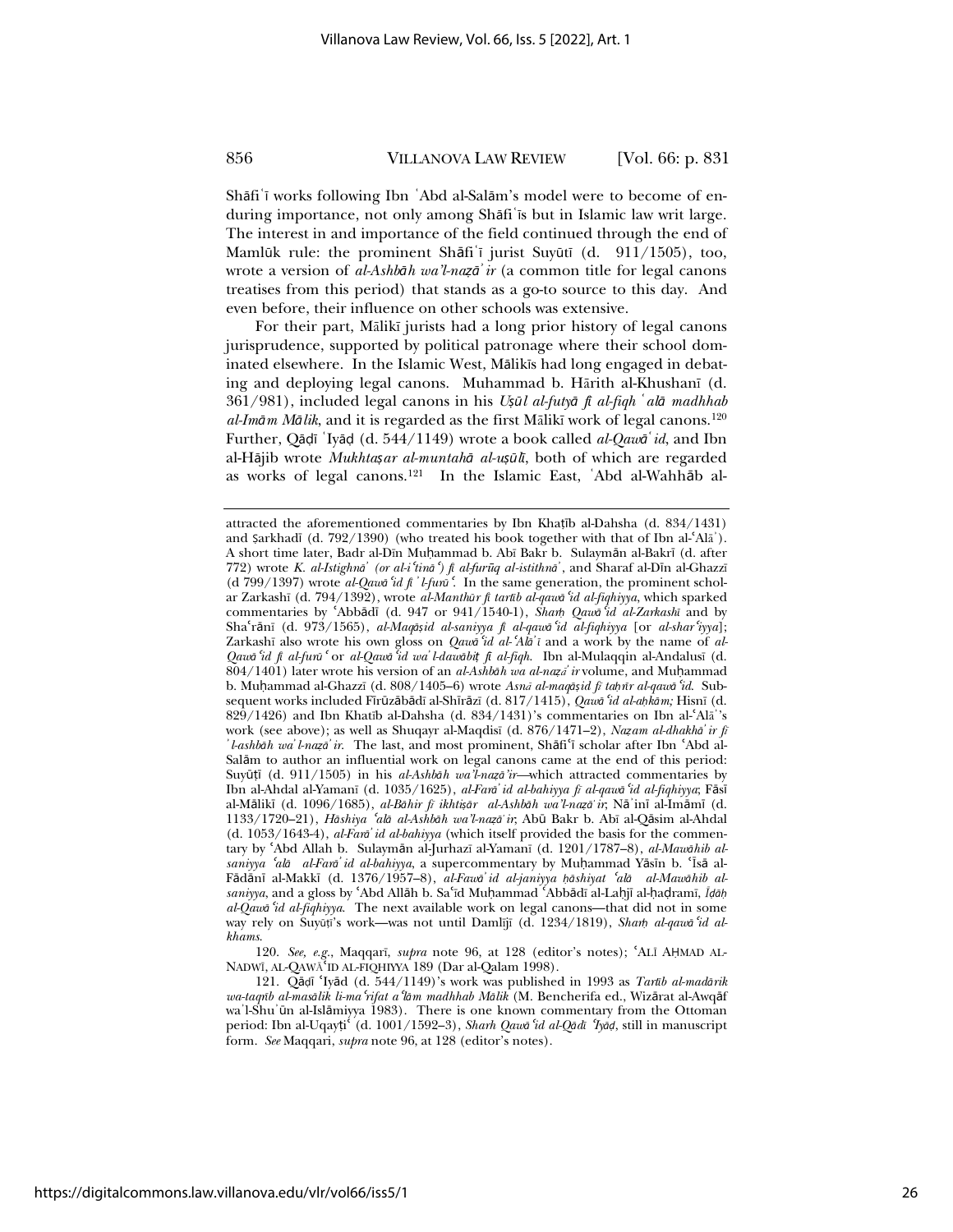Baghdādī (d. 476/1083) wrote *al-Majm*ū<sup>*'*</sup> wa<sup>'</sup>*l-furūq*—a reference to the type of legal distinctions between legal canons that Qarāfī would popularize.<sup>122</sup> These prior works preceded and informed Oarāfi's *Fura*<sub>*d*</sub>, allowing him to claim that he was building on a firm Mālikī legacy, even as he was influenced by the leading Shāfi i jurist of his time.<sup>123</sup> Following him were several works of legal canons, mostly in the western Islamic world.<sup>124</sup> Yet by far, Qarāfi's *Fur* $\bar{u}q$  remains the most well-known canons collection among Mālikīs of his time and in the eastern Islamic world, and afterward is rivaled perhaps only by books authored by Maqqarĩ and Wansharĩsĩ, both of whom wrote from the Islamic West.

That Shāfi'i and Mālikī contributions were so plentiful was a product of a number of factors, and when compared to the relative paucity of their peers, begs the question: How and why were Shāfi is and Mālikis so important to the establishment of the new legal canons era? Several factors played a role, but there is one that I wish to emphasize aside from political patronage and prior history.

I suggest that the Mamlūk judicial reforms that brought on forum shopping from above and below in the courts, in a new system of legal pluralism, demanded clarity of both substantive and interpretive norms. The clarity demanded implicated legal canons and created a new function for them. That is, legal canons provided an acceptable escape valve to the pressure cooker of some of the rigidities of the new judicial structures. Case referral from one school's court to another would not always do the trick, especially among the Shāfi<sup>'</sup>is, who espoused an otherwise rigid textualist orientation. Recall that it was the first Shafi'i chief judge's

<sup>122.</sup> Muhammad al-Rūkī published an edition of this work as al-Qawa<sup>c</sup>id alfiqhiyya min khilāl Kitāb al-Ishrāf <sup>č</sup>alā masāʾ il al-khilāf lil-Qāḍī ʿAbd al-Wahhāb al-Baghdādī al-*Mālik*ī (Dār al-Buḥūth lil-Dirāsāt al-Islāmiyya wa-Iḥyā<sup>'</sup> al-Turāth 2003). It contains some 96 legal canons, including the 5 universal canons, 57 substantive legal canons, 4 interpretive canons, and 30 additional "mixed" canons.

<sup>123.</sup> It has been published independently by Markaz al-Dirāsāt al-Fiqhiyya wa'l-Iqtisādiyya (Muhammad Ahmad Sirāj & ʿAlī Jumuʿa Muhammad eds. 2001); and together with *Ḥāshiyat* 'Umdat al-muḥaqqiqīn by Ibn al-Shāṭṭ in his *Idrār al-shurūq 'alā* anwa' al-furūq and on the margins of Tahdhīb al-furūq wa' l-Qawa 'id al-saniyya fi al-asrar al*fiqhiyya* by Muhammad 'Alī b. al-Shaykh Husayn (Dār al-Ma rifa 1970). Several Mamlūkera Mālikī scholars commented on his work, most notably, Abū 'abd Allāh al-Baqqūrī (d. 707/1307–08), *TartŞb FurŻq al-QarņfŞ* or *Mukhta͆ar Qawņ*<sup>ɇ</sup>*id al-QarņfŞ* (al-MŞlŻdŞ b. Jumuʿa & al-Ḥabīb b. Tāhir eds., Muʿassasat al-Maʿārif 2003)—as a summary and rearrangement of Qarāfī's collection, with some of his own editions and commentary; and the Muftī of Mecca, Muhammad 'Alī b. Husayn al-Mālikī (d. mid-8th/14th century), *TahdhŞb al-FurŻq*.

<sup>124.</sup> See Ibn Juzayy al-Gharnāṭī (d. 741/1340), *Qawānīn al-ahkām al-shar'iyya wamasa*<sup>'</sup>*il al-fura*<sup>*'al-fiqhiyya* (unpublished manuscripts: Rabat Ms. 160; Fez/Qar. Ms. 835;</sup> Cairo<sup>2</sup> Ms. 489 with the title *al-Qawanın al-fiqhiyya fi talkhış madhhab al-Malikiyya*; Tunis Ms. 1341/4)); Ibn al-Hājj al-'Abdarī (d. 737/1337-8), *Kitāb al-Qawā 'id* (partially edited in a dissertation) (on file with Jāmiʿat Umm al-Qurā in Mecca as Abū ʿAbd Allāh al-Maqqarī (d. 758/1357), *Qawa<sup>c</sup>id* (Ahmad b. 'Abd Allah b. Ḥamīd ed., Jāmi'at Umm al-Qurā 1980)); IBN GHĀZĪ AL-MIKNĀSĪ (d. 901/1496), KITĀB AL-KULLIYYĀT AL-FIQHIYYA WA'L-QAWĀ'ID (Muhammad Abū al-Ajfān ed., n.d.).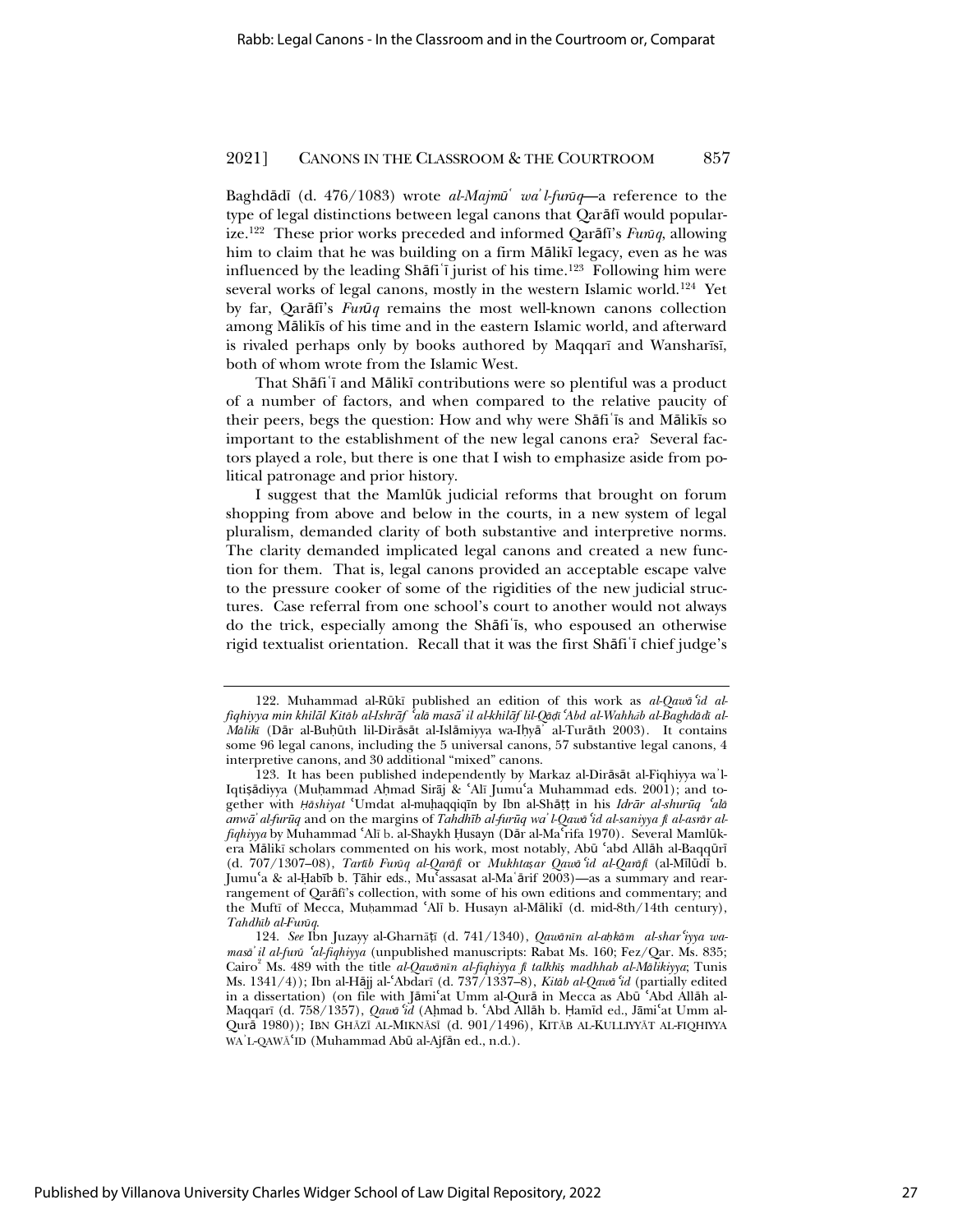refusal to accommodate interpretations from the other schools that led to the establishment of the quadruple judiciary.125 This new system and new focus on clarifying Islamic law and its interpretive principles would manifest in a sizeable role for legal canons in definitions of Islamic law. Tellingly, for example, Shāfi's and Mālikis were the only jurists in the new system to promote the notion of "interpretive doubt" in criminal law applications of the *doubt canon*, which recognized that any ambiguity arising from interpretations of law seen valid in one school was to be recognized to avoid liability in any other school.<sup>126</sup> In these and other circumstances, their need to accommodate interpretations from schools outside of their own led to their incorporation of a regime of legal pluralism—including interpretive principles exemplified by legal canons.127

#### 2*. How Did Legal Canons Operate?*

How did legal canons operate in concrete terms? We saw them in the chief judge's advisory opinion in the case that inaugurated the judicial reform. Were he in an ordinary court of Islamic law (rather than the sultān's court), he would have followed certain rules that made heavy use of legal canons (and he drew on that context in offering his advice). In the ordinary courts, once the court session started, the judge was to proceed with examining the claims and evidence. Importantly, the *evidence canon* typically governed. As noted, that canon stipulates that the "*petitioner bears the burden of proof, and the respondent to swear an oath of denial once a claim is proved.*"128 This canon required that, before looking at the evidence, the judge had to first determine who was the petitioner in order to determine what evidence each party would be required to proffer.<sup>129</sup> Once a judge had assigned to one litigant the status of petitioner, it meant that the petitioner had to make out a *prima facie* case before the judge would turn to the respondent. But that determination itself was a matter of interpretation, which rested on other legal canons or presumptions. Recall from the case that the chief judge pointed to the presump-

<sup>125.</sup> Rapoport, *supra* note 42; JACKSON, *supra* note 16.

<sup>126.</sup> *See* RABB, *supra* note 21, at 205. Ibn Abd al-Salām was the first to expand on the categories of doubt in his Qawā'id, *supra* note 104, at 2:279–80 in a legal canons work; he was preceded in substantive law works by Abū Ḥāmid al-Ghazālī (d. 505/111), *al-Wasi*<sup>*f*</sup> *f al-madhhab* (Ahmad Mahmūd Ibrāhīm & Muhammad Muhammad Tāmir eds., Dār al-Salām, 1997), 6:443-44; 'Abd al-Karīm al-Rāfi'ī (d. 623/1226), 11 al-*MuḤarrar fī al-fiqh al-Shāfi* î 145–47 (Muḥammad Ḥasan Ismāʿīl ed., Dār al-Kutub alɇIlmiyya 2005); and NawawŞ (d. 676/1277), 7 *Raw˰at al-͐ņlibĩn* 306–12 (ɇŅdil Ahmad 'Abd al-Mawjūd & 'Alī Muhammad Mu'awwad eds., Dār al-Kutub al-'Ilmiyya 1992). For further discussion see RABB, *supra* note 21, at 205 n.80.

<sup>127.</sup> RABB, *supra* note 21, at 205, 212–17.

<sup>128.</sup> See, e.g., WAKI<sup>c</sup>, *supra* note 87; MUWAFFAQ AL-DĪN IBN QUDĀMA, AL-MUGHNĪ ɇALą MUKHTA͆AR ABĨ AL-QąSIM AL-KHIRAQĨ 11 404 (ځAbd AllƗh b. ځAbd al-Muhҕsin al-Turkī & 'Abd al-Fattāḥ Muḥammad al-Ḥulw eds., Hajar 1986).

<sup>129.</sup> See ABŪ ISHĀQ IBRĀHĪM B. ALĪ B. MUHAMMAD AL-YA MURĪ IBN FARHŪN, TABŞIRAT AL-ḤUKKĀM 1 105-08 (Jamāl Marʿashlī ed., Dār al-Kutub al-ʿIlmiyya 2001).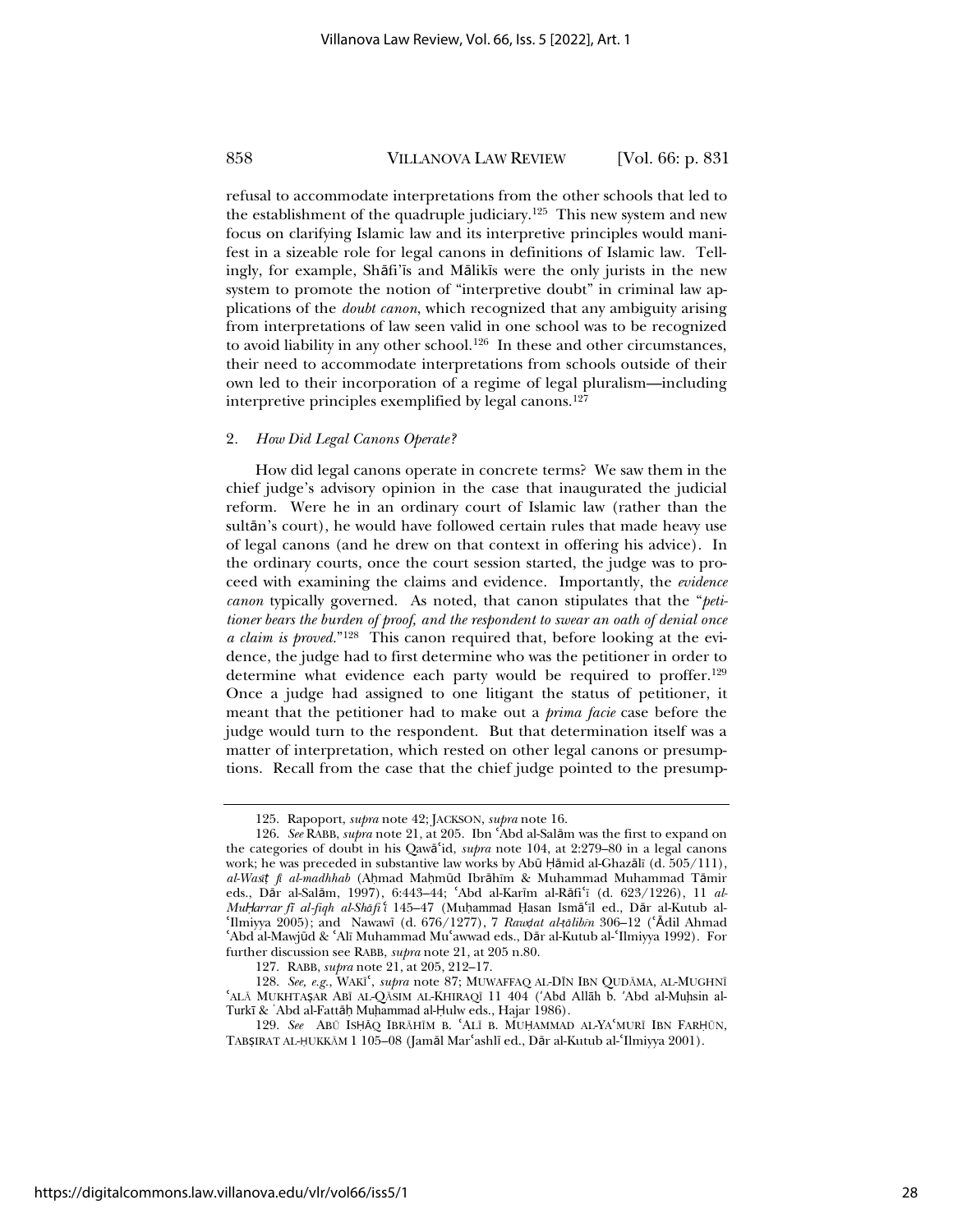tions of *waqf over sale*, *possession over claims of ownership*—unless evidence was available to prove otherwise. That meant that, had that case been litigated in his court (rather than that of the sultan), the judge's heirs would have won by operation of these two legal canons. They claimed that their father had formed a charitable trust before his death—which would make them prevail. Moreover, by operation of the legal canon that the chief judge was implicitly referencing,  $q\bar{q}^{\prime}$ *idat al-yad* (the possession canon which is itself contested), their possession of the property until the father's death would prevail over claims of ownership. This made any party arguing to the contrary the petitioners. By operation of the evidence canon, the judge would impose on the petitioners a heavy burden of evidence to prevail. It was all but assured, it seems, that the judge's heirs were destined to win. This was so by virtue of the judge interpreting the various texts and legal canons that formed the law and achieved the outcomes to which he was partial.

Islamic legal canons operated (or deliberately did not operate) in other significant ways in the aftermath of the judicial reform. The reform gave subject-matter jurisdiction to particular schools for particular types of cases: for example, criminal laws where officials wanted to secure a conviction typically went to Mālik courts, and family laws to Hanbalī courts. Legal canons operated in each according to the judges and jurists of that school's adoption of certain legal canons over others.

We can see the consequences of this per-court-subject-matter jurisdiction clearly in high-profile blasphemy and other criminal cases. Mālikī judges presided, as in the famous case by which Shahid I—the famous  $Shi'i$  jurist who was executed in the late fourteenth century. The Shafi<sup> $\dagger$ </sup> chief judge—now working with the sult**ān—would** often use his power to refer certain high-profile capital cases to Mālikī courts, because Mālikīs espoused doctrines that would allow capital punishment without a period for repentance. They did so through adopting some legal canons and rejecting others (such as the *doubt canon* that was rejected in the blasphemy case). All other schools privileged that canon and therefore could not support a capital conviction.

Shāfi i chief judges routinely handed over blasphemy cases in which they wanted to secure the death penalty to Mālikī courts. Yossef Rapoport detailed several cases in the eighth/fourteenth century, from 701–797 AH. Of the twenty-six known blasphemy cases during that period in Cairo and Damascus plus its outskirts, Mālikī courts handled eighteen of them all leading to execution; the four cases that resulted in acquittals were handled by three Shāfi i judges and one Hanafi judge.<sup>130</sup>

<sup>130.</sup> Rapoport, *supra* note 42, at 224 (Table 1). For further discussion of some of the trials, see Stefan H. Winter, *Shams al-Dīn Muhammad Ibn Makk*<sup>*a*</sup> "Al-Shahīd Al-Awwal" *(d. 1384) and the Sh*<sup>*c*</sup>*ah of Syria,* 3 MAMLŪK STUDS. REV. 149 (1999); Lutz Weiderhold, *Blasphemy Against the Prophet Muhammad and His Companions (sabb al-rasūl, sabb al-͆äņbah): The Introduction of the Topic into Shņfi*<sup>ɇ</sup>*ĩ Legal Literature and its Relevance for Legal Practice Under MamlŻk Rule*, 42 J. SEMITIC STUD. 39 (1997).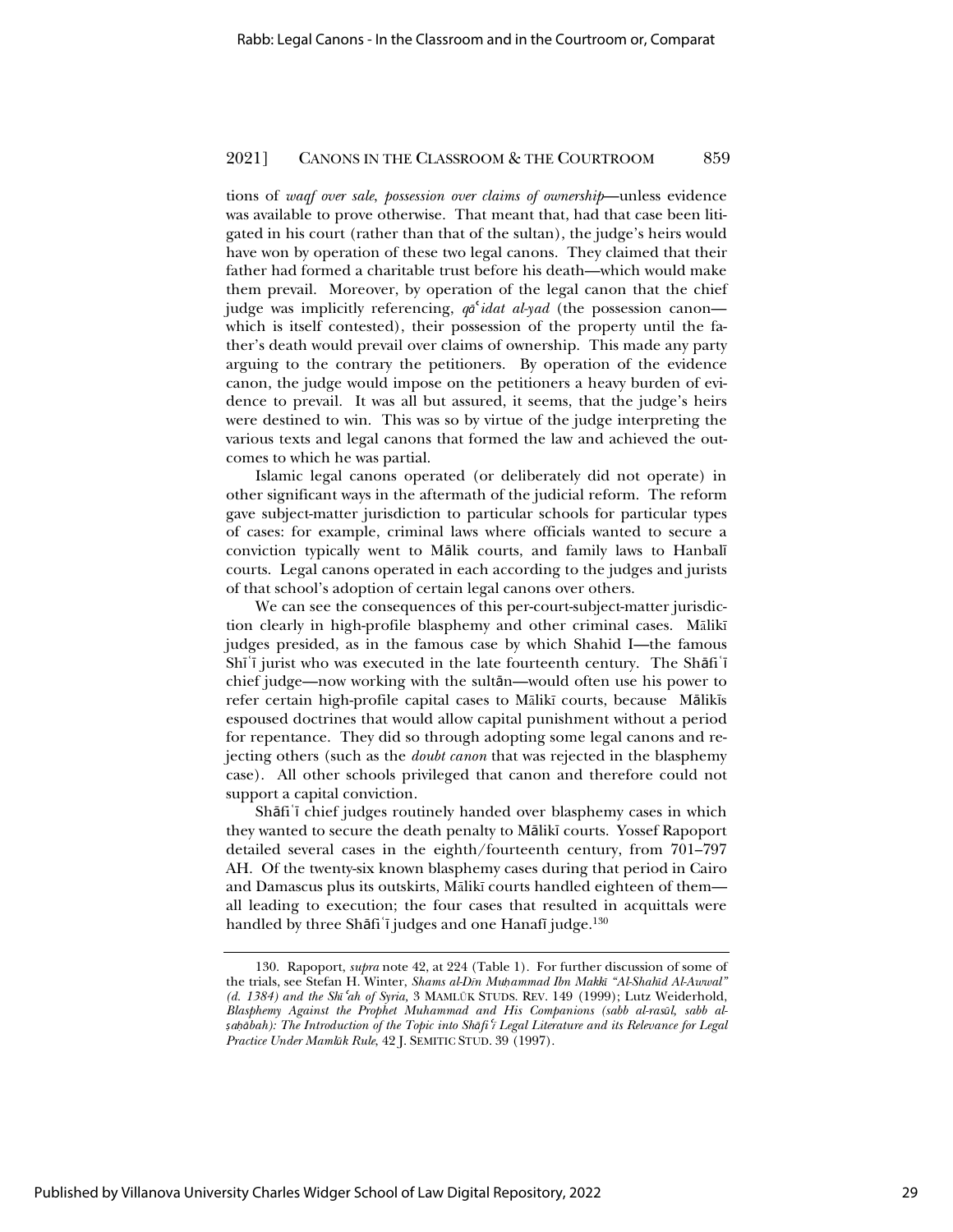#### 3*. The Scope of Islamic Legal Canons*

What are we to make of all this? Put simply, the reforms facilitated three main changes in interpreting Islamic law—the first two of which Rapoport has noted. First, they led to increased predictability of legal outcomes through majority rule at the same time that they ensured flexibility of forum within a pluralistic legal system.<sup>131</sup> Second, they allowed executive officials (and, occasionally, the collective of jurists) to express and implement certain policy preferences.132 And third, and this is what is new, they led to developments in an early type of codification of legal canons in Islamic law to fuel the new system. Judges (and other parties) needed jurists to specify the majority substantive laws (legal rulings) as well as the interpretive principles (legal canons) governing each court. When experts in Islamic legal history discuss this period, they make it clear that we know a lot about the increased activity in works of substantive law—both encyclopedic-*fiqh* books and summary restatement*mukhtasars*—during that period to fuel those efforts.<sup>133</sup> They have yet to chart the vast landscape of legal canons that emerged at the same time in the same vein, for the same reasons. My broader work attempts to map that landscape, a project over a historical and geographic span so vast that it calls for data scientific tools for mapping.

\*\*\*

Legal canons were not new under the Mamlūks. All in all, their prevalence both before and after the advent of the judicial reforms of the thirteenth century shows as much. But legal canons *as an independent genre* of authoritative principles of interpretation for each court and the explosive growth of legal canons were new. Expansive writings on legal canons grew out of the judicial reform and took shape as a common law of interpretive precedent. Drawing on judicial practice, leading jurists compiled voluminous compendia of canons and carefully placed them in hierarchies of importance. As with the *mukhtasar* that provided restatements of each school's substantive laws, the legal canons compendia provided restatements of each school's interpretive norms alongside its substantive norms. These same compendia served as manuals for legal pedagogy

<sup>131.</sup> Rapoport, *supra* note 42, at 77.

<sup>132.</sup> *Id.* at 228 ("By authorizing qādīs from different schools to follow their doctrine on specified points of law, the state indirectly intervened in a variety of social and economic interactions. In the field of family law, for example, one can almost reconstruct a government policy in a sphere that has often been considered to be completely beyond the reach of a pre-modern Islamic state. This policy included supporting stipulations n marriage contracts in favor of brides, allowing deserted wives to dissolve their marriages, providing divorcees with marital support during their waiting period, and marrying off minor orphans.").

<sup>133.</sup> *See id.* at 216, 226. *Cf.* Mohammad H. Fadel, *The Social Logic of Taqlid and the Rise of the Mukhtasar*, 3 ISLAMIC L. & SOC'Y 195 (1996).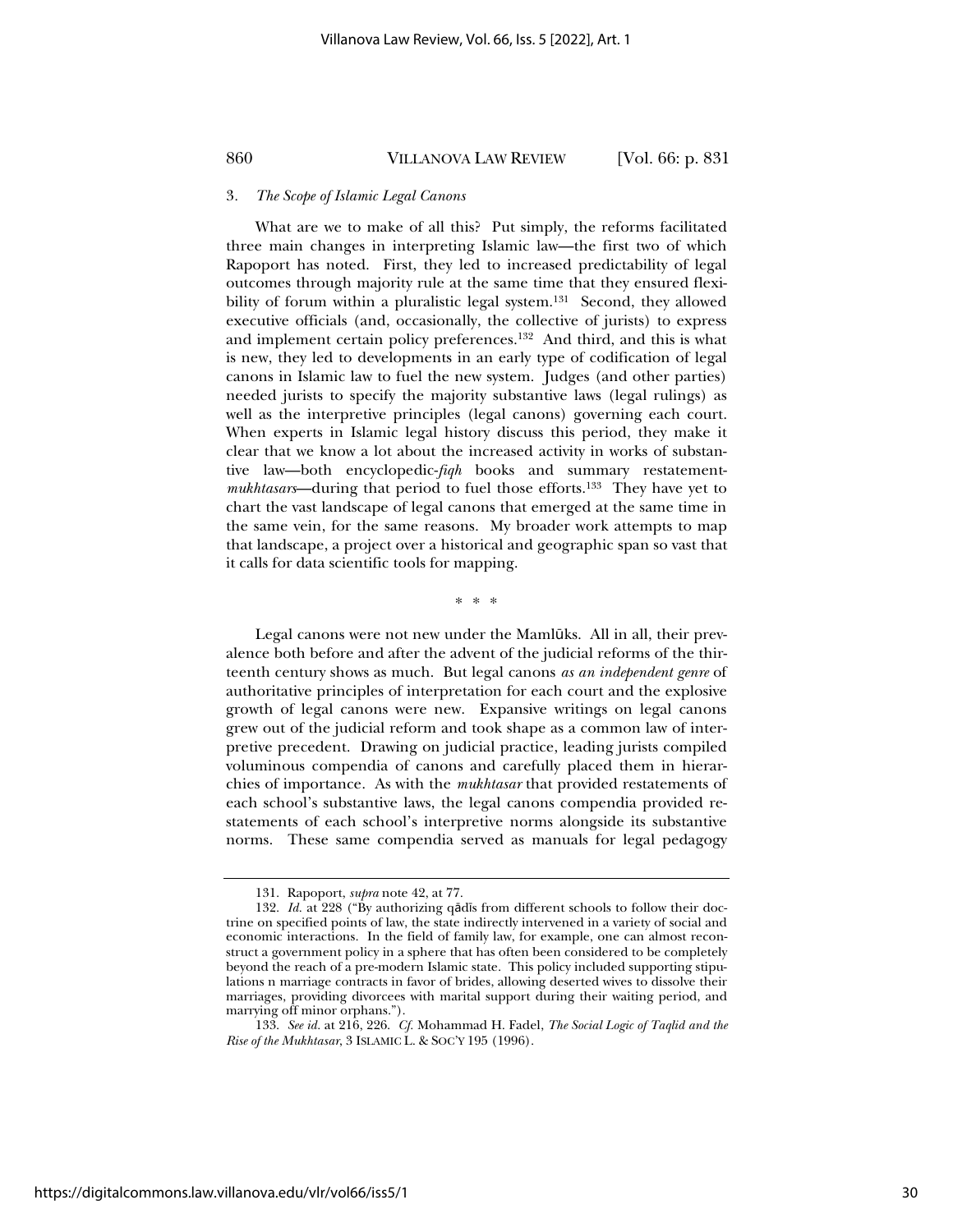and—to pupils who became judges—once again, for judicial practice. To be clear, the legal canons were not the direct output of an executiveimposed structure, as was the judicial reform. Nor were they taken to be jurist-defined content, as was the substantive law. Rather, they were dynamic tools for interpretation. Jurists and judges played a role in constructing these canons, common-law style, especially in areas involving interpretation and procedure. They did so in response to ongoing cases and controversies.

Generally, the history of cases from this period illustrate the complex institutional dialectic that followed Sultan Baybars's judicial reform and the accompanying growth of legal canons. The case that led to the reform itself shows—rather counterintuitively—that the executive recognized the jurists' power over defining the law and the judges' power in implementing it. This is counterintuitive because one might correctly suppose that one impetus for the reform was to weaken the power of the singular Shāfi<sup>t</sup> chief judge on the bench and for the sultan to assert more control. But the sultan's method of doing so fit squarely within the ambit of his executive power over judicial appointments as a part of administrative or public law (siyāsa), rather than in the legal definition and interpretation of Islamic law as state or jurist-defined law (shari $a$ ). Yet, subsequent cases show how courts became sites of contestation among jurists competing to define law and religious "orthodoxy," and how judges in the new structure could secure or avoid outcomes from the use of certain courts and certain legal canons. In ways that changed over time.

More specifically, this history shows that Shafi<sup>'</sup> is and Malikis drew on prior tradition once circumstances in Mamlūk rule pushed them to further systematize or "codify" these legal canons as school norms. Ibn څAbd al-Salām's and Shihāb al-Dīn al-Qarāfī's works on legal canons were particularly significant to Mamlūk Islamic law because they inaugurated a much broader trend that helped support the new teaching and judicial systems. Following them was a veritable explosion of legal canons literature across all schools, including in both Sunnī and Shī'ī communities. The presence and prevalence of legal canons alongside substantive law, read against the backdrop of issues of law and society in the new Mamlūk system, suggests that one cannot understand Islamic law and its accompanying structures without the legal canons.

#### IV. CONCLUSION

This Article began with an observation that legal canons had made a comeback, in the classroom and in the courtroom. This recent comeback arose in American law as well as in Islamic law in roughly the same period—that is, over the last thirty or so years.134 And this Article has sought

<sup>134.</sup> The following discussion is adapted from my book chapter on *Interpreting Islamic Law*, *supra* note 62, at 221–54.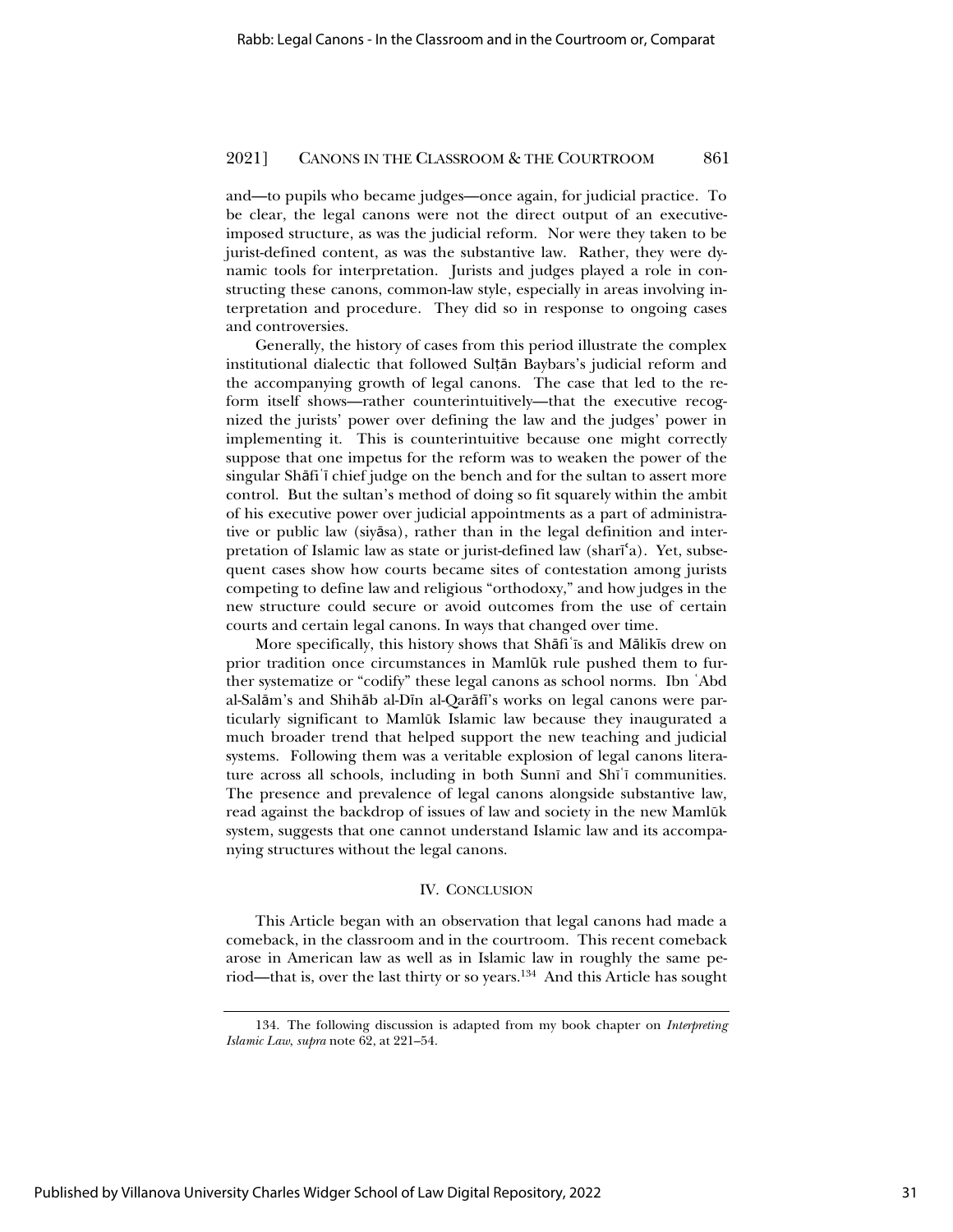to contextualize that rise in the Islamic world through uncovering the history of interpretive practices that featured a thirteenth-century rise of legal canons as a genre of Islamic law.

Strikingly, the scholarly attention to Islamic legal canons in today's classroom has come in direct contrast to a judicial decline in the modern courtroom in some twenty-nine Islamic constitutional states. For that reason, Muslim scholar-jurists who are aware of the existence and value of legal canons have increasingly emphasized their importance for understanding Islamic law historically and perhaps adjusting Islamic laws to contemporary times. In Sunni circles, most modern developments have tended to emerge from scholars of Mālikī and Hanbalī law.<sup>135</sup> More recently, Shāfi'is and Hanafis have turned to the study of legal canons as well.<sup>136</sup> In Shi<sup>\*</sup>i circles, contemporary jurists have started to re-examine the legal canons highlighted in the eighteenth and nineteenth centuries (given their return to the rationalist approaches to legal interpretation) with increased vigor in the twentieth and twenty-first centuries.<sup>137</sup> And minoritarian schools have turned to the study of legal canons as well, including Ibādīs and those interested in intra-school and inter-school com-

<sup>135.</sup> For Mālikīs, Muhammad al-Rūkī wrote al-Qawā 'id al-fiqhiyya min khilāl Kitāb al-Ishrāf 'alā masā' il al-khilāf lil-Qādī 'Abd al-Wahhāb al-Baghdādī al-Mālikī (Dār al-Qalam 1998). Other important Mālikī works include: SAʿDANĀ B. AʿAL SĀLIM, TAYSĪR AL-MARĀJI<sup>ē</sup> WA`L-MADĀRIK LI-QAWĀ<sup>e</sup>ID MADHHAB AL-IMĀM MĀLIK: QIRĀ`A ḤADĪTHA FĪ  $QAWA^KID$  AL-FIQH AL-MĀLIKĨ (D $\overline{AD}$  Visufin b. Tāshiffn wa-Maktabat al-Imām Mālik 2007); `ĀDIL B. `ABD AL-QĀDIR B. MUḤAMMAD WALĪ QŪTA, AL-QAWĀ`ID WA`L-ḍAWĀBIţ AL-FIQHIYYA AL-QARĀFIYYA: ZUMRAT AL-TAMLĪKĀT AL-MĀLIYYA (Dār al-Bāshā'ir al-Islāmiyya 2004); and ʿABD ALLāH AL-HILāLĪ, AL-TAQʿĪD AL-FIQHĪ ʿINDA AL-Qāḍī ʿABD AL-WAHHĀB AL-BAGHDĀDĪ AL-MĀLIKĪ: AL-QAWĀ 'ID AL-FIQHIYYA AL-MUMAYYAZA LI-FIQH AL-MĀLIKIYYA NAMŪDHAJAN (Matbaʿat Ānfū 2004). In Hanbalī law, the seventeenth to nineteenth centuries run of legal canons literature ended with a Hanafī jurist, Ahmad b. 'Abd Allāh al-Qārī (d. 1359/1940), who wrote a commentary on the *Mecelle* according to the Hanbalī school called *Majallat al-ahkām al-shar'iyya 'alā madhhab al-Imām Ahmad b.* Hanbal. Perhaps having had their interest piqued by this intervention, Hanbalī jurists then published several works on legal canons, including  $Sa<sup>2</sup>d<sup>3</sup>$  (d. 1376/1956–7), Risāla fi al-qawā 'id al-fiqhiyya, al-Qawā 'id wa' l-uṣūl al-jāmi 'a wa' l-furūq wa' l-taqāsīm al-badī 'a al-nāfi'a and his Tanq al-wuṣul ilā 'ilm al-ma'mūl bi-ma'rifat al-dawābit wa'l-qawā 'id wa-l*ușul.* More recently, al9, Nāșir b. Abd Allah b. 'Abd al-'Azīz al-Maymān published al-*KulliyyƗt al-fiqhiyya fŞ al-madhhab al-HanbalŞ* (n.p., 2003–4).

<sup>136.</sup> Sa'īd al-Shāwī recently published a work on legal canons in Shāfi'ī law entitled Maqāsidiyyat al-qawā 'id al-fiqhiyya min khilāl Kitāb Qawā 'id al-ah kām fi islah al-anām li<sup>ɇ</sup>*Izz al-DŞn b.* <sup>ɇ</sup>*Abd al-Salņm* (Dņr al-Kalima 2015). Likewise, Müammad ɇUmaym al-Hisān al-Mujaddidī published *Qaw*ā 'id al-fiqh with some 426 Hanaficanons (n.p. 1986), and Mușțafă Mahmûd Azharī published a commentary on an earlier Hanafi text on legal canons, *Shar̈ Qawņ*<sup>ɇ</sup>*id al-KhņdimŞ* (Dņr Ibn al-Qayyim 2013).

<sup>137.</sup> For a few of the more notable works, *see, e.g.*, MUHAMMAD AL-HUSAYN AL KĀSHIF GHITĀ' (d. 1373/1954), TAHRĪR AL-MAJALLA (al-Majmaʿ al-ʿĀlamī 2001) (a commentary on the Ottoman Civil Code, the *Mecelle*); MUSTAFA MUHAQQIQ DAMAD, QAVĀ'ID-I FIQH (Markaz-i Nashr-i 'Ulūm-i Islāmī 2000); HASAN AL-BUJNŪRDĪ (d. 1395/1975), AL-QAWĀʿID AL-FIQHIYYA (Hādī 1998); MUḤAMMAD FĀḍIL LANKARĀNĪ, AL-QAWĀʻID AL-FIQHIYYA (Mihr 1995); MUHAMMAD KĀZIM AL-MUṣṭAFAWĪ, AL-QAWĀʻID: MI'AT QĀ'IDA FIQHIYYA MA'NAN WA-MADRAKAN WA-MAWRIDAN (Mu'assasat al-Nashr al- $Islām<sub>l</sub> 1991–2.$